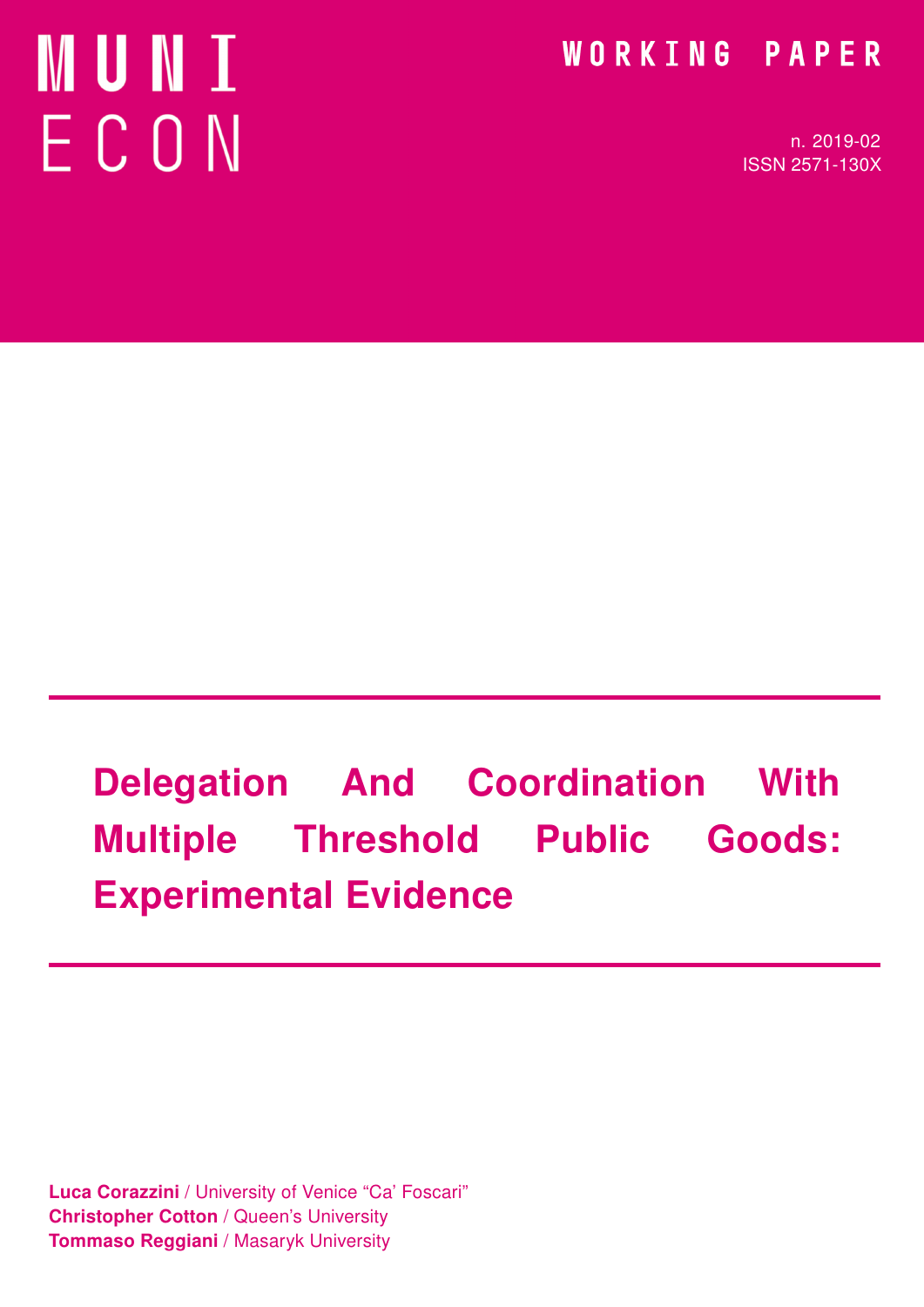## Delegation And Coordination With Multiple Threshold Public Goods: Experimental Evidence

### Abstract

When multiple charities, social programs and community projects simultaneously vie for funding. donors risk miscoordinating their contributions leading to an inefficient distribution of funding across projects. Community chests and other intermediary organizations facilitate coordination among donors and reduce such risks. We explore such considerations by extending the threshold public goods framework to allow donors to contribute to an intermediary rather than directly to the public goods. We experimentally study the effects of the intermediary on contributions and successful public good funding. Results show that delegation increases overall contributions and public good success, but only when the intermediary is formally committed to direct funding received from donors to socially beneficial goods. Without such a restriction, the presence of an intermediary is detrimental, resulting in lower contributions, a higher probability of miscoordination, and lower payoffs.

Masaryk University Faculty of Economics and Administration

Authors: Luca Corazzini / University of Venice "Ca' Foscari" Christopher Cotton / Queen's University Tommaso Reggiani / Masaryk University

Contact: tommaso.reggiani@econ.muni.cz Creation date: 2019-02 Revision date:

Keywords: delegation, threshold public goods, laboratory experiment, fundraising JEL classification: C91, C92, H40, H41, L31

Citation: Corazzini, L., Cotton, C., Reggiani, T. 2019. Delegation And Coordination With Multiple Threshold Public Goods: Experimental Evidence. MUNI ECON Working Paper n. 2019-02. Brno: Masaryk University.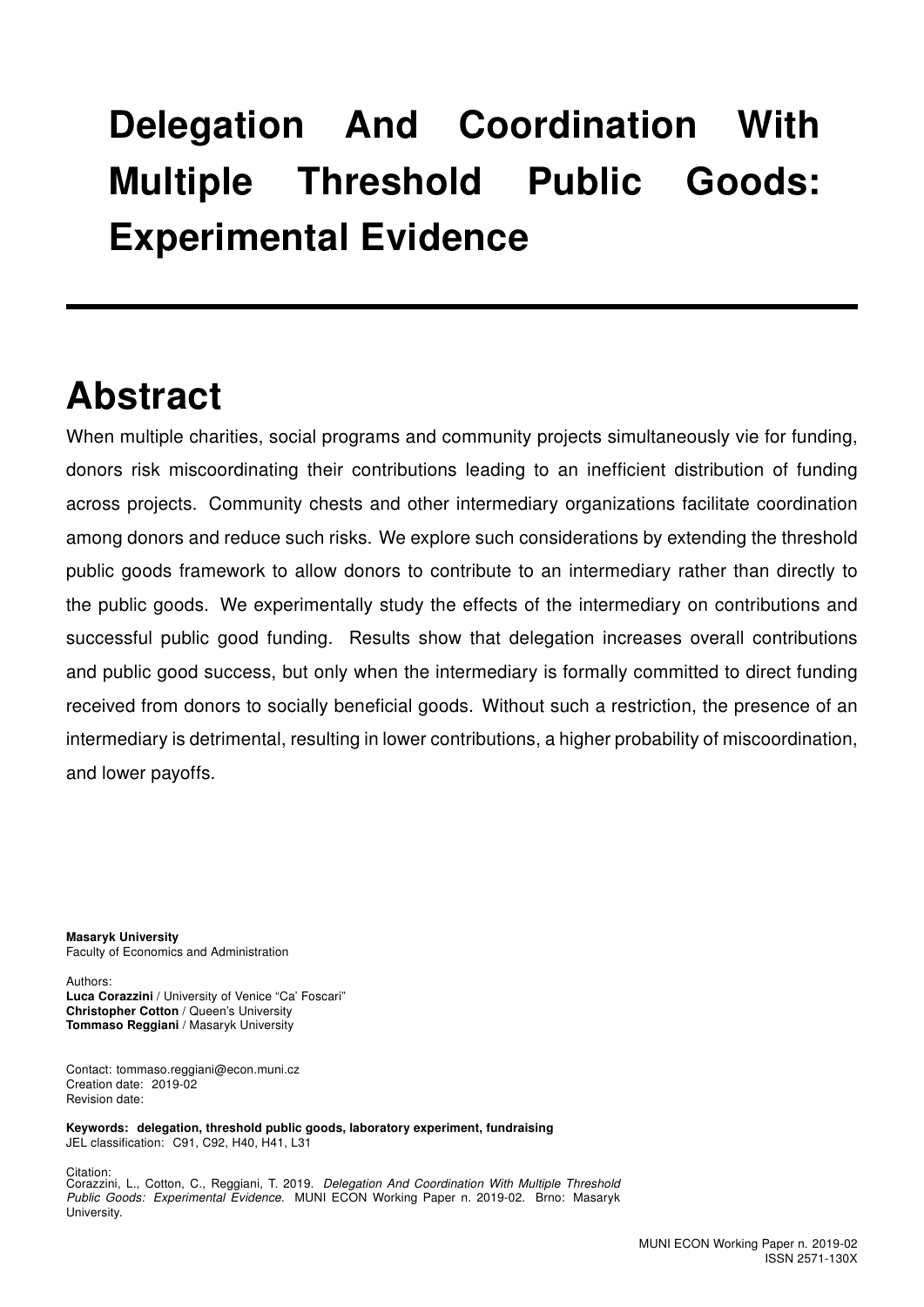#### **DELEGATION AND COORDINATION WITH MULTIPLE THRESHOLD PUBLIC GOODS: EXPERIMENTAL EVIDENCE**

LUCA CORAZZINI, CHRISTOPHER COTTON, AND TOMMASO REGGIANI

#### **Abstract**

When multiple charities, social programs and community projects simultaneously vie for funding, donors risk miscoordinating their contributions leading to an inefficient distribution of funding across projects. Community chests and other intermediary organizations facilitate coordination among donors and reduce such risks. We explore such considerations by extending the threshold public goods framework to allow donors to contribute to an intermediary rather than directly to the public goods. We experimentally study the effects of the intermediary on contributions and successful public good funding. Results show that delegation increases overall contributions and public good success, but only when the intermediary is formally committed to direct funding received from donors to socially beneficial goods. Without such a restriction, the presence of an intermediary is detrimental, resulting in lower contributions, a higher probability of miscoordination, and lower payoffs.

**Keywords**: Delegation, threshold public goods, laboratory experiment, fundraising. **JEL Classification**:C91, C92, H40, H41, L31.

*Date*: **Current version: February 2, 2019**.

We thank Diya Elizabeth Abraham, Federica Alberti, Pietro Dindo, Ben Greiner, Wolfgang Luhan, Valeria Maggian, Thomas Markussen, Christian Thöni, Kei Tsutsui, Ansgar Wohlschlegel, participants at the Workshop on Endogenous Institutions in Social Dilemmas in Copenhagen, the ESA World Meeting in Berlin, and seminars in Venice and Portsmouth, for useful discussions and comments. We are especially grateful to Joachim Vosgerau for giving us the opportunity to run the experiment at the Bocconi Experimental Laboratory for the Social Sciences (BELSS, Bocconi University, Milan). Iuliana Iuras provided excellent research assistance during our experimental sessions at BELSS. Cotton is grateful for financial support provided through his position as the Jarislowsky-Deutsch Chair in Economic and Financial Policy at Queen's University and the Social Sciences and Humanities Research Council of Canada. Reggiani is grateful for financial support from the Czech Science Foundation (GACR: GA18-19492S). All errors are ours.

Corazzini ( $\blacktriangleright$ ): Dept. of Economics & CERME, University of Venice "Ca' Foscari", Italy. E-mail: luca.corazzini@unive.it. Cotton: Dept. of Economics, Queen's University, Canada.

Reggiani: Dept. of Public Economics & MUEEL, Masaryk University, Czech Republic; IZA, Germany.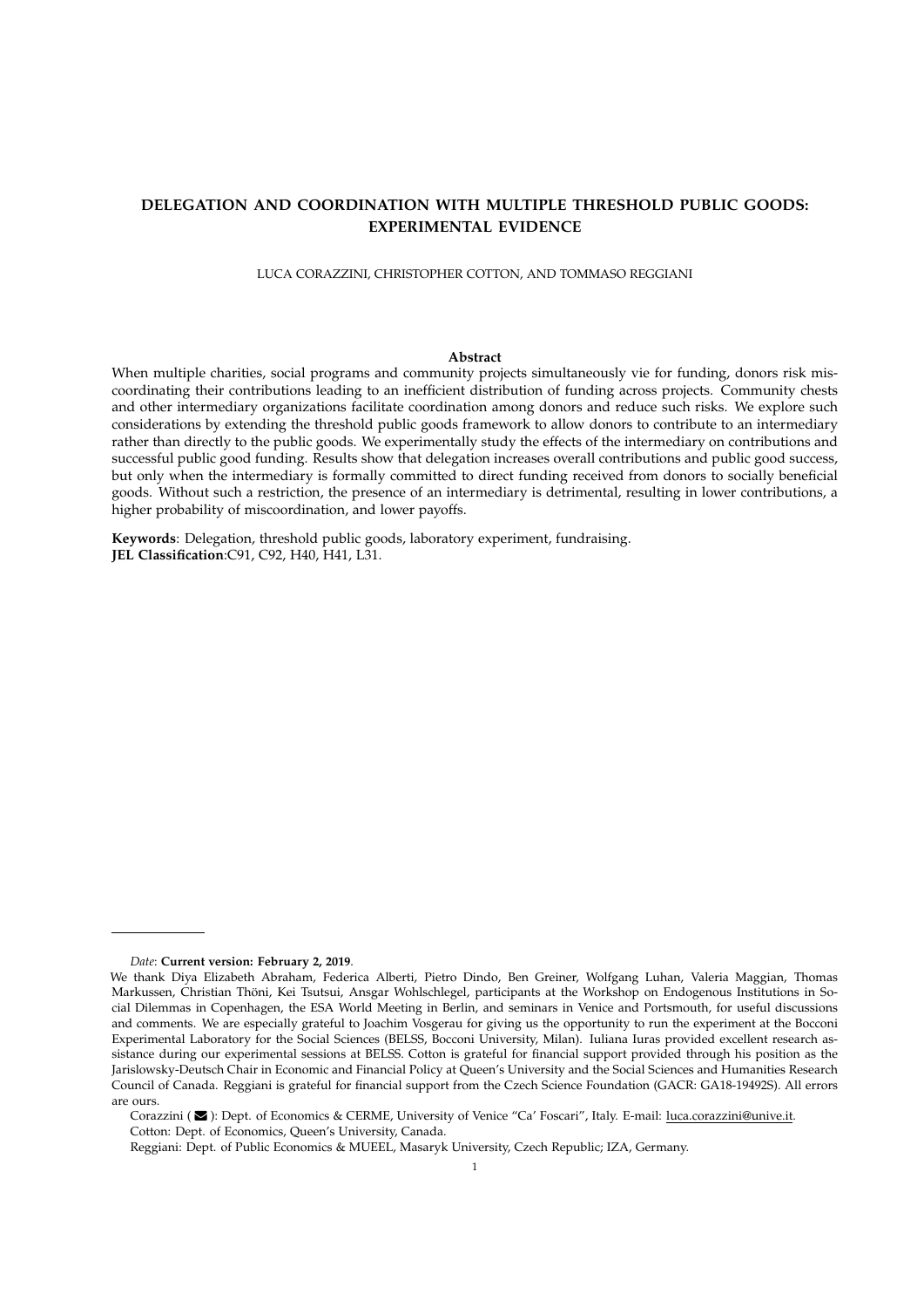#### 1. Introduction

In threshold public good games, players choose how much (money, time or effort) to contribute towards a public good that will provide benefits to all players only if the total contributions exceed a minimum level. Such an environment may represent the strategic decisions behind the efforts of individuals to support crowdfunding projects, social movements, and charitable organizations. In these situations, individuals choose how much to contribute to a common cause, while recognizing that their contribution may have a meaningful impact only if the cause also receives enough support from others to be viable. For example, philanthropists who wish to support the construction of a new community arts center recognize that their contribution will only have its intended effect if total contributions from all donors are high enough for the project to move forward. Except in the case of very large donors who can unilaterally ensure the success of a project, donors prefer to contribute to projects that receive enough funding from others to be viable, but not so much funding from others that the marginal impact of their own contribution is low.

Within these strategic environments, donors risk contributing to a good that does not receive enough contributions from others. If players expect that others will contribute too little, then their own best response is to contribute nothing. Only when players expect that others will contribute enough to a public good to ensure that it is viable do they too want to contribute. Further complicating the donor decision is the fact that, in many settings, multiple projects or opportunities simultaneously vie for donor funding. Donors must not only choose how much to contribute, but also choose to which projects or charities to contribute. In these settings, donors not only face the risk that others contribute too little; they are exposed to the additional risk that they contribute to different things. Corazzini et al. (2015) (henceforth CCV) extend the threshold public good environment to allow for multiple public goods simultaneously vying for funding, and show how increasing the number of public goods can discourage giving, decrease total contributions and increase the probability that all public goods fail.

The present paper extends the multiple threshold public good environment of CCV to allow for strategic delegation.<sup>1</sup> Donors may provide their contributions to an intermediary organization, which then chooses how to allocate total contributions across potential recipients. The presence of such organizations has the potential to simplify donor strategies and reduce coordination problems. No longer must one choose how to allocate contributions across alternative projects. One must simply choose *how much* to contribute, leaving the decision about *where* to contribute in the hands of the intermediary. The use of delegation strategies may avoid situations where contributions are spread inefficiently across public goods. It reduces the risk of wasting one's contribution by contributing to a different good than the other players. The presence of an intermediary could therefore encourage contributions and increase the probability that public goods successfully reaches their funding thresholds.

The presence of intermediary organizations is common in real world philanthropic environments. Within communities, multiple promising projects may simultaneously vie for donor funding, potentially overwhelming donors or introducing coordination problems among them. Recognizing these concerns, community chest organizations operate in many locations with the objective of encouraging and coordinating philanthropic efforts. A relevant example in the nonprofit sector is the popularity of the United Way as an intermediary for the charitable contributions of donors. In 2016, United Way pooled funds from more than 9 million individual donors and 60,000 corporate partners for a total of \$ 4.7 billion raised. It also managed a network of 1,200 local offices in 40 different countries and coordinated the volunteer efforts of 2.9 million individuals. The funding activities and the volunteer efforts supported projects in 1,800 communities, serving more than 60 million people (UnitedWay, 2016; Economist, 2017).

Typically, individuals choose how much to contribute to their local United Way. Then the organization decides how to allocate the sum of its contributions across the many local projects and agencies asking for funding in order to maximize the social impact of the donations. By contributing through the United Way or related organizations, individuals do not need to strategize about whether their own donations are optimal given the allocation decisions of others. They simply choose how much to give and defer to the community chest organization to allocate their contributions across projects in the optimal way.

<sup>&</sup>lt;sup>1</sup>The literature review discusses several recent papers that extend CCV in other directions.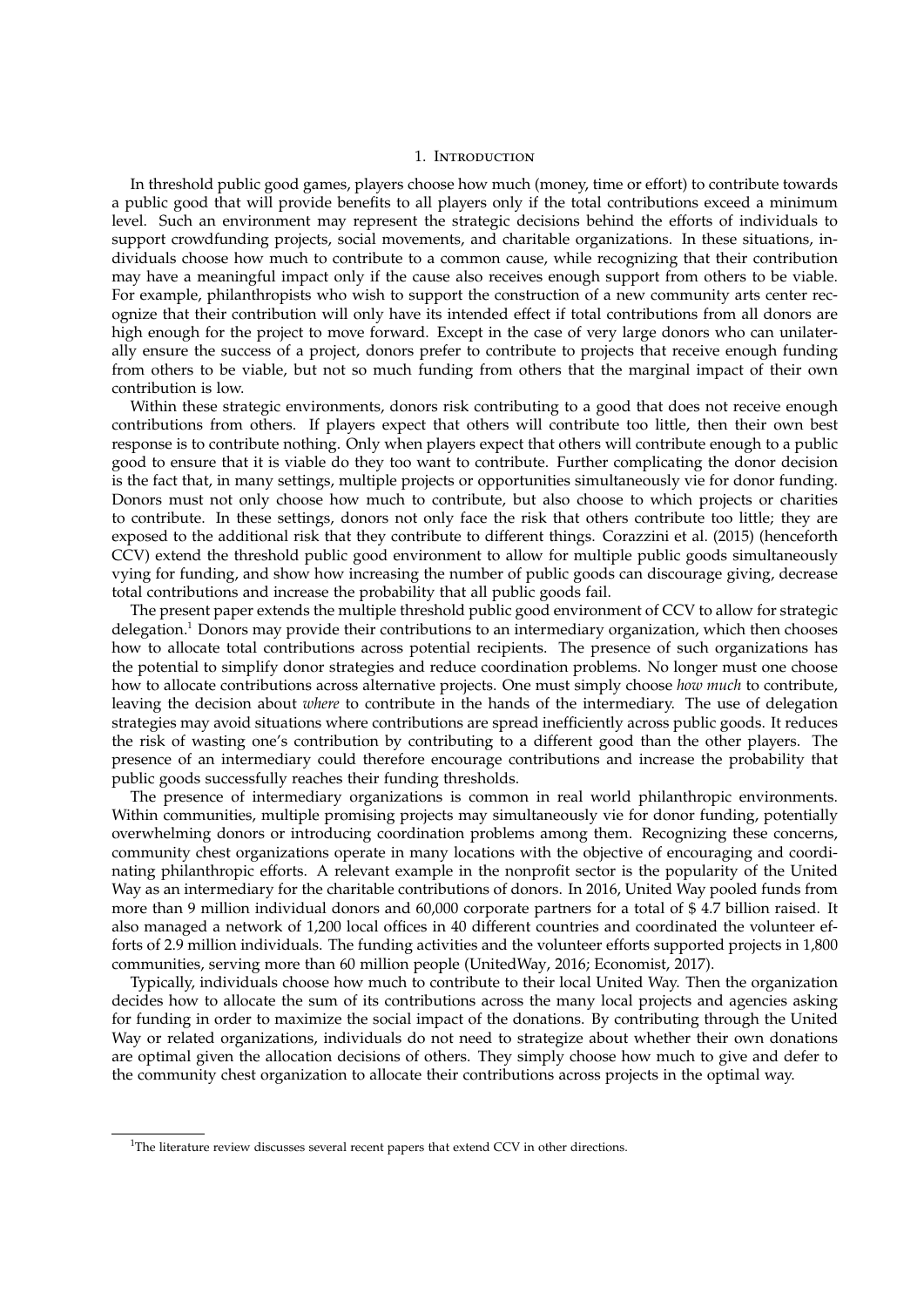In this paper, we incorporate a delegated organization into a repeated multiple threshold public good game and show experimentally that the effectiveness of such an organization depends heavily on the formal restrictions placed on its use of donor funds.

First, we consider a version of the environment in which the intermediary is under no obligation to allocate donor funds to a use that is valued by the donors. It can expropriate donations for private benefit. This need not be interpreted as illegal theft or embezzlement of funds. Rather, it captures the possibility that a delegated organization may be able to direct contributions towards increasing its staff size or salaries, or towards projects that are unrelated to the projects donors hoped to fund. However, just because an intermediary can expropriate funding doesn't mean that it will do so. Intermediaries may for instance feel obligated to use funding in accordance with donor expectations. This is especially possible in dynamic environments where intermediaries may be concerned with how their use of funds today affects future donations.

Second, we consider an alternative version of the delegation environment in which a "destination rule" restricts the intermediary organization's use of donor funds. In this case, the intermediary is formally required to pass along the entire value of the donors' delegated contributions to the public goods. Redirecting all or part of the delegated contributions for private benefit is no longer possible. Such a destination rule is consistent with nonprofit sector regulations or public commitments made by NGOs that generally improve transparency regarding the use of funds and limit the share of contributions that can be directed to overhead or administrative costs.<sup>2</sup>

In both environments, the presence of an intermediary may feasibly reduce the risk that donors support projects that do not receive enough support from others to be viable. In doing so, the presence of an intermediary may thereby encourage contributions and increase public good success and payoffs. In the unrestricted delegation environment, however, donors face a dimension of uncertainty and risk that is not present in the delegation environment with a destination rule. They face uncertainty about whether the intermediary will work in the public interest, and risk that their contributions will not be passed along to a public good. Regardless of whether the intermediary intends to behave outside of the public interest, donors face the possibility that it might. Such a risk is not present in either the game without delegation or the game with delegation and a destination rule.

The relative risk associated with contributing is lower in the game with delegation and a destination rule than it is in either the game without delegation or the game with unrestricted delegation. We therefore expect delegation to increase contributions and public good success when intermediaries face restrictions on their use of funds. It is less clear, however, whether delegation may increase contributions and public good success when there is no destination rule. Unrestricted delegation reduces the risk of miscoordinating contributions across different projects, while simultaneously introducing the risk of the intermediary expropriating funds. Which dimension of risk is more effective at discouraging contributions is an empirical question, which we consider experimentally.

In the laboratory experiment, we show that the presence of an intermediary increases donations and the success of public goods only in the setting with a destination rule. In the delegation treatment with destination rule, the ability to delegate donations has a significant positive impact on public good funding. With the destination rule, total contributions, the probability of successfully funding a public good and payoffs are all significantly higher than in the unrestricted delegation environment. Furthermore, compared to the game without delegation, the presence of delegation with the destination rule increases the probability of public good success and payoffs and decreases the probability that donors' contributions are directed to unsuccessful public goods.

When the intermediary does not face formal restrictions on the use of funds, donors contribute even less than in the case without an intermediary. Without a destination rule, the intermediary organization does not help increase contributions or improve public good success. In fact, unrestricted delegation has the opposite effect as delegation with a destination rule. Compared to the case without delegation, unrestricted delegation may lead to worse outcomes for groups and less success for the public goods

 ${}^{2}$ It is also related to donors adding conditions to their contributions that require the funding to be spent in certain ways. Large donors often add restrictions to an organization's use of their funding. There is not only a moral obligation for nonprofits to honor donor's wishes, but they are also required by law to do so (Brody, 1998; Bac, 2002; Goodwin, 2005; Atkinson, 2008). Under destination rules, NGOs must be careful in choosing how to use donations as, in case they do not comply with the initial intent, donors can take legal action, resulting in substantial monetary and reputation costs for the intermediary.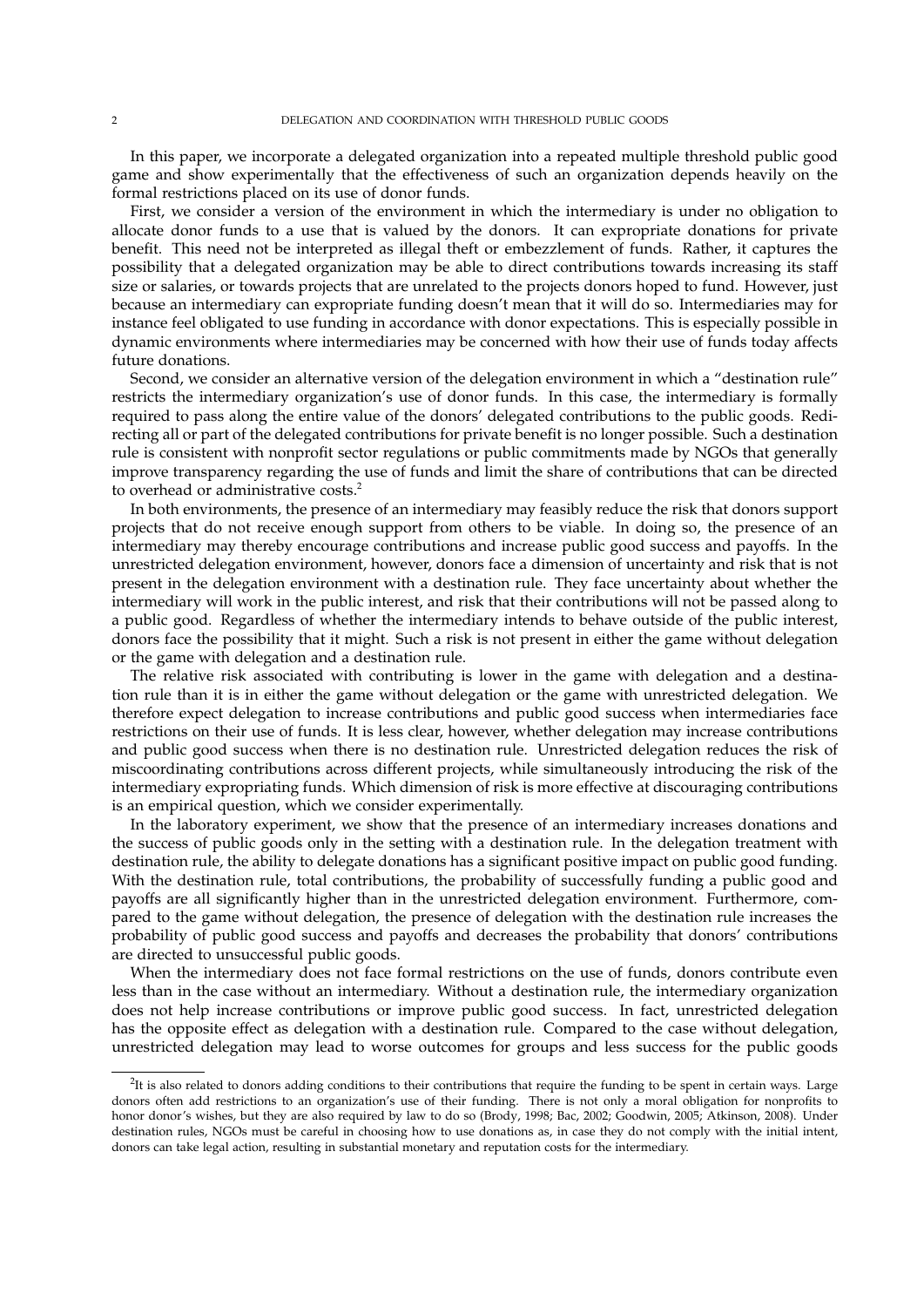they are trying to support. The observation that unrestricted delegation can decrease the success of public goods suggests that, at least in our environment, the increased uncertainty about the intermediary's behavior dominates the reduction in donor miscoordination risk, leading them to focus more on the lessrisky, no-contribution option.

Together, these results suggest that an intermediary organization can help facilitate coordination among donors and successfully fund a public good. In order for this to be the case, however, donors must have reason to believe that the intermediary will use their donations effectively. Without this confidence, the presence of an intermediary does not improve public good success and can decrease contributions.

Our findings highlight the potential for community chest organizations and other intermediaries, and the benefits from such organizations restricting how they are able to use donations ahead of any funding drive. They also illustrate a channel through which regulations and oversight of charitable organizations, such as rules governing the portion of donations that may be directed to administration, may facilitate donations and lead to more successful charitable giving.

#### 2. Literature review

There is a substantial and growing literature using laboratory experiments to consider the decisions of individuals to contribute to public goods. Within this literature, our analysis is most related to the papers that consider the allocation of contributions across multiple goods (e.g. Blackwell and McKee, 2003; Moir, 2006; Bernasconi et al., 2009) and the papers which focus on threshold public goods that must reach a minimum level of total contributions before they return a benefit (Bagnoli and Lipman, 1989; Andreoni and Gee, 2015). The threshold public good setting is considered a stylized description of donor contributions to charitable organizations and fundraising projects (Andreoni 1989, 1998). Donors freely decide whether and how much to contribute to a social project knowing that the success of the project also depends on the overall amount of resources collected within their community.

Several recent papers, beginning with CCV (first discussed in the introduction), consider environments in which donors allocate contributions across multiple public goods, each with a contribution threshold. Such a framework is a stylized representation of an environment in which multiple charities or fundraising projects simultaneously vie for donations. CCV show how increasing the number of public goods in such an environment can make coordination among donors more difficult to achieve, which discourages donations and makes it less likely that any public good succeeds. Several recent papers consider related extensions of this framework. Ansink et al. (2017) considers the impact of seed money on contributions and extends the framework to allow for giving in continuous time. Cason and Zubrickas (2018) and Liu et al. (2016) considers the impact of rebates when a public good fails to achieve its threshold on contributions in a multiple good setting.<sup>3</sup> These papers consider various aspects of how inefficiencies arise as multiple projects vie for funding. Our paper contributes to this literature by exploring how the presence of an intermediary may reduce donor coordination failures and increase successful funding of public goods.

Our central research question of whether the presence of an intermediary can increase player coordination and outcome efficiency is related to an extensive literature on delegation. The idea that delegation can improve coordination has been well studied in a variety of other strategic environments. Theoretical analysis of the topic focuses mainly on principle-agent settings (e.g. Aghion and Tirole, 1997; van den Steen, 2006; Hammon et al., 2010) and the theory of firm (e.g. Vickers, 1985). Empirical research on delegation has devoted attention to contexts such as corporate governance (e.g. Alfoldi et al., 2012), management (e.g Sengul et al., 2012) and labour relations (e.g. Charness and Sutter, 2012). Our focus on delegation in charitable giving represents a novel focus of research.

While the literature has shown that delegation can, in principle, help to solve coordination issues, it also highlights relevant trust-related concerns between principals and the delegated entities. Opportunistic behavior, essentially due to free-riding, leads to delegation failures and sub-optimal outcomes (e.g. Gur and Bjørnskov, 2017; Herz et al., 2016; Löschel and Rübbelke, 2014; Brown et al., 2012). In our experiments, we compare outcomes in a setting in which a delegate is unable to act outside of the interests of the others players and a setting in which delegate behavior is unrestricted (and trust-related concerns are relevant). This allows us to identify the degree to which such concerns affect donor behavior and outcomes in our environment.

<sup>&</sup>lt;sup>3</sup>See also Bouma et al. (2018).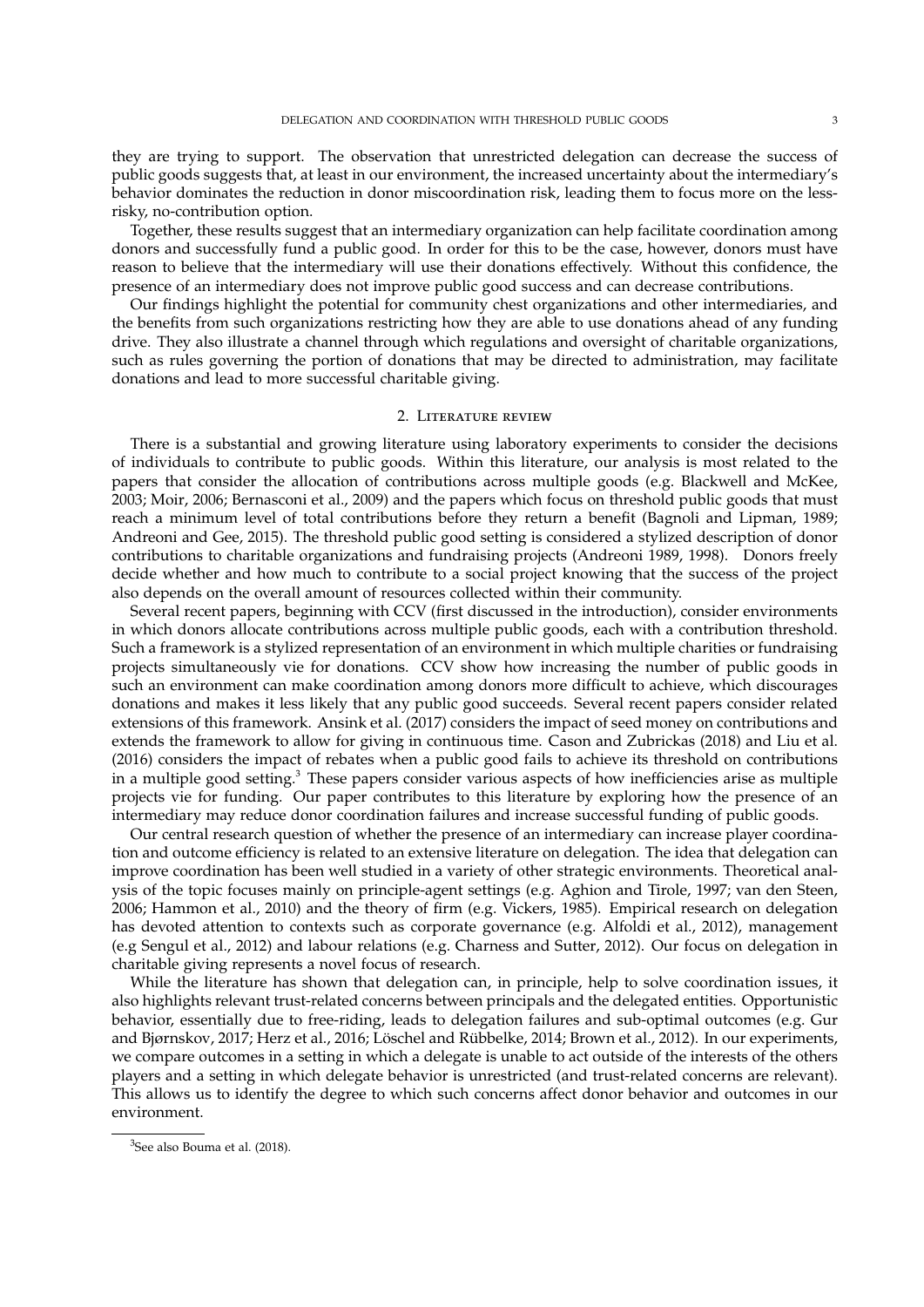Related to our paper, a recent strand of experimental research has confirmed the positive effects generated by delegation-based mechanisms in voluntary contribution settings. In this literature, the discretionary power on financing a public good is given to intermediaries, either endogenously elected by the group members [e.g.][]Hamman2011, Bernard2013, Kocher2018 or exogenously appointed (e.g. Bolle and Vogel, 2011; Oxoby, 2013; Hauge and Rogeberg, 2015). None of these papers focus on delegation in a multiple public good or threshold public good environment.

Among this literature, our analysis is most related to the subset of papers focuses on standard public good games in which the members of a given group are called to contribute to a single public good. Oxoby (2013) report about a single public good game in which a "dictator" can mandate the contributions of the other group members or restrict their choices to a subset of feasible contributions levels, depending on the different treatments. The role of the dictator in that study is very similar to the intermediary in the present paper when it comes to allocate the funds to the different possible projects. Compared to a baseline treatment in which agents make choices from the set of all contribution alternatives, the introduction of the group's "dictator" results in more efficient outcomes. In another lab experiment, Hamman et al. (2011) analyze the effect of endogenous electoral delegation in a linear public good game. Under the baseline condition players choose how to divide their own endowments between public good provision and private consumption in each period. In one treatment, each group elects one delegate to make the decision on behalf of each player in the group. Once elected, a player serves as the delegate for three periods before another election. The authors find that delegation increases public goods contributions to levels close to the social optimum. Despite the incentive of the intermediary to free ride, electoral delegation results in (more) generous provision of public goods. In our design, the intermediary is not appointed through an endogenous election procedure, but rather is randomly selected. This experimental feature rules out the possibility that the intermediary acts pro-socially to reciprocate for electoral support. Bolle and Vogel (2011) examine the effect of using either an endogenous or an exogenous procedure to appoint the intermediary in a public good setting. They find that, relative to what is observed in a standard public good game, both delegation schemes stimulate the provision of public goods, although the effect tends to vanish over repetitions.

Taking another approach, Kocher et al. (2018) study the effect of delegation when a global public good benefits multiple groups of agents and investigate whether welfare increases when groups delegate the contribution decision to a single (delegated) player. Results show that electoral delegation substantially increases inter-group cooperation, and that re-election incentives prevent representatives from excessive exploitation of their constituents. Bernard et al. (2013) considers a similar problem devising a tragedy-ofthe-commons game in which players choose how much to extract from a common pool of resources. They provide further supporting evidence on the general conclusion that delegation can lead to higher payoffs, in this case reducing the severity of tragedy of the commons.

A connected stream of literature looks at the role of leadership on voluntary provision of public goods. Leaders are defined as the first movers in choosing contributions to a public good. A leader's contribution is observed by other group members before they choose their own individual contributions. It is found that leaders, by setting a virtuous example, can positively influence followers' contributions both in public good (Levati et al., 2007; Rivas and Sutter, 2011; Jack and Recalde, 2015) and common pool settings (Buchholz and Sandler, 2017). Delegation, as we consider in our experiment, represents an alternative means of improving contributions.

#### 3. Experimental design

Our experimental design extends the multiple threshold public good setting of CCV to include treatments in which subjects can delegate their contributions to one group member (the "intermediary") who then decides how to allocate the delegated contributions across different public goods.

We present results from three distinct treatments with multiple public goods, using a between-subject design:

- *No delegation (NoDel)* Benchmark treatment with multiple public goods and no delegation based on the setting in CCV.
- *Delegation without restriction (Del)* Treatment with multiple public goods and the option to delegate contribution to an intermediary but with no destination rule.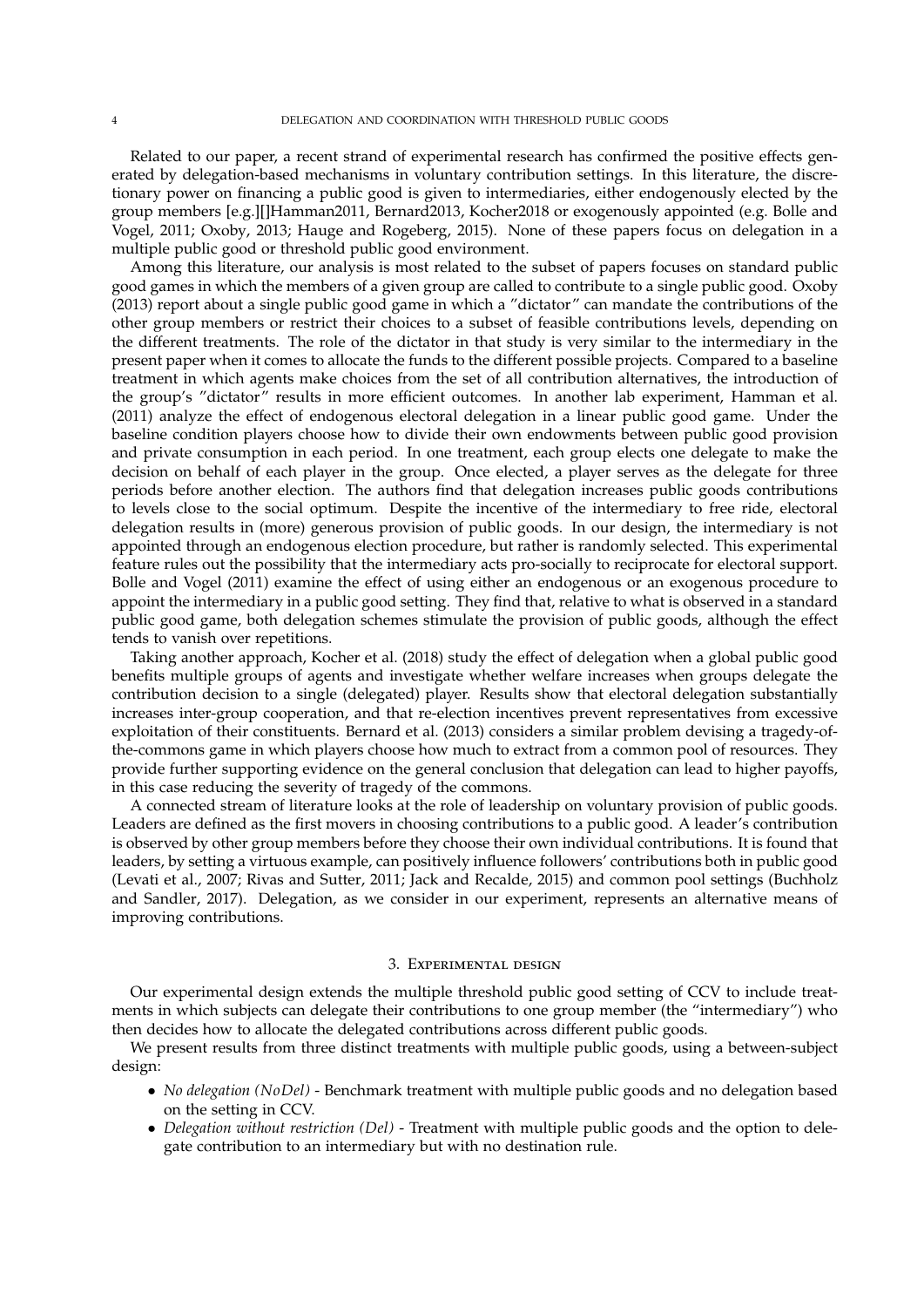• *Delegation with destination rule (DelRule)* - Treatment with multiple public goods, the option to delegate contributions to an intermediary and a destination rule restricting her behavior.

In the Appendix, we also report results from three additional and analogous treatments in which there is only one available public good: *NoDel*[1], *Del*[1], *DelRule*[1].

72 subjects participated in each treatment, for a total of 432 participants in the experiment. In each of the treatments, 18 groups of four participants were formed. These groups were kept constant throughout the experiment. Each group participated in a repeated threshold public good contribution game with 12 rounds of repetition. Subjects received feedback about the results at the end of each round. We describe the treatments in detail below.

*No delegation treatment.* In every period of *NoDel*, each participant is endowed with 55 tokens. Participants independently and simultaneously choose how to divide their endowment between a "private account" and twelve "collective accounts", indexed by *n*. For each token put into his own private account, a subject receives a return of two points. Each token put into a collective account *n* returns a benefit of  $B_n$  to all players. The benefit associated with a collective account depends on total contributions to that account from all players, denoted *Cn*, with

$$
B_n(C_n) = \begin{cases} 0 & \text{when } C_n < 132 \\ C_n + b_n & \text{when } C_n \ge 132, \end{cases} \tag{1}
$$

where  $b_n \in \{20, 30\}$  denotes the bonus associated with that good. When total contributions to *n* do not achieve the threshold of 132 tokens, the contributions to that good are forfeited. When they reach or exceed the threshold, all players benefit equally. The threshold is set at 60% of the total endowment, assuring that at most one public good can be effectively funded. $4$  Four of the collective accounts offer bonuses  $b_n = 30$  and eight offer  $b_n = 20$ . Otherwise, the goods are identical.<sup>5</sup>

In the single public good environment with no delegation discussed in the Appendix (*NoDel*[1]) in the Appendix, the collective account has a threshold of 132 and offers a bonus of 30 in case of successful contribution.

*Delegation treatments.* We extend the multiple threshold public good environment to allow for delegation in two ways. Treatments *Del* and *DelRule* add an initial stage to the *NoDel* treatment in which group members can make transfers to an intermediary player. There are still four group members, each endowed with 55 tokens, and three of the group members can transfer any number of tokens between 0 and 55 to the fourth group member. In the second stage, players contribute to public goods in the same way that they did under *NoDel* except that their updated endowments reflect the first stage transfers. The only difference between *Del* and *DelRule* concerns restrictions placed on the intermediary's use of the transferred funds in the second stage. In *Del*, there are no restrictions in how the intermediary may allocate the transfers received between public goods and her private account. In *DelRule*, the intermediary cannot direct transfers received from other players to her own private account; she must direct transfers to a public good.

In the Appendix, *Del*[1] and *DelRule*[1] are analogous to the multiple public good treatments but with only a single public good to which players may contribute.

3.1. **Procedures.** Upon their arrival to the lab, subjects were randomly assigned to a computer terminal. At the beginning of the experiment, instructions were distributed and read aloud (see the online Supplementary Material for the instructions used in *DelRule*). Before the first period started, subjects were asked to answer control questions at their terminal to ascertain their understanding of the procedure and instructions. Subjects' questions about procedures and instructions were answered privately.

As explained above, in each period of *Del* and *DelRule* (and later *Del*[1] and *DelRule*[1]), subjects participated in two consecutive phases: a delegation phase and a contribution phase. At the beginning of

 $4$ The marginal per capita return to the collective account equals 0.5 meaning that the marginal return to a subject from successfully contributing to a collective account (namely, once the threshold is reached) is half the return from the private account.

<sup>&</sup>lt;sup>5</sup>We thus modify the original setting characterized by multiple public goods and one more efficient alternative introduced by CCV in one important way. While in CCV only one collective account was made salient by increasing its bonus relative to the remaining alternatives, in the present study the four most-efficient alternatives are equally salient.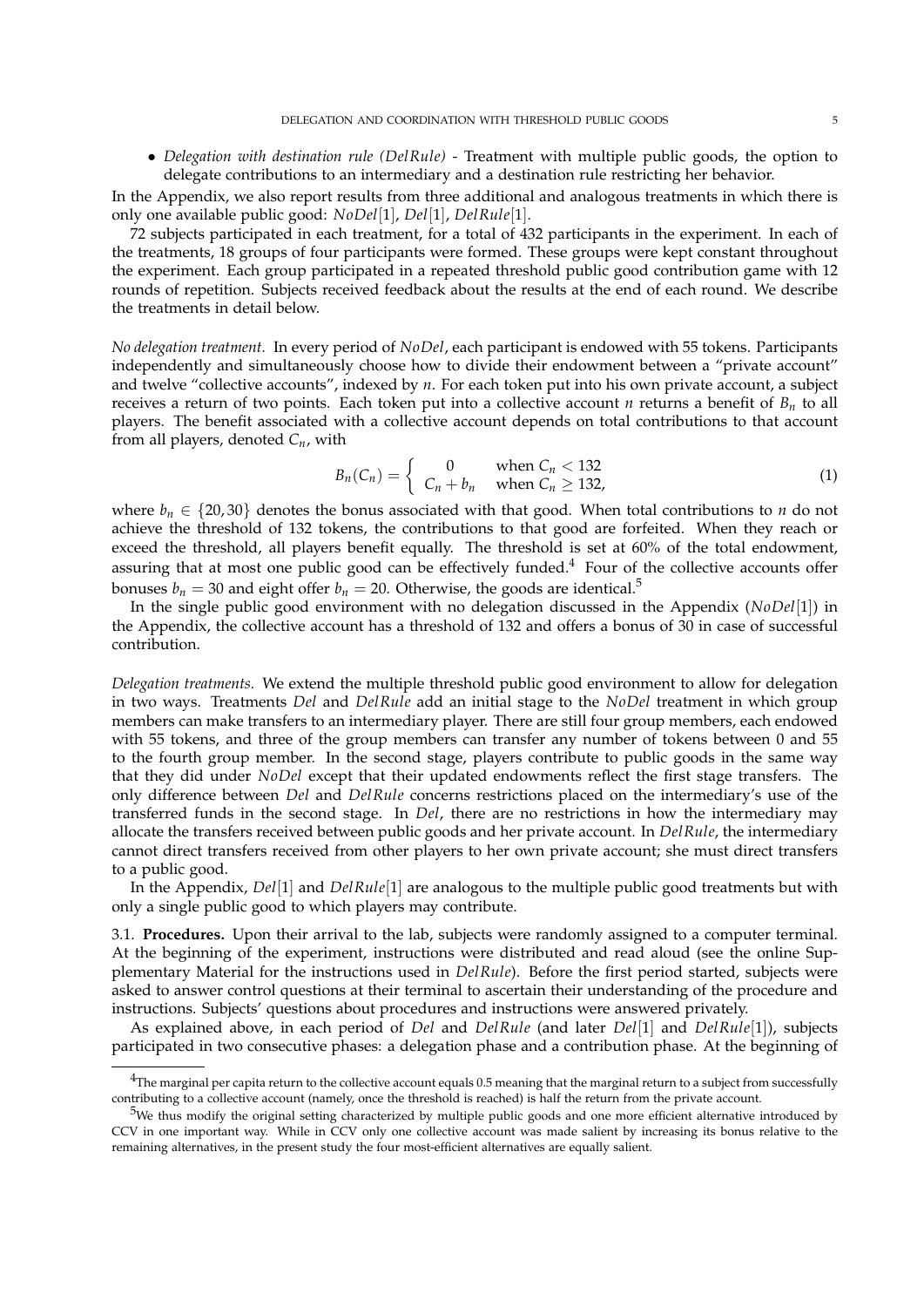the delegation phase, the computer randomly chose one of the group members to serve as an intermediary, and subjects were privately informed about their role. Non-intermediary group members simultaneously chose how much of the initial endowment to transfer to the intermediary. The intermediary did not make any choice in the delegation phase. At the end of the delegation phase, subjects received feedback on the overall amount transferred to the intermediary, and their own updated endowment that they would have access to in the contribution phase. For the non-intermediaries, this equaled 55 minus any transfer they made in the first stage. For the intermediary, this equaled 55 plus the sum of transfers from others.

At the beginning of the contribution phase, each subject was presented with a number of bins (on the terminal screen) equal to the total number of private and collective accounts (thirteen in *NoDel*, *Del*, and *DelRule*; two in *NoDel*[1], *Del*[1], and *DelRule*[1]). In order to minimize frame effects associated with letter or number labels, the twelve collective accounts in *NoDel*, *Del*, and *DelRule* were labeled using colors: white, yellow, green, red, light blue, blue, gray, violet, brown, pink, black, and orange. Also, subjects in these treatments were told that the order of (but not the label associated with) the boxes of the collective accounts on their screen was randomly determined by the computer in every period. Each of the twelve boxes of the collective accounts showed the threshold and the size of the corresponding bonus.

The twelve collective accounts were divided into two groups. Four were efficient, assigning a bonus of 30 points in case the group contributed more than the threshold, and eight were inefficient, with a respective bonus of 20 points. The four efficient public goods were randomly selected in periods 1, 5, and 9, and were kept unchanged for four consecutive periods. The random reshuffle of the efficient public goods every four periods was motivated by two important considerations. First, in particular in the reshuffling periods, delegation could be used by group members to select one collective account across the viable alternatives. Second, by keeping the efficient accounts unchanged for four periods, subjects had the possibility to develop coordination over multiple alternatives even without delegation, by simply using contributions to signal to the other group members the alternative to opt for in the next period.

At the end of every period, each subject was informed about the number of tokens allocated by the group to (each of) the collective account(s), whether the corresponding threshold was reached, and any bonus paid. Additionally, following each period, subjects learned the number of points they received from each account and in total.

The experiment took place at the Bocconi Experimental Laboratory for Social Sciences (BELSS) at Bocconi University, Milan, in June 2017. Participants were mainly undergraduate students, recruited using the SONA recruitment system (http://www.sona-systems.com/default.aspx). The experiment was computerized using the *z-Tree* software (Fischbacher, 2007). At the end of the experiment, points obtained by a subject during the experiment were converted at an exchange rate of 1 euro per 120 points and monetary earnings were paid in cash privately. On average, subjects earned 14.50 euros for sessions lasting 60 minutes, including the time for instructions and payments. Before leaving the laboratory, subjects completed a short questionnaire containing questions on their socio-demographics and their perception of the experimental task.

#### 4. Delegation and multiplicity: Theoretical insights and testable predictions

In this section, we present a game theoretic model of threshold public goods adapted from CCV. We then discuss how this model may be extended to incorporate delegation rules, and the impact of these extensions on the predictions of the model (in the Appendix, we provide a formal analysis). This discussion leads to several testable hypotheses, which guide the experimental design and analysis.

4.1. **Model of threshold public goods without delegation.** There are *J* players, indexed  $j \in \{1, ..., J\}$ . Each player receives an endowment *y* at the beginning of the game. Players simultaneously decide how much of their private endowment to contribute to each of *N* public goods. The contribution of player *j* to good *n* is denoted by  $c_{j,n} \geq 0$ . Let  $C_n \equiv \sum_j c_{j,n}$  and  $c_j = \sum_{n=1}^N c_{j,n}$  denote the aggregate contributions to good *n* and the total contributions made by player *j*, respectively. A player's total donations cannot exceed his endowment,  $c_j \in [0, y]$ .

Function  $B_n(C_n) = B(C_n)$  determines the benefit each player receives from public good *n*. The benefit depends on whether total contributions reach some contribution threshold, *τ*, below which the public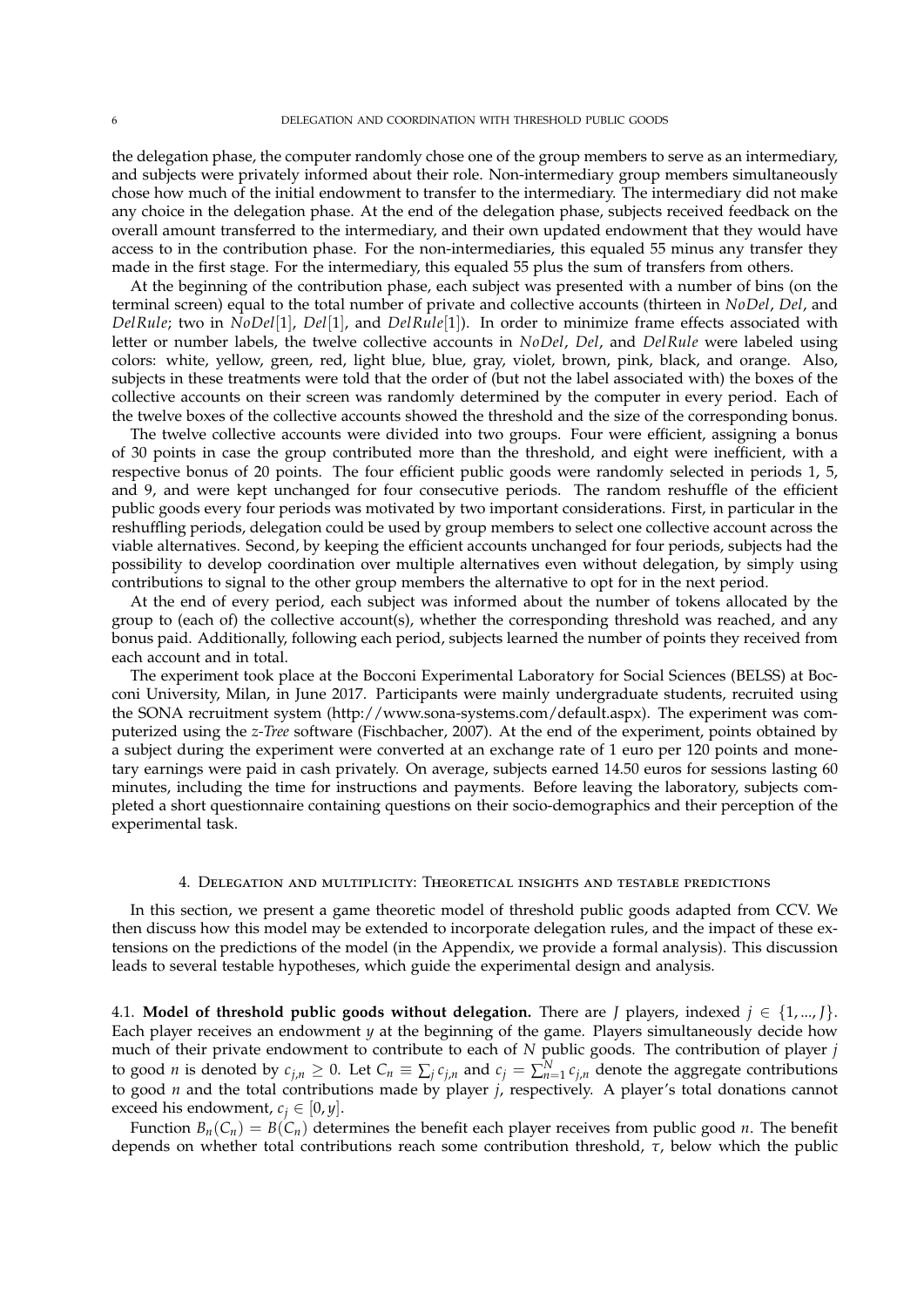good fails to return any benefit. For each good *n*,

$$
B_n(C_n) = \begin{cases} 0 & \text{when } C_n < \tau \\ C_n + b_n & \text{when } C_n \geq \tau. \end{cases} \tag{2}
$$

When the threshold is reached, the public good returns a benefit to each player that is increasing in total contributions, plus a bonus of *b<sup>n</sup>* associated with good *n*. Any unit of endowment not contributed to a public good gets directed to private consumption, where it returns a marginal benefit of two (implying a marginal per capita return to the public good is 1/2 that from private consumption). Therefore, player *j* earns total payoff:

$$
u_j(c) = 2(y - \sum_{n=1}^{N} c_{j,n}) + \sum_{n=1}^{N} B(C_n)
$$
\n(3)

We assume that  $J = 4$ ,  $y = 55$ ,  $\tau = 132$  and  $b_n \in \{20, 30\}$ . These will be the parameters incorporated into our experiment. They assure that groups can fund at most one public good at its threshold, that players are unable and unwilling to unilaterally fund a good at its threshold, and that players prefer to contribute to a public good only if they expect that others are also contributing to the same public good.

CCV consider such a framework, showing that there exists two type of equilibria. First, there exists an equilibrium in which players contribute nothing to any of the public goods. Second, for each of the public goods, there exists equilibria in which the groups provide contributions to that good exactly equal to the threshold, while providing no contributions to any other good. There are  $N + 1$  symmetric equilibria: one in which  $c_{n,j} = 0$  for all *n* and *j*, and one for each good *n* in which each player contributes  $c_{n,j} = \tau / J = 34$ and  $c_{m,i} = 0$  for all  $m \neq n$ .

The threshold public good environment is coordination game in which players want to contribute to a public good only if they expect that others are also contributing the same good. Furthermore, the size of the contribution they want to provide depends on the contributions they expect others to provide.

As the number of goods *N* increases, the coordination problem among donors becomes more challenging. Even if a player expects that others will contribute, it becomes less likely that everyone's contribution will go towards the same good, and more likely that the player's own contribution will be directed to an underfunded good and, therefore, be wasted. This miscoordination problem is the focus of CCV, who show how an increase in *N* discourages contributions, leading to fewer contributions in total and decreasing the probability that any public good is successfully funded. They argue that adding additional goods increases the risk of miscoordinating contributions, making it more likely that players focus on the low-risk strategies that are associated with the no-contribution equilibrium.

When players interact over several periods, there are even more equilibria to consider, and the main insights from the model regarding how adding multiple goods discourages donations continue to hold.

4.2. **Allowing delegation.** To incorporate delegation into the threshold public good framework, we add an initial stage to the game. In this initial stage, one of the four players, *i*, is appointed to serve as the intermediary, and then the other players choose how much of their endowments to transfer to player *i*. Denote player *j*'s transfer by  $d_j \in [0, y]$ , and let  $D = \sum_{j \neq i} d_j$ . In the second stage of each period, all four players simultaneously choose how to distribute their endowments across the *N* public goods and their private account just as they did in the game without delegation, except here their endowments are updated to reflect the first stage transfers.

We consider two versions of the delegation game. In the first, player *i* faces no restrictions in the allocation of her own initial endowment or the transfers received from other players. She can direct as much or as little of the funds to her private account as well as to the public good as she chooses. In the second version, player *i* faces no restriction on the allocation of her own initial endowment, but she does face a restriction on her use of the contributions transferred to her from the other players. The "destination rule" requires that any transfer from another player in the first stage must be passed along to a public good in the second stage; the transfers cannot be directed to the intermediary's private account.

The ability to contribute through an intermediary has the potential to greatly reduce the coordination problem among donors. If they expect the intermediary to behave in the best interests of the group, then they can simply choose how much to contribute, leaving the intermediary to decide which public good receives funding.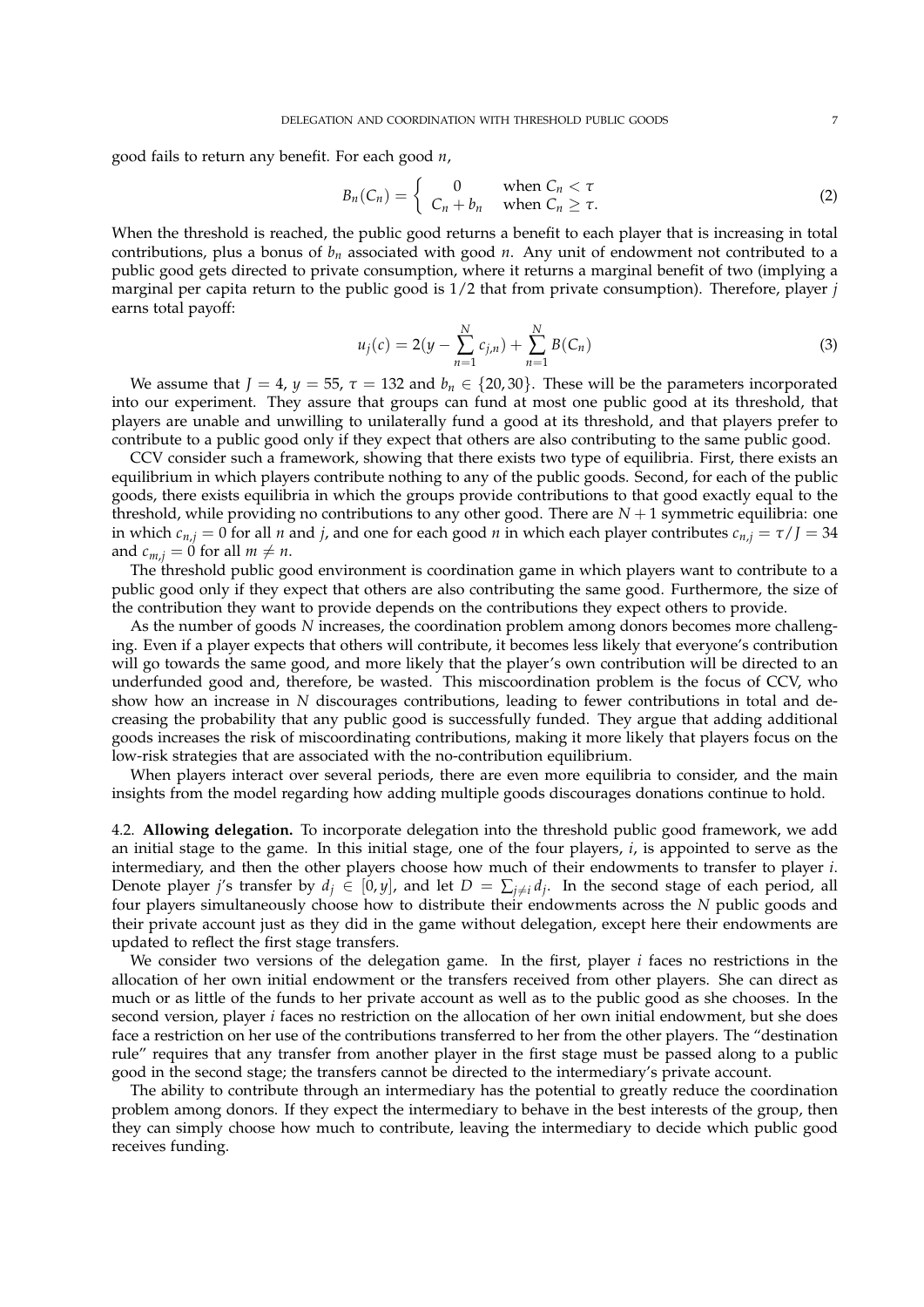Delegation can eliminate the risk that players contribute to different public goods, thereby wasting their contributions. This can encourage players to contribute through the intermediary. At the same time, however, the presence of delegation adds complexity to the overall game, and in the case of delegation without a destination rule, it also adds a new dimension of risk: that the intermediary expropriates transfers for her personal gain (rather than using them for the intended social benefit). These factors may discourage any form of contribution and lead players to focus on no-contribution strategies.

In the delegation environment with a destination rule, there exists equilibria in which the other players only contribute through the intermediary, who then funds one of the public goods at its threshold. For example, there exist equilibria in which each non-intermediary player provides some transfer *d<sup>j</sup>* to the intermediary, who then contributes  $c_{i,n} = 132$  to one of the public goods. When players choose such strategies as part of an equilibrium, there is no need to correctly anticipate which of the other goods the other players are going to contribute to. The non-intermediaries simply choose how much to contribute, and the intermediate then chooses the public good to fund using the groups' contributions. Such equilibria continue to exist in the repeated version of the game.

In the delegation environment with unrestricted transfers, there does not exist equilibria of the nonrepeated game in which other players only contribute through the intermediary. The intermediary has an incentive to expropriate contributions for her own use rather than pass along enough transfers to reach a funding threshold. Because of this, in a one shot game, any equilibrium that involves funding a public good entails players coordinating direct contributions on the same good. Some moderate amount of delegation may exist in equilibrium, but not to the extent that it simplifies the coordination problem among donors; it does not eliminate the need to anticipate where others will contribute as part of equilibrium.

In the repeated version of the delegation game with unrestricted transfers, delegation can be more helpful. This is because the presence of repeated interactions between the same set of players allow them to play conditional strategies, which can introduce the potential threat that players will stop contributing to any public good after an intermediary acts outside of the groups' interests and expropriates the transfers for her own gain. Using such strategies, one may construct equilibria in which non-intermediaries provide contributions only through the intermediary, except for in the last periods of play in which players don't need the intermediary to coordinate if they simply continue to fund the same good that was funded in the previous periods. Although delegation can help groups reduce the risk of contributing to different goods in the repeated environment, this requires more complex conditional strategies than in the presence of a delegation rule.

4.3. **Testable predictions.** The insights gained from the theoretical analysis (see Appendix C) provide several predictions that help guide the experimental analysis.

In the multiple public good environment without delegation, CCV showed that players often focused on less-risky strategies. As the risk of miscoordination increased, players were more likely to play the least risky strategy and contribute nothing to any of the public goods. In the above discussion, we considered how delegating contributions through an intermediary changes the risk of providing contributions.

Delegating contributions can reduce the risk that a donor effectively wastes his contribution by contributing to a different good than other donors. This reduction in risk is likely to increase the probability that players provide contributions (through an intermediary), which in turn increases the probability that a public good reaches its funding threshold.

At the same time, however, delegating contributions can increase the risks that the intermediary redirect money away from public good funding for her private gain. This is a possibility in the game with unrestricted delegation, but not in the environment with a destination rule. Although the theory shows that delegation can exist as part of equilibria in both environments, the strategies involved in such equilibria are much more complicated in the game with unrestricted delegation than in the game with a destination rule, as conditional strategies and dynamic incentives are required to reduce the risk that the intermediary expropriates transfers.

These insights suggest that both total contributions and the probability that a public good succeeds will be higher in the game with delegation and a destination rule than in either the game without delegation or the game with unrestricted delegation. The theory does not provide clear predictions regarding the comparison of outcomes in the game without delegation and the game with unrestricted delegation. Compared to the multiple public good framework without delegation, unrestricted delegation reduces the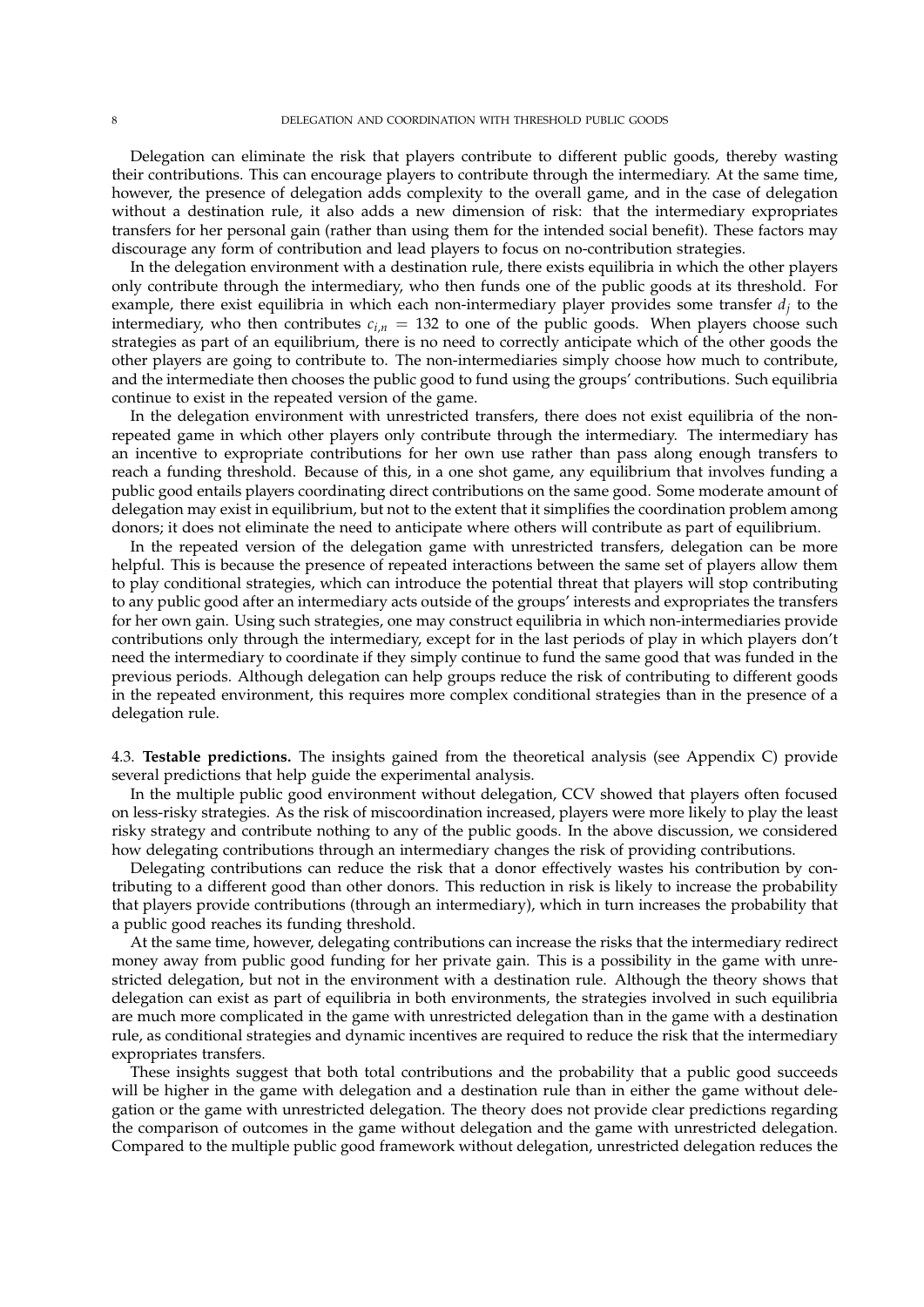risks associated with contributing on one dimension, while introducing a new risk on another dimension. Whether contributions and donor coordination increase or decrease in the game with unrestricted delegation will depend on whether the risk of miscoordination or the risk of intermediary expropriation are viewed as more significant concerns for donors. This is an empirical question, which we consider in the experimental analysis below.

#### 5. Experimental results

Throughout the body of the paper, we focus attention on the treatments with multiple public goods: *NoDel*, *Del*, and *DelRule*. We explore differences across treatments in overall contributions, coordination, the delegated amount, and delegation behavior. In the Appendix, we replicate the analysis on treatments with a single public good to disentangle the role played by multiplicity of public goods in mediating the effects of delegation, and we present some additional results on the comparison between *NoDel*[1] and *NoDel* to highlight differences between our setup and CCV.

In the statistical analysis, we use both non parametric and parametric techniques. The non parametric tests are based on independent observations at the group level. Moreover, when looking at differences across treatments over all periods, we will also discuss results from the bootstrap-based methodology developed by List et al. (2016) to test multiple null hypotheses simultaneously in experimental settings with multiple treatments. Concerning the parametric analysis, in order to account for potential dependence across periods, the estimated coefficients are based on standard errors clustered at the group level.

5.1. **Total contributions.** Figure 1 shows the mean total contributions to the collective accounts over periods in *NoDel*, *Del* and *DelRule*.



Figure 1. Total contributions with multiple collective accounts, by treatment and period.

Averaging over all periods, subjects contribute 24.46 tokens in *NoDel*, 16.66 in *Del*, and 30.01 tokens in *DelRule*. Contributions in *NoDel* are placed between those in *Del* and *DelRule* and are characterized by higher volatility across periods. Downward peaks in total contributions observed in the *NoDel* treatment occur in the reshuffling periods (1, 5, and 9) and are followed by sustained contributions in the next three periods, suggesting that moderate contributions in reshuffling periods are used as a signal to let group members coordinate higher contributions in the following three repetitions. In all treatments, contributions tend to decline over periods, with this effect being particularly pronounced in *Del*.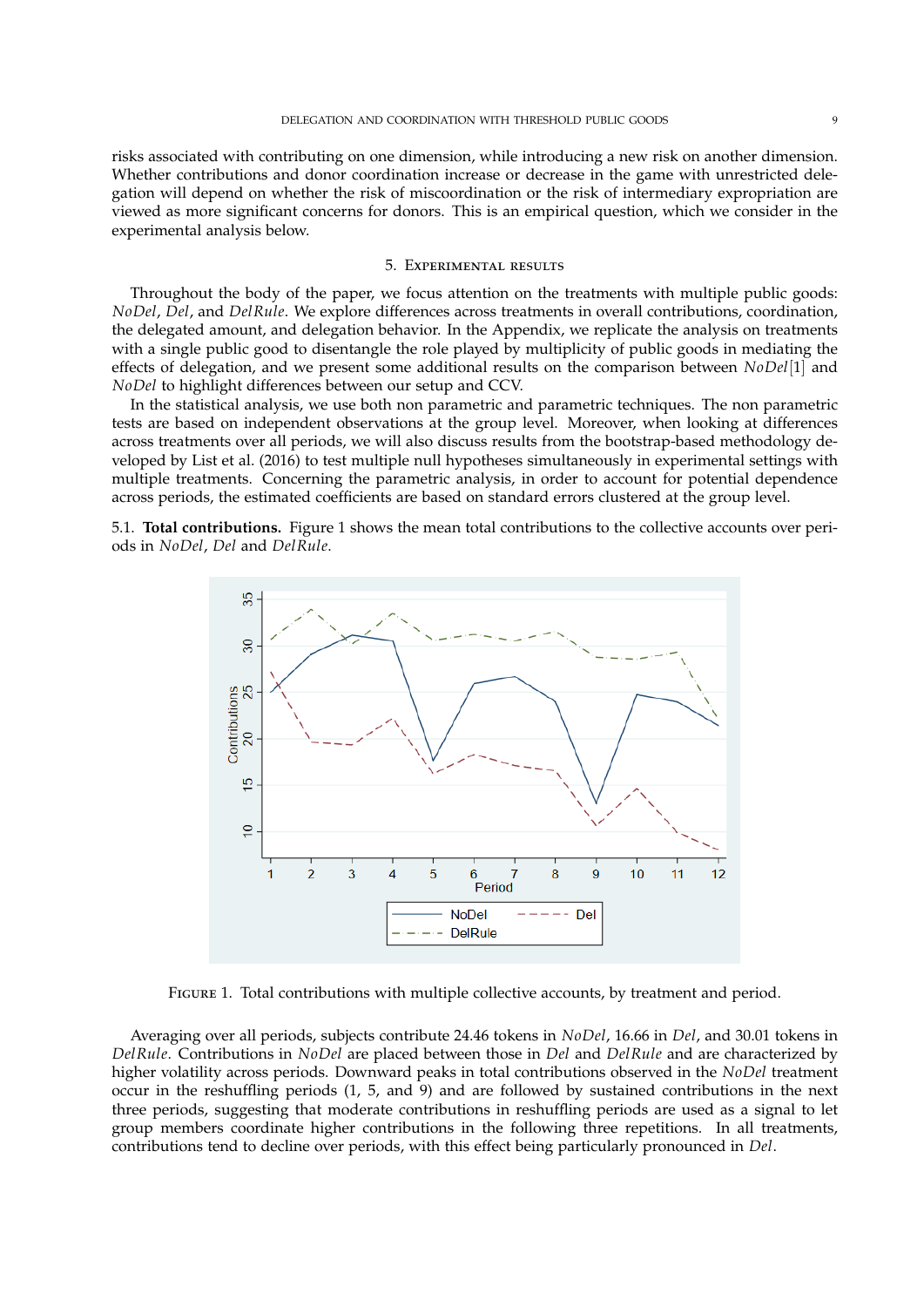| Total contributions        | (1)         | (2)         | (3)         | $\left( 4\right)$ | (5)        | (6)         |
|----------------------------|-------------|-------------|-------------|-------------------|------------|-------------|
|                            |             |             |             | NoDel             | Del        | DelRule     |
| $\overline{Del}$           | $-7.800**$  | $-8.176***$ | $-8.736*$   |                   |            |             |
|                            | (3.919)     | (3.384)     | (5.045)     |                   |            |             |
| DelRule                    | 5.639       | 3.392       | 3.563       |                   |            |             |
|                            | (3.919)     | (3.427)     | (5.255)     |                   |            |             |
| $Coord(t-1)$               |             | $7.523***$  | $7.867**$   |                   |            |             |
|                            |             | (1.868)     | (3.195)     |                   |            |             |
| $Del * Coord(t-1)$         |             |             | 1.684       |                   |            |             |
|                            |             |             | (4.608)     |                   |            |             |
| $DelRule * Coord(t-1)$     |             |             | $-2.623$    |                   |            |             |
|                            |             |             | (4.571)     |                   |            |             |
| Trend                      |             | $-0.975***$ | $-1.045**$  | $-0.791***$       | $-1.007**$ | $-0.434$    |
|                            |             | (0.232)     | (0.408)     | (0.180)           | (0.451)    | (0.693)     |
| Del * Trend                |             |             | 0.010       |                   |            |             |
|                            |             |             | (0.576)     |                   |            |             |
| DelRule * Trend            |             |             | 0.252       |                   |            |             |
|                            |             |             | (0.574)     |                   |            |             |
| d1                         |             |             |             | $-6.281***$       | 4.577      | $-2.743$    |
|                            |             |             |             | (1.907)           | (4.773)    | (7.333)     |
| d5                         |             |             |             | $-10.463***$      | $-2.369$   | $-1.105$    |
|                            |             |             |             | (1.661)           | (4.158)    | (6.388)     |
| d9                         |             |             |             | $-11.937***$      | $-3.953$   | $-1.217$    |
|                            |             |             |             | (1.709)           | (4.279)    | (6.573)     |
| d12                        |             |             |             | $-1.146$          | $-3.502$   | $-6.569$    |
|                            |             |             |             | (1.930)           | (4.832)    | (7.422)     |
| cons                       | 24.457***   | 27.368***   | 27.657***   | 31.295***         | 22.631***  | $33.451***$ |
|                            | (2.771)     | (2.843)     | (3.479)     | (3.331)           | (3.889)    | (4.442)     |
| $\overline{l}\overline{l}$ | $-13055.40$ | $-11950.55$ | $-11950.00$ | $-3542.40$        | $-4279.61$ | $-4629.27$  |
| Wald $-\chi^2$             | 11.86       | 50.62       | 52.25       | 119.17            | 19.91      | 2.49        |
| $p > \chi^2$               | 0.003       | 0.000       | 0.000       | 0.000             | 0.001      | 0.777       |
| Obs.                       | 2592        | 2376        | 2376        | 864               | 864        | 864         |

Table 1. Total contributions with multiple collective accounts: parametric analysis

Notes. This table reports coefficient estimates (standard errors in parentheses) from two-way linear random effects models accounting for both potential individual dependency over periods and dependency within group. The dependent variable is the total contributions made by the subject to the twelve collective accounts in the period. Columns (1) and (2) report results by pooling data from *NoDel*, *Del*, and *DelRule*. Columns (3), (4), and (5) consider data from each treatment, separately. *Coord*(*t* − 1) is a dummy that assumes value 1 if subject's group reached the threshold on one collective account in the previous period; *Trend* is a linear time trend that starts from 0; *Del* and *DelRule* are treatment dummies; *Del* ∗ *Trend*, *DelRule* ∗ *Trend*, *Del* ∗ *Coord*(*t* − 1), *DelRule* ∗ *Coord*(*t* − 1) are interaction terms. *d*1, *d*5, *d*9, and *d*12 are period dummies that assume value 1 in periods 1, 5, 9, and 12, respectively. Significance levels are denoted as follows: ∗ *p* < 0.1, ∗∗ *p* < 0.05, and ∗∗∗ *p* < 0.01.

Table 1 reports results from parametric, random effects panel regressions to assess the statistical relevance of these preliminary observations.

Column (1) compares contributions in *NoDel* with those observed in *Del* and *DelRule* to assess the effects of delegation in a setting characterized by multiple collective accounts. The negative and significant (*p* < 0.05) coefficient of the treatment dummy *Del* indicates that introducing delegation with no destination rule is detrimental for cooperation, as it reduces contributions relative to the baseline treatment with no delegation, *NoDel*. Instead, delegation seems to stimulate contributions in *DelRule*, when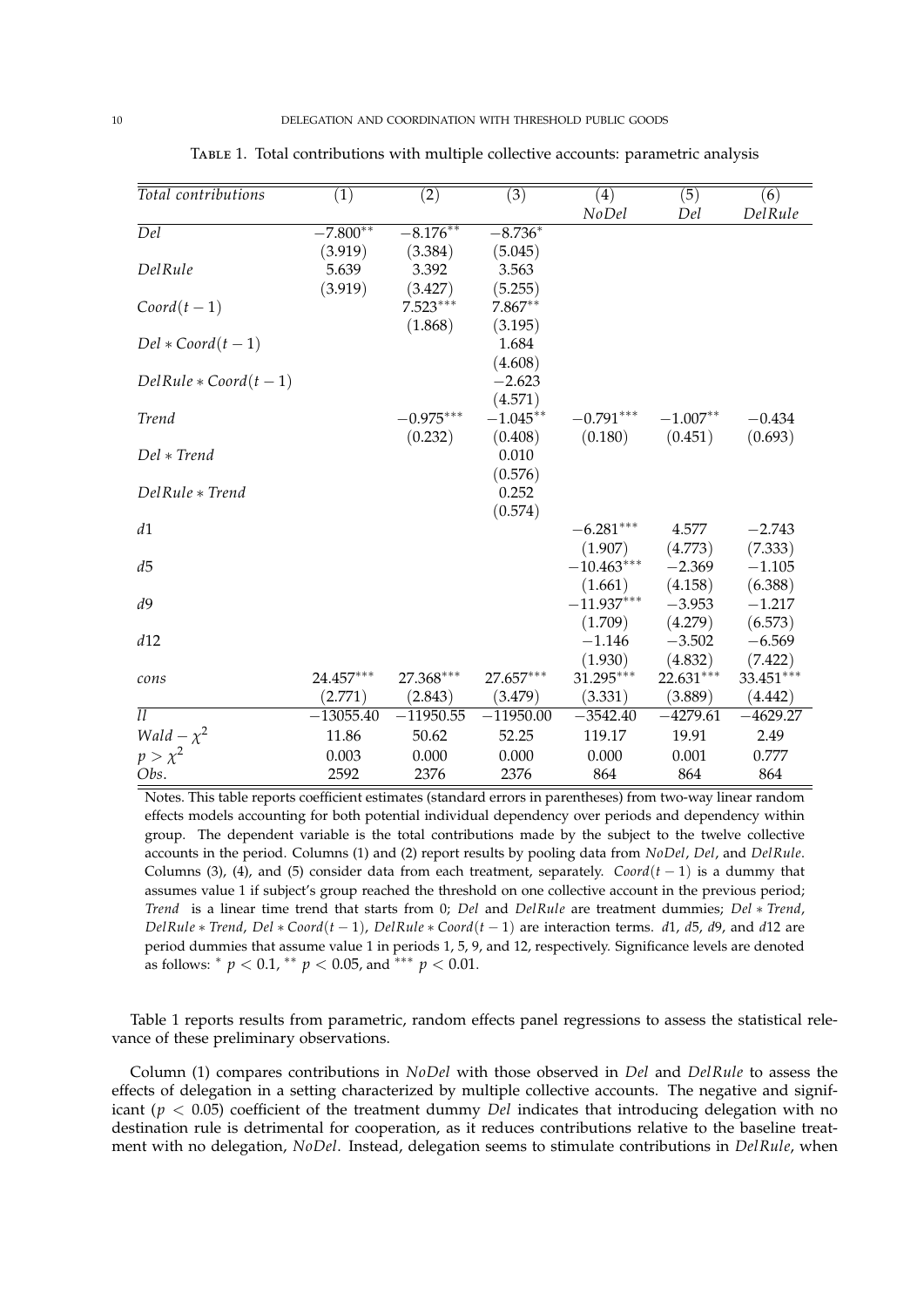the intermediary is subject to the destination rule. The difference in contributions between *DelRule* and *Del* is positive and highly significant (*p* < 0.001), while the difference between *DelRule* and *NoDel*, although positive, does not reach statistical significance ( $p = 0.150$ ). These results are confirmed by non parametric tests. According to a two-side Mann–Whitney rank-sum test, mean (over all periods) total contributions in *Del* are significantly lower than those in *DelRule* (*p* < 0.001) and *NoDel* (*p* < 0.05), while no difference is detected between *DelRule* and *NoDel* (*p* = 0.311). When accounting for multiple null hypotheses testing, the difference in contributions between the two treatments with delegation, *Del* and *DelRule*, remains highly significant (*p* = 0.003), while that between *Del* and *NoDel* reaches only marginal significance ( $p = 0.095$ ).

**Result 1.** Subjects make significantly larger total contributions in *DelRule* and *NoDel* than in *Del*. Contributions are higher in *DelRule* than in *NoDel*, although this difference is not statistically significant.

Column (2) shows how results change when controlling for the past ability of the group to reach the threshold and adding a time trend. The coefficient of  $\text{Coord}(t-1)$  is positive and highly significant  $(p < 0.001)$  suggesting that total contributions increase when the group successfully reached the threshold in the previous period. Finally, the negative and highly significant coefficient of the time trend confirms the existence of a decaying pattern in contributions, as highlighted by Figure 1. Both the magnitude and significance of the differences in contributions across treatments are not substantially affected by the introduction of these two additional covariates: the differences between *DelRule* and *Del* or between *NoDel* and *Del* remain positive and significant (for the two comparisons,  $p < 0.001$  and  $p < 0.001$ , respectively), while the difference between *DelRule* and *NoDel* is not significant (*p* = 0.322).

Column (3) replicates the analysis in column (2) by adding a number of interaction terms to control for (potential) heterogeneous effects of the linear trend and the past successful provision across treatments. As shown by the results, all the interaction terms are not significant, suggesting that, relative to the baseline, we do not detect significant differences in the effects of the covariates between *Del* and *DelRule*. 6

Columns (4), (5), and (6) focus on each of the three treatments, separately. We are mainly interested in assessing whether the three treatments differ from each other in the decaying pattern and the effects of reshuffling the efficient collective accounts. In order to properly identify the effects of reshuffling, for each treatment, we modify the specification in column (2) by adding dummies for periods 1, 5, 9, separately. We also include a dummy for period 12 to look at potential ending game effect. Finally, we exclude *Coord*( $t - 1$ ) from the three regressions in order to identify the effect of period 1.

Concerning the effects of the time trend, we find that contributions significantly decline over repetitions in *NoDel* (*p* < 0.001) and *Del* (*p* < 0.05), while they do not exhibit any particular time pattern in *DelRule*  $(p < 0.531)$ .

Every four periods, the four efficient public goods were randomly reshuffled. As highlighted by Figure 1, the effect of reshuffling is strong in *NoDel*, where subjects cannot use delegation to solve the coordination problem. Indeed, in this treatment, total contributions substantially fall in periods 1, 5 and 9 (for all dummies: *p* < 0.001). In *Del* and *DelRule*, reshuffling does not have any significant effect on contributions.

**Result 2.** Delegation attenuates the negative effects of reshuffling the more efficient alternatives on total contributions. Moreover, contributions decline more rapidly in *Del* than in *DelRule* or *NoDel*.

In a similar experimental setting characterized by multiple threshold collective accounts, CCV showed that subjects prefer to contribute to the most efficient alternatives, even when the inefficient collective account is salient and might represent a coordination device. The tendency to opt for efficient collective accounts finds further empirical support in the present paper. Table 2 reports the mean contribution to efficient and inefficient collective accounts in *NoDel*, *Del*, and *DelRule*, over periods.<sup>7</sup>

<sup>6</sup>We also detect no difference between *Del* and *DelRule* when performing formal tests to compare the interaction terms (for the difference between *Del* ∗ *Trend* and *DelRule* ∗ *Trend*:  $p = 0.671$ ; for the difference between *Del* ∗ *Trend* and *DelRule* ∗ *Trend*:  $p = 0.671$ ; for the difference between  $Del * Coord(t-1)$  and  $DelRule * Coord(t-1): p = 0.355$ .

 $^{7}$ The mean contributions to the efficient (inefficient) collective accounts in a period is given by the ratio between the total contributions to the efficient (inefficient) alternatives and the number of efficient (inefficient) collective accounts to which, in that period, the subject allocated strictly positive amounts.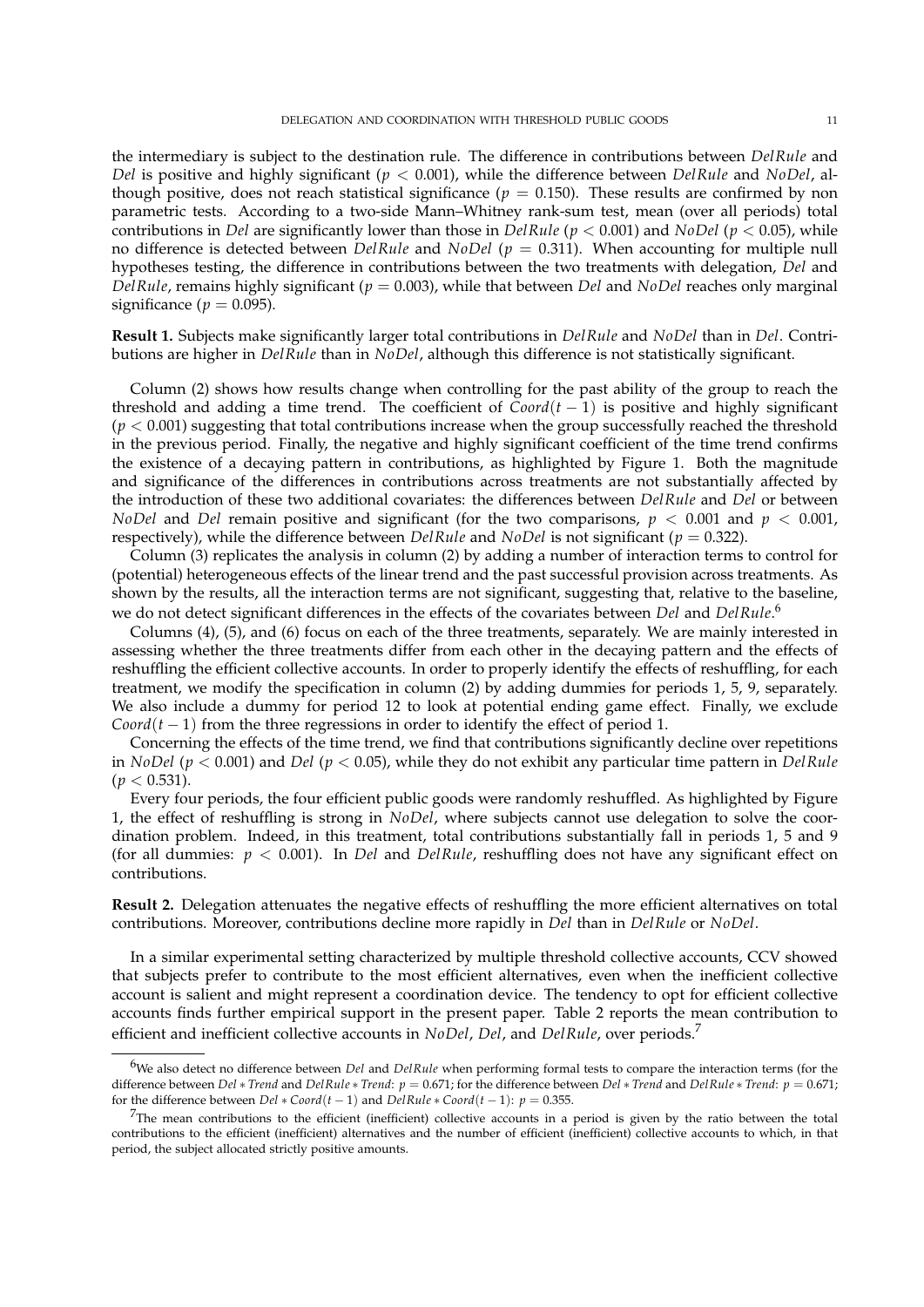| Period           |             | $1 - 4$     | 5           | $5 - 8$   | 9          | $9 - 12$   | 12          | All         |
|------------------|-------------|-------------|-------------|-----------|------------|------------|-------------|-------------|
| <b>NoDel</b>     |             |             |             |           |            |            |             |             |
|                  | 18.560      | 26.343      | 11.524      | 20.193    | 8.772      | 18.183     | 19.472      | 21.573      |
| Eff. pgs         |             |             |             |           |            |            |             |             |
| Ineff. pgs       | 0.516       | 0.188       | 4.319       | 2.701     | 2.806      | 2.264      | 1.972       | 1.718       |
| Diff.            | $18.044***$ | $26.155***$ | $7.205***$  | 17.492*** | $5.966**$  | 15.919***  | 17.500***   | 19.855***   |
| Del              |             |             |             |           |            |            |             |             |
| Eff. pgs         | 21.998      | 19.441      | 12.767      | 15.625    | 8.399      | 9.674      | 6.684       | 14.913      |
| Ineff. pgs       | 0.425       | 0.154       | 2.488       | 0.644     | 0.479      | 0.290      | 0.625       | 0.363       |
| Diff.            | $21.573***$ | $19.287***$ | $10.279**$  | 14.981*** | $7.920***$ | $9.384***$ | $6.059**$   | 14.550***   |
| Del Rule         |             |             |             |           |            |            |             |             |
| Eff. pgs         | 25.285      | 27.935      | 26.222      | 28.426    | 26.806     | 24.944     | 17.396      | 27.102      |
| $Ineff. pgs$     | 1.303       | 1.120       | 0.666       | 0.318     | 1.264      | 1.110      | 1.940       | 0.850       |
| Diff.            | 23.982***   | 26.815***   | $25.556***$ | 28.108*** | 25.542***  | 23.834***  | $15.456***$ | $26.252***$ |
| Obs. (per treat) | 18          | 18          | 18          | 18        | 18         | 18         | 18          | 18          |

Table 2. Contributions to efficient and inefficient alternatives with multiple collective accounts

Notes. This table reports the mean contributions to efficient and inefficient collective accounts in *NoDel*, *Del*, *DelRule*, over periods. Moreover, the table shows significance levels from a (two-sided) Wilcoxon signed-rank test for the null hypothesis that the difference between the contribution to the efficient and inefficient options is null. Significance levels are denoted as follows:  ${}^*\!p < 0.1, {}^{**}\!p < 0.05$ , and  ${}^{***}p < 0.01.$ 

Table 3. Mean proportion of successful provision with multiple collective accounts

| Period           |             | $1 - 4$    | 5           | $5 - 8$     | Q.          | $9 - 12$    | 12         | All         |
|------------------|-------------|------------|-------------|-------------|-------------|-------------|------------|-------------|
| NoDel            | 0.000       | 0.389      | 0.000       | 0.361       | 0.056       | 0.431       | 0.500      | 0.394       |
| Del              | 0.389       | 0.375      | 0.222       | 0.333       | 0.167       | 0.181       | 0.111      | 0.296       |
| Del Rule         | 0.500       | 0.653      | 0.667       | 0.694       | 0.667       | 0.639       | 0.444      | 0.662       |
| $NoDel-Del$      | $-0.389***$ | 0.014      | $-0.222**$  | 0.028       | $-0.111$    | $0.250**$   | $0.389**$  | 0.098       |
| $NoDel-DelRule$  | $-0.500***$ | $-0.264**$ | $-0.667***$ | $-0.333***$ | $-0.611***$ | $-0.208*$   | 0.056      | $-0.268**$  |
| $Del - DelRule$  | $-0.111$    | $-0.278**$ | $-0.445***$ | $-0.361***$ | $-0.500***$ | $-0.458***$ | $-0.333**$ | $-0.366***$ |
| Obs. (per treat) | 18          | 18         | 18          | 18          | 18          | 18          | 18         | 18          |

Notes. This table reports mean proportions of successful provision (namely, reaching the threshold of one collective account) over periods in *NoDel*, *Del*, and *DelRule*. The table also shows significance levels from a nonparametric (twosided) Mann–Whitney rank-sum test for the null hypothesis that the proportion in two treatments is the same. The other remarks of Table 2 apply.

According to a (two-sided) Wilcoxon signed-rank test, the mean contribution to the efficient collective accounts is, over all periods, substantially higher than that to the inefficient alternatives in all treatments  $(p < 0.01)$ .

**Result 3.** With multiple collective accounts, subjects contribute substantially more to the efficient collective accounts than to the inefficient alternatives.

5.2. **Successful provision of collective accounts.** We now consider the ability of groups to coordinate contributions on the same collective account and successfully reach the required threshold. As discussed in the theoretical section, delegation may reduce the risk of donor coordination. It allows group members to centralize the choice of allocating the group's resources across collective accounts on the intermediary. Table 3 reports the mean proportions of successful provision in *NoDel*, *Del*, and *DelRule*, over periods.

Over all periods, *DelRule* is the treatment with the highest percent (66.2%) of groups contributing at or above the threshold of one of the collective accounts, followed by *NoDel* (39.4%) and *Del* (29.6%). According to a Mann-Whitney rank-sum test (two-sided), the mean proportion of periods a group reaches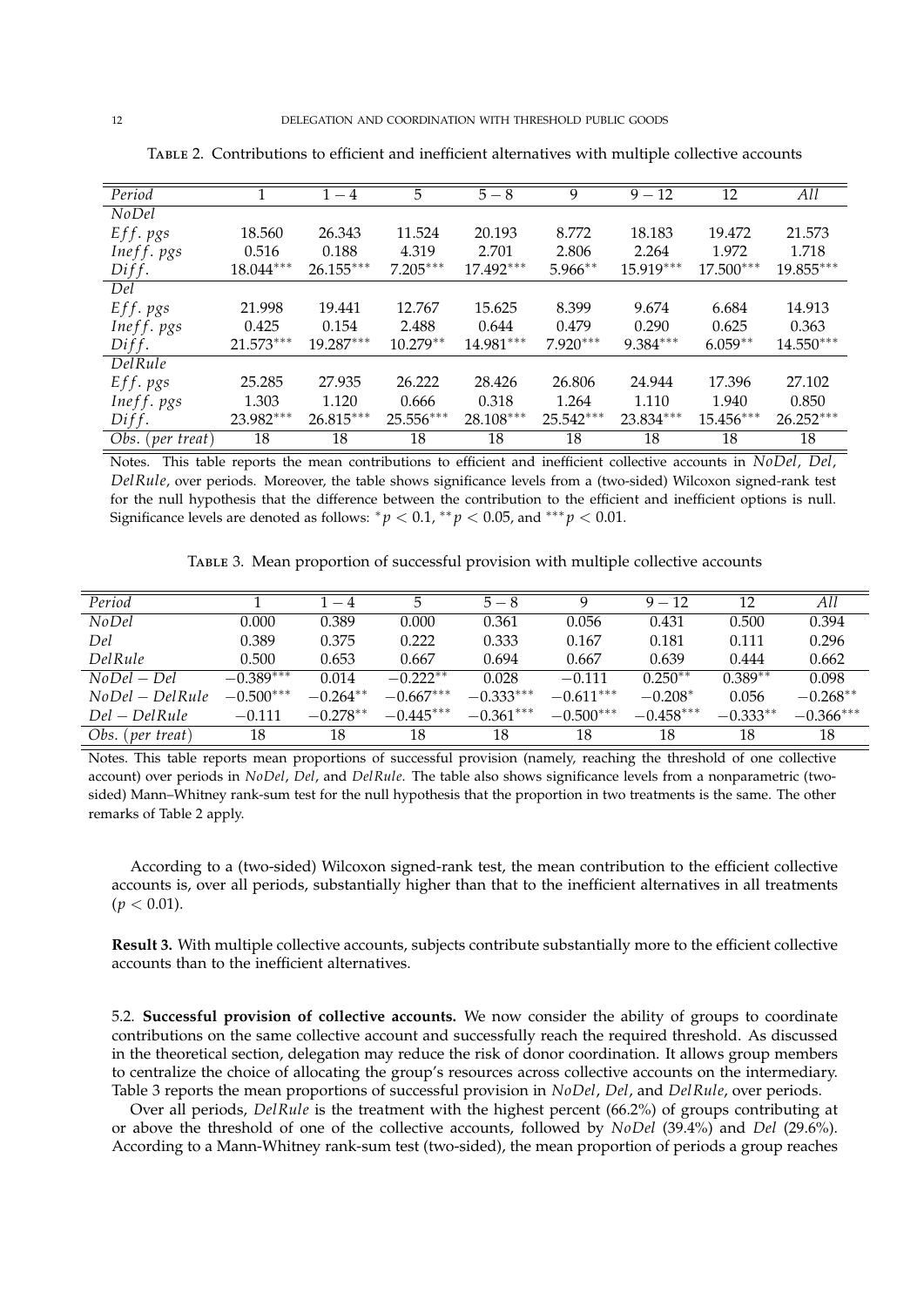the threshold is significantly higner in *DelRule* than in either *NoDel* (*p* = 0.014) or *Del* (*p* = 0.003). The difference between *Del* and *NoDel* is not significant (*p* = 0.653).

Statistical significance of these results is confirmed when accounting for multiple null hypotheses testing, as the difference in proportions between *DelRule* and *Del* or *NoDel* remain highly significant (respectively, for the two comparisons:  $p = 0.006$  and  $p = 0.021$ ), while the difference between *Del* and *NoDel* is not significant ( $p = 0.369$ ).

Thus, delegation leads to greater coordination only in *DelRule*, where the intermediary is constrained by the destination rule to contribute at least as much as she receives from the rest of the group.

**Result 4.** With multiple collective accounts, delegation increases the ability of the group to successfully reach the threshold of a collective account only when the intermediary's behavior is limited by the destination rule.

5.3. **Subjects' earnings.** As discussed earlier, while no difference in the total contributions is detected between *DelRule* and *NoDel*, subjects in *DelRule* are more successful in coordinating contributions on the same collective account and reaching the required threshold. In contrast, when there is no destination rule, delegation seems to be detrimental for public good success. Relative to the other two treatments, *Del* is associated with lower contributions and lower probability of reaching the threshold.

We now look at how previous results translate into differences in subjects' earnings across treatments. Figure 2 shows the mean earnings over periods in *NoDel*, *Del* and *DelRule*.



FIGURE 2. Subjects' earnings with multiple collective accounts, by treatment and period.

Averaging over all periods, subjects earn 133.40 points in *NoDel*, 128.07 points in *Del*, and 162.13 points in *DelRule*. Again, we observe a large variability in earnings in *NoDel*, with downward peaks occurring in the reshuffling periods (1, 5 and 9) when coordination is more difficult to achieve, and upward peaks reached in the subsequent three periods. Again, a plausible interpretation of this pattern is that subjects use (moderate) contributions in the reshuffling periods as a signal to achieve coordination in subsequent rounds. The highest earnings are registered in *DelRule*, where group members are more successful in coordinating and contributing above the threshold.

These initial observations are formally investigated in Table 4, which shows the mean earnings in *NoDel*, *Del* and *DelRule*.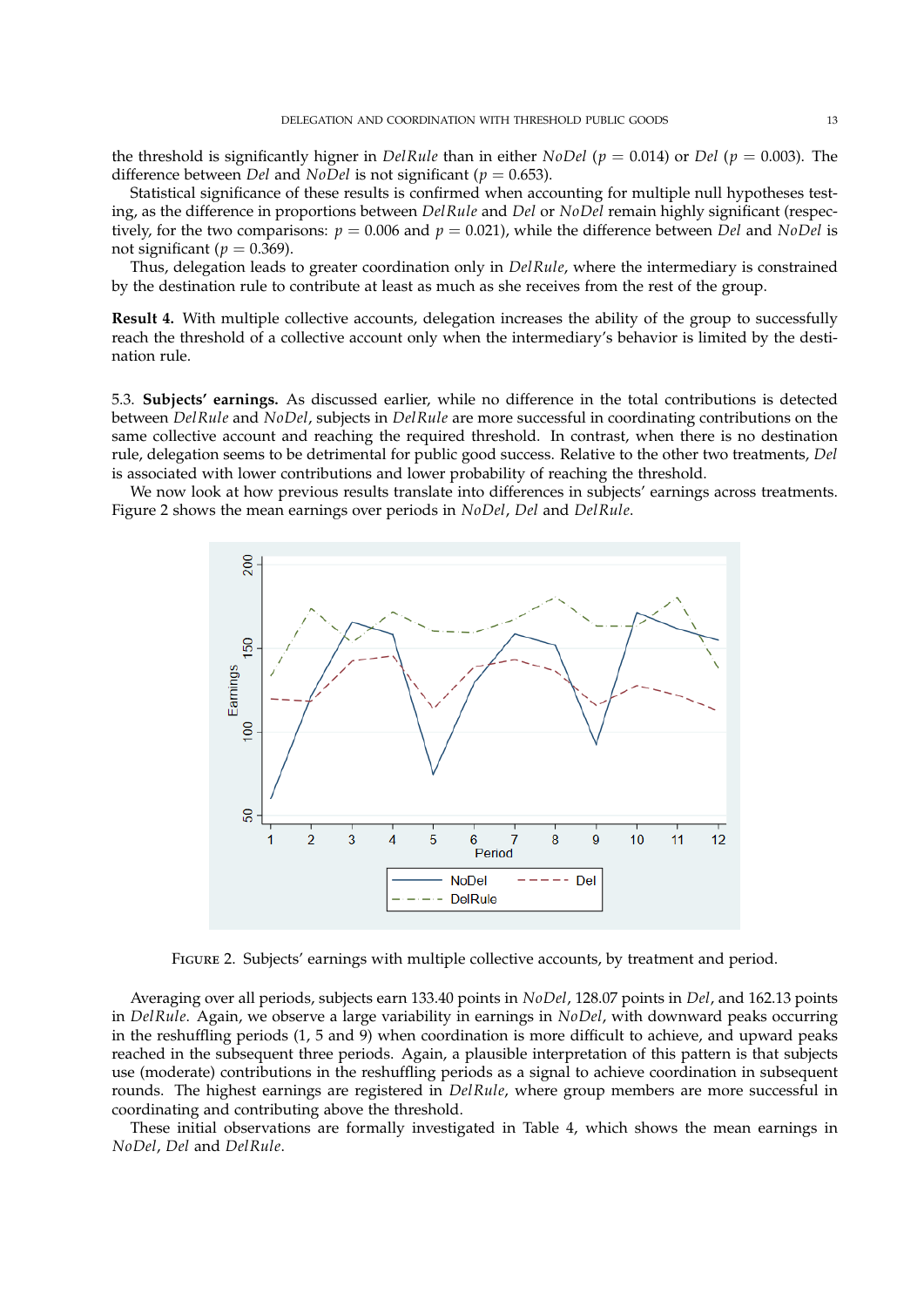| Period           |              | $1 - 4$     | 5            | $5 - 8$     | 9            | $9 - 12$    | 12        | All         |
|------------------|--------------|-------------|--------------|-------------|--------------|-------------|-----------|-------------|
| <b>NoDel</b>     | 59.972       | 126.444     | 74.667       | 128.611     | 92.444       | 145.132     | 154.944   | 133.396     |
| $N_0Del-110$     | $-50.028***$ | 16.444      | $-35.333***$ | 18.611      | $-17.556***$ | $35.132**$  | 44.944**  | $23.296*$   |
| Del              | 119.750      | 131.556     | 113.806      | 133.104     | 115.750      | 119.549     | 112.667   | 128.069     |
| $Del-110$        | 9.750        | 21.556      | 3.806        | 23.104      | 5.570        | 9.549       | 2.667     | $18.069*$   |
| Del Rule         | 133.417      | 158.125     | 160.222      | 166.944     | 163.361      | 161.313     | 138.056   | 162.127     |
| $DelRule-110$    | $23.417*$    | $48.125***$ | $50.222***$  | $56.944***$ | $53.361***$  | $51.313***$ | 28.056    | $52.127***$ |
| $N_0Del-Del$     | $-59.778***$ | $-5.112$    | $-39.139***$ | $-4.493$    | $-23.306**$  | 25.583      | $42.277*$ | 5.327       |
| $NoDel-DelRule$  | $-73.445***$ | $-31.681*$  | $-85.555***$ | $-38.333**$ | $-70.917***$ | $-16.181$   | 16.888*   | $-28.731**$ |
| $Del - DelRule$  | $-13.667$    | $-26.569*$  | $-46.416*$   | $-33.840*$  | $-47.611*$   | $-41.764**$ | $-25.389$ | $-34.058**$ |
| Obs. (per treat) | 18           | 18          | 18           | 18          | 18           | 18          | 18        | 18          |

TABLE 4. Subject's earnings with multiple collective accounts

Notes. This table reports mean earnings over periods in *NoDel*, *Del*, and *DelRule*. For each treatment, the table reports results of a (two-sided) Wilcoxon signed-rank test for the null hypothesis that earnings are equal to 110, namely the level that is associated with the zero contribution equilibrium. Finally, the table shows results from a nonparametric (two-sided) Wilcoxon rank sum test for the null hypothesis that the mean earnings in two treatments are the same. The other remarks of Table 2 apply.

Over all periods, according to a Mann-Whitney rank-sum test (two-sided), the difference between *DelRule* and both *NoDel* and *Del* are significant ( $p = 0.034$  and  $p = 0.011$ , respectively). Again, differences remain significant when accounting for multiple null hypotheses testing (for the difference between *DelRule* and *NoDel*,  $p = 0.031$ ; for the difference between *DelRule* and *Del*,  $p = 0.023$ ). The difference between *Del* and *NoDel* is non significant using either a standard Mann-Whitney rank-sum test (*p* = 0.874) or when accounting for multiple null hypotheses testing ( $p = 0.650$ ).

We also consider how mean earnings differ from 110, the payoff associated with the no-contribution equilibrium. Only in *DelRule* do subjects earn significantly more than what they could get by entirely allocating the endowment in the private account, according to a (two-sided) Wilcoxon signed-rank test  $(p < 0.001)$ . In the other two treatments, although the difference between earnings and 110 is positive, it is only marginally significant (in *NoDel*:  $p = 0.078$ ; in *Del*:  $p = 0.061$ ). In the reshuffling periods of *NoDel*, the difference is negative and highly significant (in period 1,  $p < 0.001$ ; in period 5,  $p < 0.001$ ; in period 9,  $p = 0.006$ ). Thus, delegation, if sustained by the destination rule, stimulates cooperation among group members and increases their earnings.

**Result 5.** With multiple collective accounts, delegation is profitable and significantly increases subjects' earnings only when it is sustained by the destination rule.

5.4. **Delegated amounts and contributions.** The previous results suggest that, in *DelRule*, delegation may help groups coordinate on a public good and increase their expected payoffs.

Figure 3 shows the amounts delegated by the group members to the intermediary, as well as her total contributions to the collective accounts in *Del* and *DelRule*.

Three important observations emerge from Figure 3. First, the amounts transferred by group members to the intermediary are higher in *DelRule* than in *Del*. Over all periods, the mean delegated amounts are 85.44 tokens in *DelRule* and 47.69 tokens in *Del*, respectively. Second, while the intermediary contributes more than what is transferred by the group in *DelRule*, there is no substantial difference between delegated amounts and the intermediary's total contributions in *Del*. Over all periods, the difference between the intermediary's total contribution and the delegated amounts is 24.99 in *DelRule* and 3.27 in *Del*. Third, both the delegated amounts and the intermediary's total contributions substantially decay over repetitions in *Del*, but remain stable in the *DelRule*.

Table 5 reports descriptive statistics on the delegated amounts and the intermediary's total contributions in *Del* and *DelRule* over all periods, together with results from non parametric tests.

Over all periods, both the delegated amounts and the intermediary's total contributions are substantially higher in *DelRule* than in *Del*. According to a Mann-Whitney rank-sum test (two-sided), the differences between *Del* and *DelRule* in both variables are highly significant (for the delegated amounts: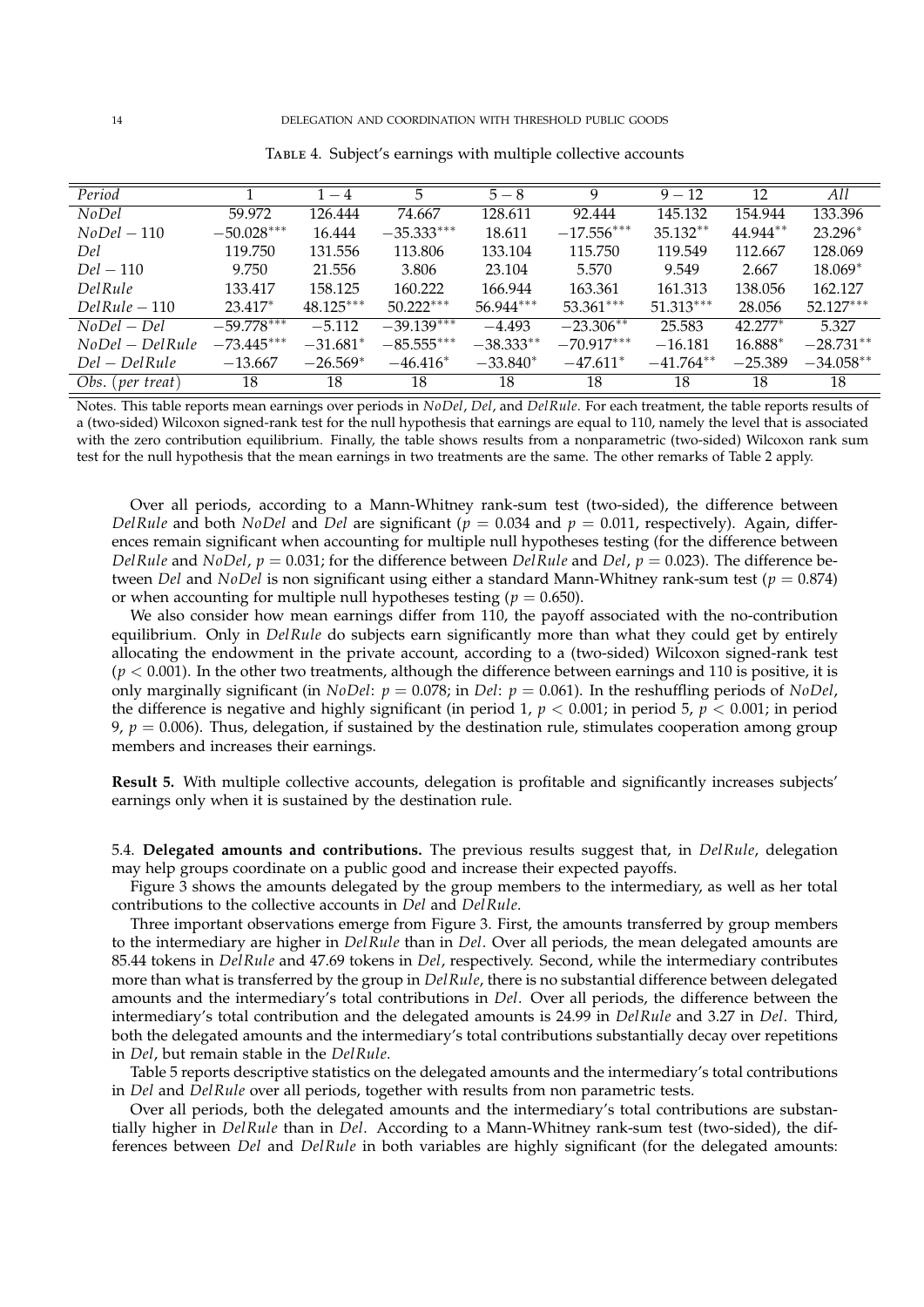

Figure 3. Delegated amounts and intermediary's total contributions with multiple collective accounts, by treatment and period.

Table 5. Delegated amounts and intermediary's total contributions with multiple collective accounts

| Period                      |             | $1 - 4$      | 5.           | $5 - 8$      | 9            | $9 - 12$     | 12           | All          |
|-----------------------------|-------------|--------------|--------------|--------------|--------------|--------------|--------------|--------------|
| $Int.'s$ cont.              |             |              |              |              |              |              |              |              |
| Del                         | 79.444      | 69.319       | 49.111       | 52.111       | 32.944       | 31.472       | 22.944       | 50.968       |
| DelRule                     | 100.778     | 113.861      | 107.556      | 113.208      | 109.722      | 104.236      | 84.778       | 110.435      |
| $Del - DelRule$             | $-21.334$   | $-44.542**$  | $-58.445***$ | $-61.097***$ | $-76.778***$ | $-72.764***$ | $-61.834***$ | $-59.467***$ |
| Del.Am.                     |             |              |              |              |              |              |              |              |
| Del                         | 75.667      | 61.569       | 54.833       | 47.153       | 42.222       | 34.361       | 21.167       | 47.694       |
| DelRule                     | 84.222      | 90.347       | 83.722       | 84.278       | 84,000       | 81.708       | 70.667       | 85.444       |
| $Del-DelRule$               | $-8.555$    | $-28.778***$ | $-28.889**$  | $-37.125***$ | $-41.778***$ | $-47.347***$ | $-49.500***$ | $-37.750***$ |
| $Int.'s$ cont. $-Del$ . Am. |             |              |              |              |              |              |              |              |
| Del                         | 3.777       | 7.750        | $-5.772$     | 4.958        | $-9.278$     | $-2.934$     | 1.777        | 3.274        |
| DelRule                     | $16.556***$ | $23.514***$  | 23.834***    | 28.930***    | $25.722***$  | $22.528***$  | $14.111***$  | 24.991***    |
| Obs. (per treat)            | 18          | 18           | 18           | 18           | 18           | 18           | 18           | 18           |

Notes. This table reports means of both the delegated amounts and intermediary's total contributions over periods in *Del* and *DelRule*. The table also shows results from a nonparametric (two-sided) Wilcoxon rank sum tests for the null hypotheses that the mean delegated amounts and the intermediary's mean contributions in the two treatments are the same. Finally, for each treatment, the table reports results of a (two-sided) Wilcoxon signed-rank test for the null hypothesis that the delegated amounts are equal to the intermediary's total contributions. The other remarks of Table 2 apply.

 $p < 0.001$ ; for the intermediary's total contributions:  $p < 0.001$ ). These results remain highly significant when accounting for multiple null hypotheses testing (for both the delegated amounts and the intermediary's total contributions:  $p < 0.001$ ).

Next, we compare the intermediary's total contributions with the transfers received from the group members in the first stage. In *DelRule*, the intermediary contributes substantially more than the delegated amounts, while no remarkable differences are detected in *Del*. Indeed, over all periods, the difference between the intermediary's total contribution and the delegated amounts in *DelRule* is 24.99 tokens (around 29% of what is transferred by the group) and highly significant according to a (two-sided) Wilcoxon signed-rank test (*p* < 0.001). In *Del* the difference drops to 3.27 tokens and is not significantly different from zero ( $p = 0.617$ ).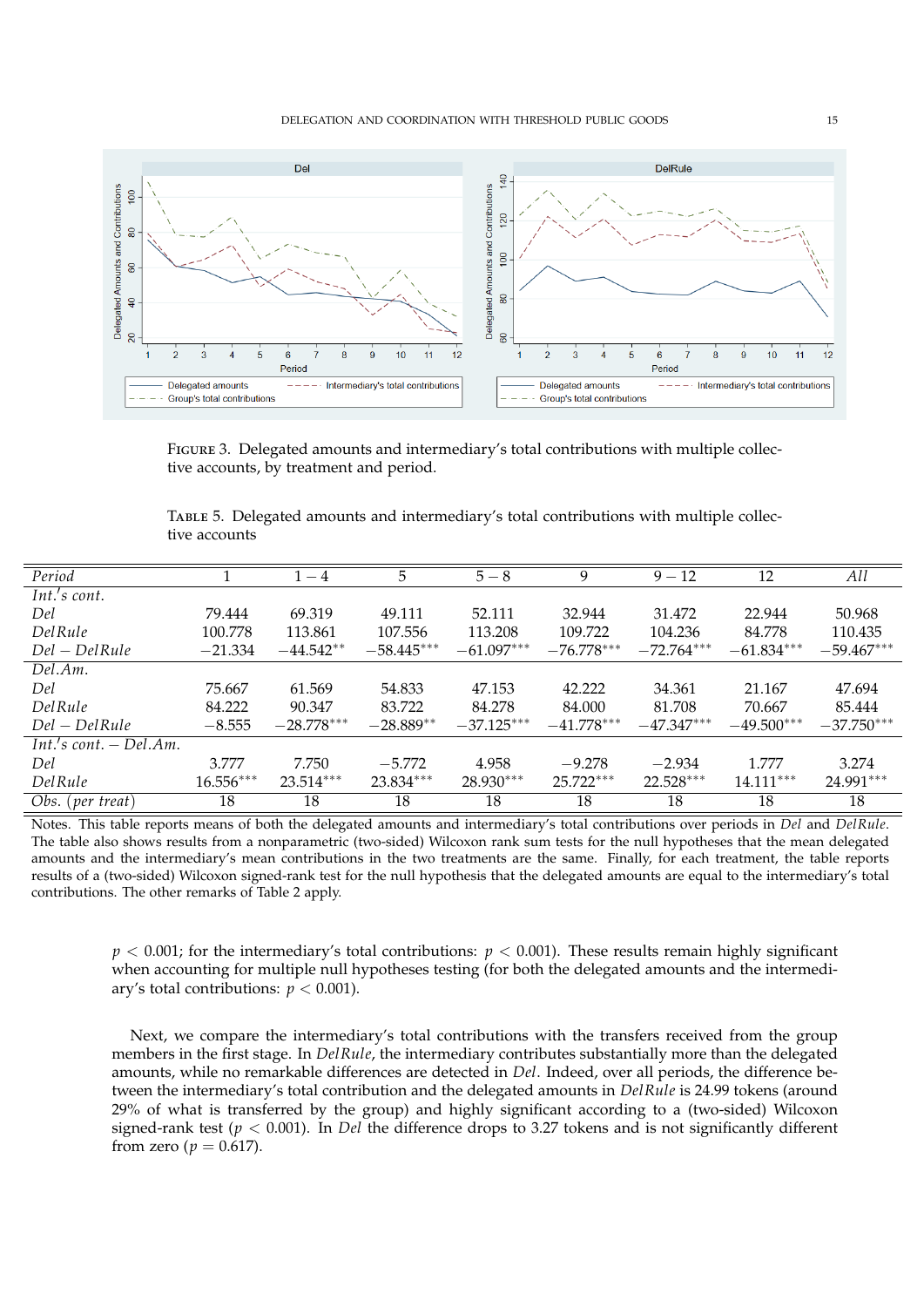**Result 6.** With multiple collective accounts, the destination rule increases the amount transferred by the group members in the delegation phase. Moreover, in *DelRule*, the intermediary's total contributions are on average 29.25% higher than the total amount delegated by the members of the group.

The previous result does not take into account the difference in the proportion of successful groups between *DelRule* and *Del* (Result 4). In order to better understand the interplay between the intermediary's total contribution and the delegated amounts, we now focus on groups that successfully reached the threshold of a collective account. For these groups, Figure 4 shows the delegated amounts, the intermediary's contributions, the contributions made by the other three group members, and the group's aggregate contributions to the financed collective account over all periods in *DelRule* and *Del*.



Figure 4. Delegated amounts and contributions to the financed collective account in successful groups with multiple alternatives, by treatment and period.

The figure provides a number of interesting insights. First, in contrast to Figure 3, we document no substantial difference between *Del* and *DelRule* in the group's aggregate contributions, settling in both treatments around 140 tokens. Second, successful groups transfer more resources to the intermediary in *DelRule* than in *Del*, a result that confirms what was reported in Result 6. Third and more surprisingly, when focusing on successful groups, we document a positive difference between the intermediary's contributions and the delegated amounts in both treatments, with its size being somewhat bigger in *Del* than in *DelRule*. Table 6 formally investigates the validity of the previous graphical observations.

According to a (two-sided) Mann-Whitney rank-sum test, over all periods, there are no significant differences in group's aggregate contributions to the financed collective account between *Del* and *DelRule*  $(p = 0.493)$ . Nevertheless, we document remarkable differences in the way in which delegation is used in the two treatments. First, the presence of the destination rule significantly increases the groups' willingness to trasfer money to the intermediary (for the difference in the delegated amounts between *Del* and *DelRule*,  $p = 0.002$ ). Second, in order to reach the threshold and due to the difference in the delegated amounts, the intermediary contributes a larger share of her own endowment in *Del* than in *DelRule*  $(p = 0.014)$ . A reasonable explanation of this result is that, by providing an insurance to group members against the risk of expropriation by the intermediary, the destination rule stimulates delegation and, therefore, reduces the necessity of the intermediary to use their own money to reach the threshold.

**Result 7.** With multiple collective accounts, the destination rule makes delegation more effective within successful groups: it increases the delegated amounts and reduces the necessity for the intermediary to use her own endowment to reach the threshold.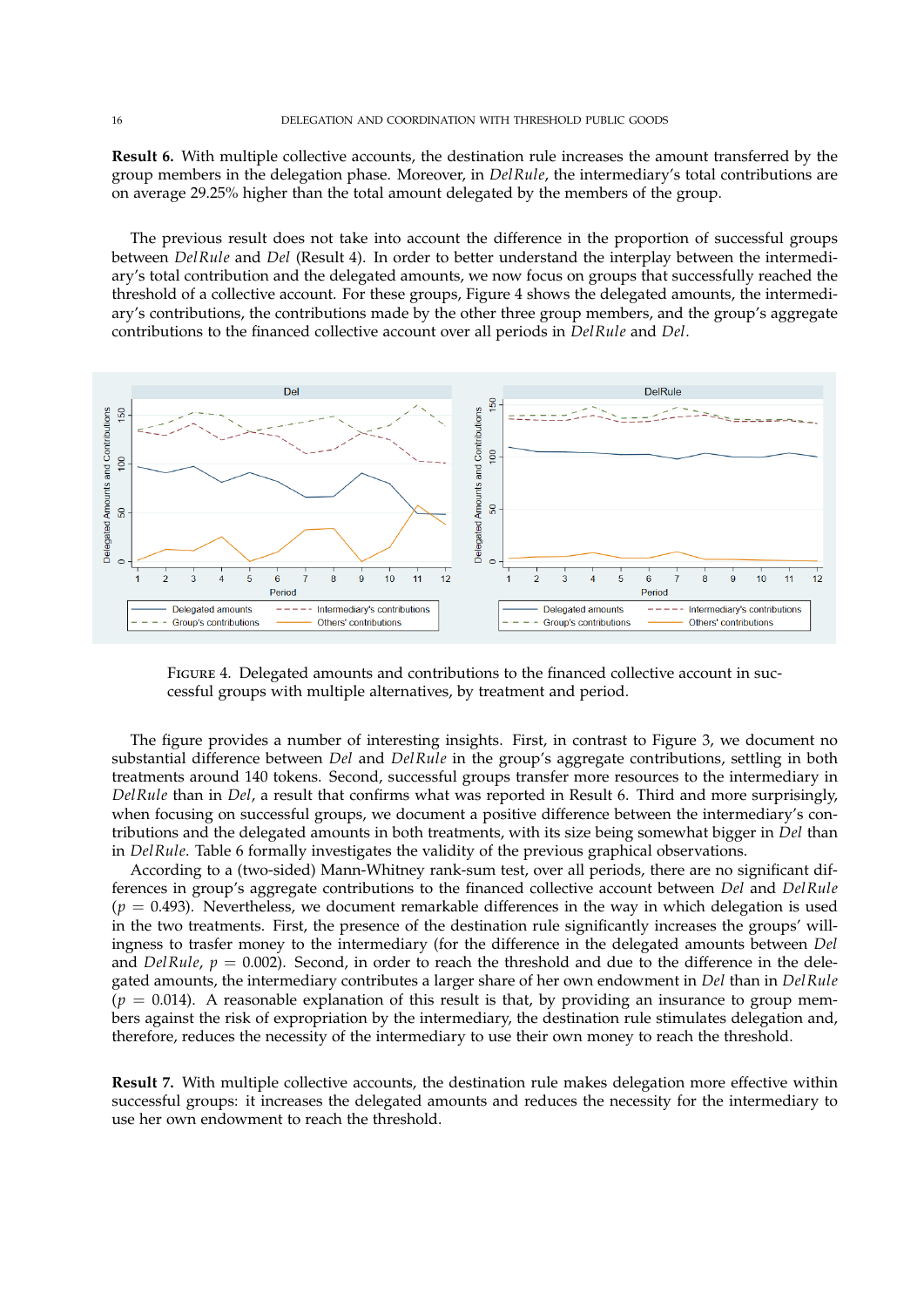| Period         | 1         | $1 - 4$    | 5         | $\overline{5-8}$ | $\overline{9}$ | $9 - 12$     | $\overline{12}$ | $\overline{All}$ |
|----------------|-----------|------------|-----------|------------------|----------------|--------------|-----------------|------------------|
| Group's cont.  |           |            |           |                  |                |              |                 |                  |
| Del            | 135.000   | 143.764    | 133.250   | 142.242          | 132.000        | 141.000      | 139.000         | 141.807          |
| DelRule        | 139.667   | 143.026    | 137.167   | 141.859          | 136.333        | 135.794      | 132.625         | 139.915          |
| $Del-DelRule$  | $-4.667$  | 0.738      | $-3.917$  | 0.383            | $-4.333*$      | 5.206        | $6.375***$      | 1.892            |
| Del. am.       |           |            |           |                  |                |              |                 |                  |
| Del            | 97.286    | 87.194     | 91.250    | 71.017           | 90.667         | 72.125       | 48.500          | 78.701           |
| Del Rule       | 109.556   | 103.099    | 102.333   | 100.823          | 100.250        | 135.794      | 100.375         | 101.940          |
| $Del-DelRule$  | $-12.270$ | $-15.905*$ | $-11.083$ | $-29.806***$     | $-9.583$       | $-63.669***$ | $-51.875**$     | $-23.239***$     |
| $Int.'s$ cont. |           |            |           |                  |                |              |                 |                  |
| Del            | 36.286    | 42.215     | 41.750    | 46.075           | 41.333         | 45.75        | 52.500          | 43.789           |
| DelRule        | 27,000    | 34.526     | 31.167    | 36.224           | 34.000         | 33.211       | 31.750          | 33.792           |
| $Del-DelRule$  | 9.286     | 7.689      | 10.583    | $9.851*$         | 7.333          | 12.539**     | $20.750**$      | 9.997**          |
| Others' cont.  |           |            |           |                  |                |              |                 |                  |
| Del            | 1.429     | 14.354     | 0.250     | 25.150           | 0.000          | 23.125       | 38,000          | 19.317           |
| Del Rule       | 3.111     | 5.401      | 3.667     | 4.813            | 2.083          | 1.8          | 0.500           | 4.182            |
| Del – Del Rule | $-1.682$  | $8.593*$   | $-3.417$  | $20.337**$       | $-2.083$       | 21.325       | 37.500**        | $15.135*$        |
| Obs.           | 26        | 28         | 16        | 26               | 15             | 21           | 10              | 30               |

Table 6. Delegated amounts and contributions in successful groups with multiple collective accounts

Notes. This table reports the mean delegated amounts, the mean of the group's aggregate contributions, the mean of the intermediary's contributions, and the mean contributions made by the other three non-intermediary group members to the financed collective account in *Del* and *DelRule*, by restricting the attention to successful groups. The table also shows results from a nonparametric (two-sided) Wilcoxon rank sum tests for the null hypotheses that means in the two treatments are the same. The other remarks of Table 2 apply.

5.4.1. *Intermediary's behavior.* The previous evidence suggests that only in *DelRule* is delegation successfully used by group members to increase the likelihood of coordination. We now focus on the intermediary's behavior to investigate its determinants and its effects on contributions and delegated amounts.

Table 7 reports frequency of alternative types of intermediary behavior in *Del* and *DelRule*, by using the following three categories: (a) crowding-in, occurring when the intermediary contributes more than the delegated amounts, (b) expropriation, referring to a situation in which the intermediary contributes less than what is transferred by the group, and (c) balance, namely when the intermediary's total contributions coincide with the delegated amounts. In all cases, we restrict out attention to observations that are associated with strictly positive delegated amounts. Of course, due to the presence of the destination rule, expropriation cannot be observed in *DelRule*.

Over all periods, 36.6% of the intermediaries in *Del* expropriate resources received from group members in the delegation phase, with the large majority (31.5%) of these cases being associated with full expropriation (namely, the intermediary contributes nothing and entirely expropriates the delegated amounts). The proportion of intermediaries contributing more than what is received from the group is substantially larger in *DelRule* (68.5%) than in *Del* (42.6%), with the difference being highly significant according to a proportion test ( $p < 0.001$ ).

What factors contribute to the intermediary's behavior? On the one hand, conditional reciprocity might induce the intermediary to contribute a larger portion of their own endowment when faced with larger transfers from others in the group. When others are perceived to be doing their part to reach a threshold, the intermediary may feel compelled to do the same. Moreover, at a more fundamental level, higher contributions from others, thereby providing the intermediary with enough funding to unilaterally reach the threshold, can increase the viability of a collective account and minimize the risks of miscoordinating contributions. On the other hand, the intermediary may have incentives to expropriate transfers. This is the case if she does not expect expropriation to trigger players to coordinate on substantially worse outcomes in the future. It may also occur when donors do not provide sufficient transfers to bring the collective account thresholds within reach of the intermediary.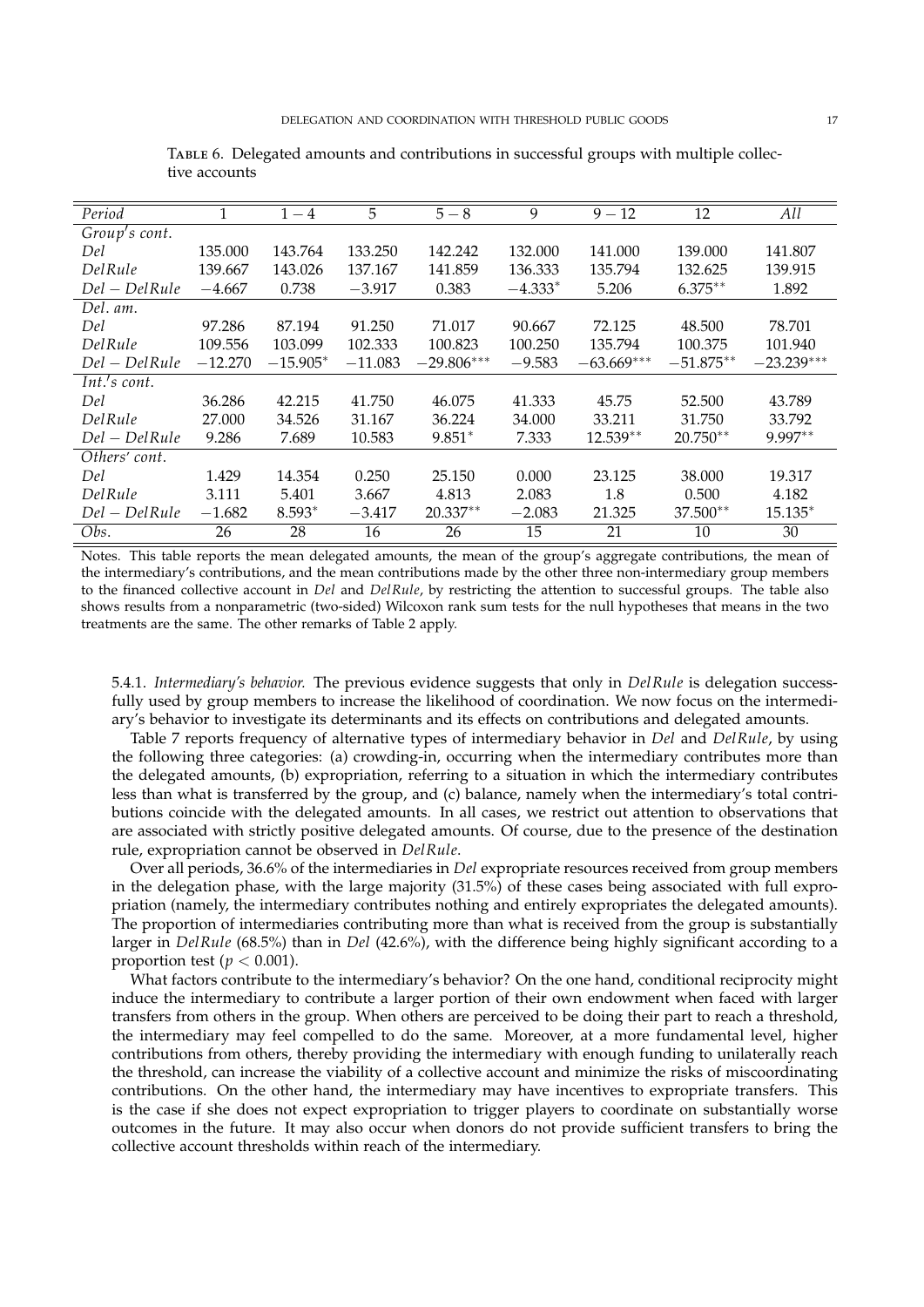| Period                    |           | $1 - 4$   | 5         | $5 - 8$   | 9         | $9 - 12$  | 12        | All       |
|---------------------------|-----------|-----------|-----------|-----------|-----------|-----------|-----------|-----------|
| Del                       |           |           |           |           |           |           |           |           |
| $f(\text{Expropriation})$ | 0.389     | 0.361     | 0.500     | 0.361     | 0.500     | 0.375     | 0.222     | 0.366     |
| $Cont. - Del. Am.$        | $-46.857$ | $-40.846$ | $-40.111$ | $-41.038$ | $-36.222$ | $-41.296$ | $-38.250$ | $-41.063$ |
| f(Balance)                | 0.000     | 0.000     | 0.000     | 0.000     | 0.000     | 0.014     | 0.000     | 0.005     |
| $f(Crowding - in)$        | 0.611     | 0.556     | 0.389     | 0.458     | 0.222     | 0.264     | 0.222     | 0.426     |
| $Cont. - Del. Am.$        | 36.000    | 40.500    | 36.857    | 43.152    | 39.750    | 44.842    | 46.250    | 42.348    |
| $\overline{DelRule}$      |           |           |           |           |           |           |           |           |
| f(Balance)                | 0.500     | 0.319     | 0.333     | 0.250     | 0.333     | 0.306     | 0.444     | 0.292     |
| $f(Crowding - in)$        | 0.500     | 0.681     | 0.667     | 0.736     | 0.667     | 0.639     | 0.444     | 0.685     |
| $Cont. - Del. Am.$        | 33.111    | 34.551    | 35.750    | 39.302    | 38.583    | 35.261    | 31.750    | 36.473    |
| Obs. (per treat)          | 18        | 72        | 18        | 72        | 18        | 72        | 18        | 216       |

Table 7. Intermediary's behavior with multiple collective accounts

Notes. This table reports proportions of the three possible intermediary's behaviors, crowding-in, expropriation, and balance, in *Del* and *DelRule*, as well as the corresponding mean difference between the intermediary's total contributions and the delegated amounts.

In line with these preliminary considerations, Table 8 parametrically investigates the determinants of both the intermediary's contributions and the probability of the two main categories of the intermediaries' behavior: expropriation and crowding-in.

As confirmed by columns (2) and (4), in both *Del* and *DelRule*, the intermediary responds positively to what was transferred by the group, with the response being stronger when group members transfer at least 77 tokens. In particular, the coefficient of  $d(Del.Am. \ge 77)$  is positive, large in size, and significant in both treatments (in *Del*,  $p = 0.025$ ; in *DelRule*,  $p < 0.001$ ). Moreover, as confirmed by the positive and highly significant (*p* < 0.001) coefficient of *Del*.*Am*. in column (2), we find that in *Del* the more group members transfer to the intermediary, the higher the intermediary's own contributions are. Also in *DelRule* the intermediary's contributions respond positively to the delegated amounts although in this case, the relationship is concave (the coefficient of  $Del.Am.<sup>2</sup>$  is negative, with  $p < 0.001$ ) and reaches its maximum when the delegated amounts approach 130 tokens.

Columns (6) and (8) document a concave relationship between the probability of observing the intermediary's crowding-in and the delagated amounts, as the coefficient of *Del*.*Am*. 2 is negative and significant in both regressions (in *Del*,  $p = 0.020$ ; in *Del*,  $p = 0.061$ ). Estimates allow us to compute the levels of delegated amounts at which the relationships reach their maximum: 95 tokens in *Del* and 109 tokens in *DelRule*, respectively. When focusing on *DelRule*, we also find that the probability of observing the intermediary's crowding-in increases when the group transfers at least 77 tokens (the coefficient of  $d(Del.Am. > 77)$  is positive, with  $p = 0.004$ , but decreases when the delegated amounts are already sufficient to reach the threshold (the coefficient of  $d(Del.Am. > 132)$  is negative, with  $p < 0.001$ ).

Finally, when looking at results in column (10), we find that the probability of observing expropriation decreases when the intermediary receives at least 77 tokens from the group in the delegation phase (the coefficient of  $d(Del.Am. \ge 77)$  is negative, with  $p = 0.001$ ). However, the previous effect is somewhat counterbalanced by the positive and significant effect of the delegated amounts ( $p = 0.018$ ), thus confirming that the more group members transfer to the intermediary, the larger her incentive becomes to expropriate resources.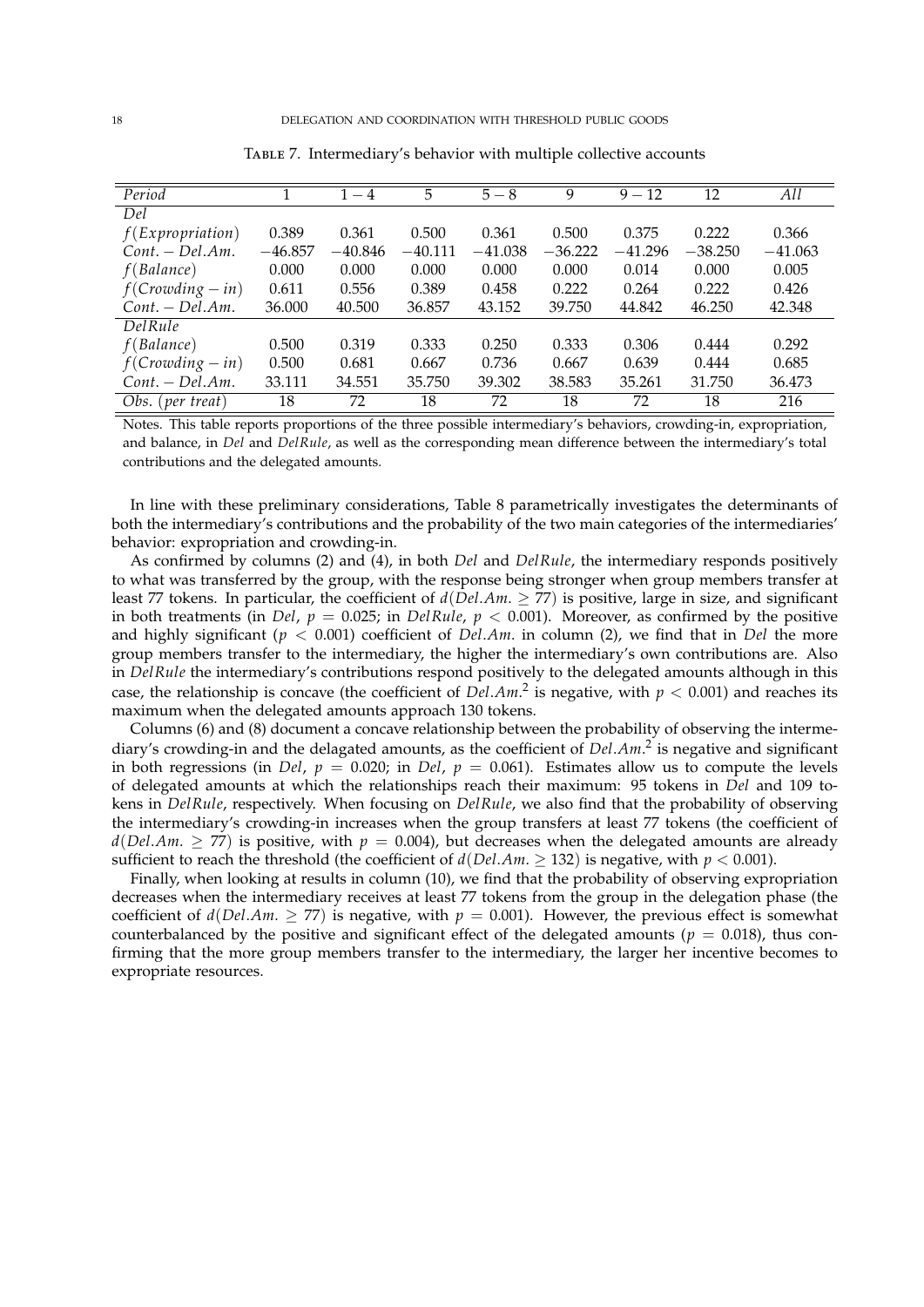|                                                                                                                                                                                            |             | Total contributions |                           |             |            |                    | $Pr(Crowding - m)$ |                                                                                                                             | $Pr(\mathrm{Expro\,}$     |            |
|--------------------------------------------------------------------------------------------------------------------------------------------------------------------------------------------|-------------|---------------------|---------------------------|-------------|------------|--------------------|--------------------|-----------------------------------------------------------------------------------------------------------------------------|---------------------------|------------|
|                                                                                                                                                                                            |             | Del                 | Del Rule                  |             |            | Del                |                    | <b>Del Rule</b>                                                                                                             |                           | Del        |
|                                                                                                                                                                                            |             | $\widehat{2}$       | $\widetilde{\mathcal{C}}$ | च           | 6          | $\widehat{\circ}$  | É                  | $\infty$                                                                                                                    | $\widetilde{\mathcal{S}}$ | (01)       |
| $d(Del. Am. \geq 77)$                                                                                                                                                                      | $67.150***$ | 25.099**            | 58.857***                 | 29.678***   | $0.429***$ | 0.066              | $0.419***$         | $0.189***$                                                                                                                  | $-0.199***$               | $-0.440**$ |
|                                                                                                                                                                                            | (7.847)     | (11.199)            | (4.118)                   | (4.147)     | (0.045)    | (0.127)            | (0.022)            | (0.065)                                                                                                                     | (0.074)                   | (0.127)    |
| $d(Del. Am. \geq 132)$                                                                                                                                                                     |             |                     | 18.594***                 | $13.405***$ |            |                    | $-0.488$ ***       | $-0.389***$                                                                                                                 |                           |            |
|                                                                                                                                                                                            |             |                     | (7.149                    | (6.419)     |            |                    | (0.075)            | $(1600)$<br>0.013**                                                                                                         |                           |            |
| Del.Am.                                                                                                                                                                                    |             | $0.754***$          |                           | $1.794***$  |            | $0.014***$         |                    |                                                                                                                             |                           | $0.004***$ |
|                                                                                                                                                                                            |             | (0.145)             |                           | (0.133)     |            | (0.003)            |                    | (0.006)                                                                                                                     |                           | (0.002)    |
| Del.Am. <sup>2</sup>                                                                                                                                                                       |             |                     |                           | $-0.007$    |            | $-7.2 * 10^{-5**}$ |                    | $-6.0 * 10^{-5*}$                                                                                                           |                           |            |
|                                                                                                                                                                                            |             |                     |                           | (0.001)     |            | $(3.1 * 10^{-5})$  |                    | $(3.2 * 10^{-5})$                                                                                                           |                           |            |
| cons                                                                                                                                                                                       | 30.695***   | 7.456               | 68.803***                 | $-5.647$    |            |                    |                    |                                                                                                                             |                           |            |
|                                                                                                                                                                                            | (6.751)     | (6.567)             | (4.786)                   | (4.895)     |            |                    |                    |                                                                                                                             |                           |            |
| 1/4                                                                                                                                                                                        | $-1116.023$ | $-1105.243$         | $-981.442$                | $-904.625$  | $-125.321$ | $-104.502$         | $-77.598$          | $-68.502$                                                                                                                   | $-138.020$                | $-134.465$ |
| $Wald - \chi^2$                                                                                                                                                                            | 73.24       | 123.23              | 225.58                    | 964.02      | 26.81      | 36.55              | 42.42              | 57.32                                                                                                                       | 6.99                      | 11.70      |
| $p > \chi^2$                                                                                                                                                                               | 0.000       | 0.000               | 0.000                     | 0.000       | 0.000      | 0.000              | 0.000              | 0.000                                                                                                                       | 0.008                     | 0.003      |
| Óbs.                                                                                                                                                                                       | 216         | 216                 | 216                       | 216         | 216        | 216                | 216                | 216                                                                                                                         | 216                       | 216        |
| Notes. Columns (1)-(4) of this table report coefficient estimates (standard errors in parentheses) from two-way linear random effects models accounting for both potential                 |             |                     |                           |             |            |                    |                    |                                                                                                                             |                           |            |
| individual dependency over periods and dependency within group and using the intermediary's total contributions as dependent variable. Columns (5)-(10) report Probit                      |             |                     |                           |             |            |                    |                    |                                                                                                                             |                           |            |
| marginal effect estimates (robust standard errors clustered at the group level in parentheses) over all periods. In particular, models in columns (5)-(8) use a dummy that takes           |             |                     |                           |             |            |                    |                    |                                                                                                                             |                           |            |
| a value of 1 if the intermediary's total contributions are (strictly) greater than the delegated amounts as dependent variable. Models in columns (9)-(10) use a dummy that                |             |                     |                           |             |            |                    |                    |                                                                                                                             |                           |            |
| takes a value of 1 if the intermediary's total contributions are (strictly) lower than the delegated amounts as dependent variable. Del.Am. (Del.Am. <sup>2</sup> ) is the (square of the) |             |                     |                           |             |            |                    |                    |                                                                                                                             |                           |            |
| delegated amounts. $d(Del:Am. \geq 77)$ and $d(Del:Am. \geq 132)$ are dummies that take a value of 1 if the delegated amounts are (weakly) greater than 77 and 132, respectively. In       |             |                     |                           |             |            |                    |                    |                                                                                                                             |                           |            |
| models that refer to Del, we exclude d(Del.Am. > 132) from the covariates because of lackness of observations. Indeed, in this treatment, there is a single observation (out of            |             |                     |                           |             |            |                    |                    |                                                                                                                             |                           |            |
| 216) in which the intermediary received more than 132 tokens                                                                                                                               |             |                     |                           |             |            |                    |                    | from the group. Del.Am. <sup>2</sup> is excluded from models in columns (2), (6), and (10) because its coefficient is never |                           |            |
| significant. The other remarks of Table 1 apply.                                                                                                                                           |             |                     |                           |             |            |                    |                    |                                                                                                                             |                           |            |

TABLE 8. Contributions, crowding-in, and expropriation by the intermediary: parametric analysis TABLE 8. Contributions, crowding-in, and expropriation by the intermediary: parametric analysis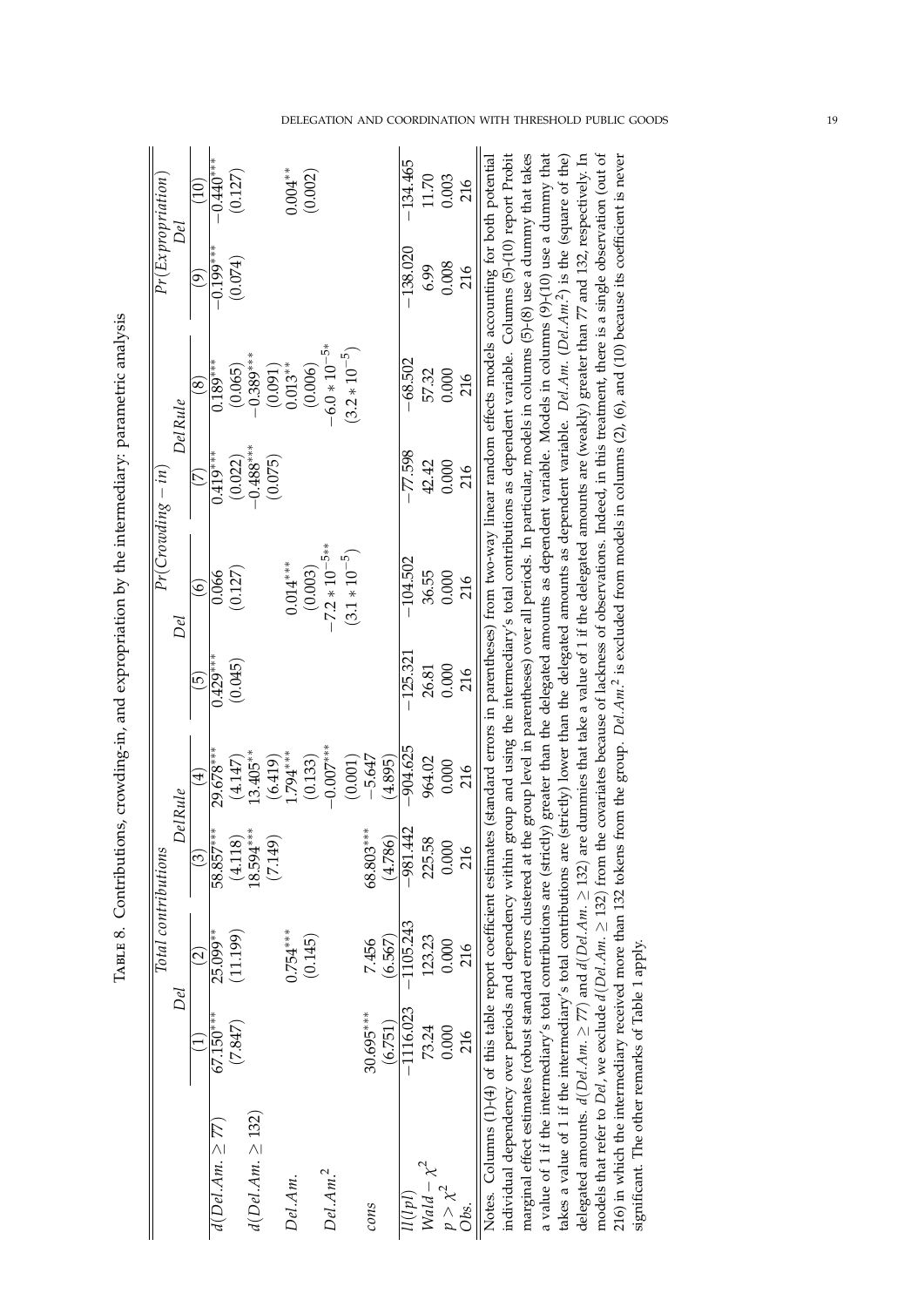**Result 8.** With multiple collective accounts, both contributions and the probability of observing crowdingin positively depending on the delegated amounts, with the relationship being particularly pronounced up to the level that allows the intermediary to reach the threshold. The probability of observing the expropriation by the intermediary in *Del* is stimulated by the delegated amounts, although it substantially decreases when the group transfers enough resources to allow the intermediary to reach the threshold.

The last step in analyzing the intermediary's behavior is aimed at assessing its effects on the behavior of the other group members. As highlighted in the theoretical section, the repeated nature of the experiment allows for the possibility of dynamic conditional strategies. Delegation and cooperation may be sustained in *Del* through strategies in which observing the expropriation of transfers in one period leads players to behave less cooperatively in the future. We parametrically investigate these intuitions in Table 9. In particular, the table analyzes the effects of the intermediary's crowding-in and expropriation on the group's aggregate contributions and the delegated amounts, by accounting for the number of times that specific behavior has occurred.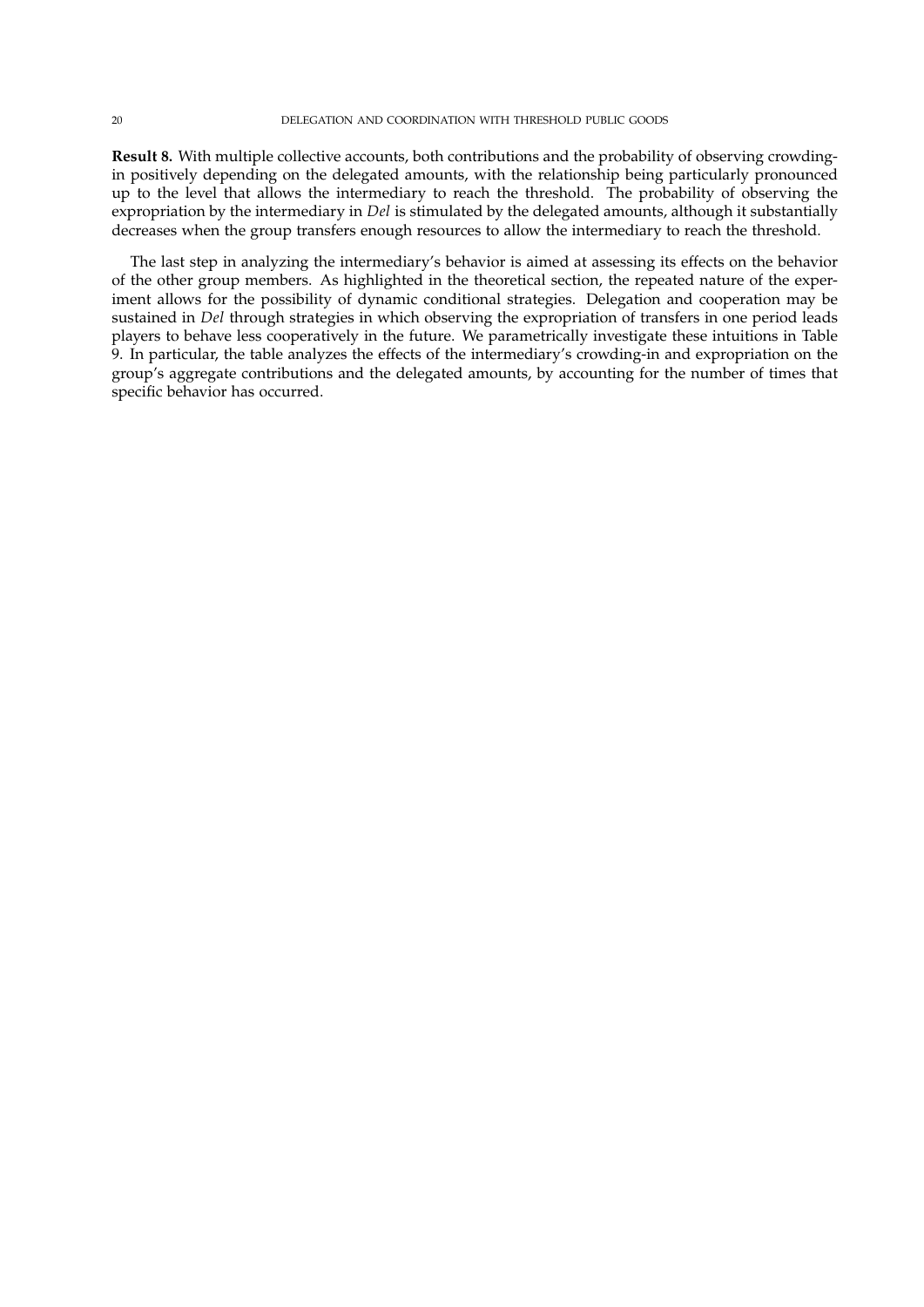|                                 |              |              | Total contributions |              |             |              | Delegated amounts |                                                                                                             |
|---------------------------------|--------------|--------------|---------------------|--------------|-------------|--------------|-------------------|-------------------------------------------------------------------------------------------------------------|
|                                 |              | Any amount   | Full                |              | Any amount  |              |                   | Full                                                                                                        |
|                                 | $Crowd - in$ | Exprop.      | $Crowd - in$        | Exprop.      | $Crow - in$ | Exprop.      | $Crowd - in$      | Exprop.                                                                                                     |
| From 1st occurrence             | 0.787        | $-7.812*$    | 0.186               | $-7.188$ *   | $-0.623$    | $-4.522***$  | 1.586             | $-3.386***$                                                                                                 |
|                                 | (3.502)      | (4.127)      | (2.803)             | (3.928)      | (1.248)     | (1.451)      | (1.071)           | (1.400)                                                                                                     |
| From 2 <sup>nd</sup> occurrence | 1.703        | $-10.079**$  | 4.209               | $-11.455***$ | 0.065       | $-9.821***$  | $-0.926$          | $-9.406***$                                                                                                 |
|                                 | (3.669)      | (4.127)      | (4.287)             | (4.157)      | 1.328)      | (1.492)      | (1.601)           | (1.521)                                                                                                     |
| From 3rd occurrence             | 4.032        | $-13.435***$ | 3.804               | $17.771***$  | 0.471       | $-13.071***$ | 1.597             | $14.886***$                                                                                                 |
|                                 | (3.851)      | (4.567)      | (4.742)             | (4.755)      | 1.377       | (1.647)      | (1.756)           | (1.729)                                                                                                     |
| From 4 <sup>th</sup> occurrence | 4.762        | $-14.609***$ | $-2.219$            | $-21.731***$ | 2.078       | $-15.739***$ | $-0.446$          | 20.825 ***                                                                                                  |
|                                 | (3.951)      | (5.407)      | (5.667)             | (7.985)      | (1.410)     | (1.946)      | (2.137)           | (2.794)                                                                                                     |
| Del                             |              | $-0.227$     |                     | 0.024        |             | $4.442*$     |                   | $5.632**$                                                                                                   |
|                                 |              | (4.574)      | (4.072)             |              | (2.694)     |              |                   | (2.661)                                                                                                     |
| DelRule                         |              | 4.693        |                     | 5.247        |             |              |                   |                                                                                                             |
|                                 |              | (4.216)      | (3.644)             |              |             |              |                   |                                                                                                             |
| Cons                            | 24.457***    |              |                     | 24.457***    | $28.318***$ |              |                   | 27.791 ***                                                                                                  |
|                                 |              | (2.606)      | (2.484)             |              | (1.949)     |              |                   | 1.852                                                                                                       |
|                                 |              | $-13042.316$ | $-13042.811$        |              |             | $-5055.255$  |                   | $-5056.624$                                                                                                 |
| Wald $-\chi^2$                  |              | 40.10        |                     | 41.38        | 194.92      |              |                   | 191.13                                                                                                      |
| $p > \chi^2$                    |              | 0.011        |                     | 0.002        | 0.000       |              |                   | 0.000                                                                                                       |
| Obs.                            |              | 2592         |                     | 2592         |             | 1296         |                   | 1296                                                                                                        |
| Notes. Results reported in this |              |              |                     |              |             |              |                   | table are based on two-way linear random effects models accounting for both potential individual dependency |

TABLE 9. The effects of the intermediary's behavior on contributions and delegated amounts: parametric results Table 9. The effects of the intermediary's behavior on contributions and delegated amounts: parametric results

over periods and dependency within group. The dependent variable in the first two models is the total contributions made by the subject to the twelve collective accounts in the period in NoDel (used as baseline), Del, and DelRule. The dependent variable in the last two models (*d<sub>crowd</sub><sub>−in</sub>*(s)) assumes value 1 from the period after the group observes for the s-th time the intermediary contributing less (more) than what received from the group in the delegation phase. The only difference in t are 9 dummies for expropriation, 8 dummies for crowding-in, and the definitions used to build the dummies is more restrictive as it refers to her overall endowment). The table reports tests for linear combinations across the first four dummies of crowding-in (expropriation). Results is the delegated amounts in Del and DelRule (used as baseline). The covariates in the first and third models are the treatment dummies, Del and DelRule, the constant, 9 dummies,  $d_{exp}(1)$ , ...,  $d_{exp}(9)$ , for situations in which the intermediary expropriates delegated resources, and 11 dummies,  $d_{croud-in}(1)$ , ...,  $d_{croud-in}(11)$  for situations characterized by the intermediary's crowding-in. The generic dummy  $d_{exp}(s)$ full expropration (full crowding-in), namely when the intermediary received strictly positive transfers from the group and contributed nothing remain qualitatively unchanged when we include a set of interaction terms between the dummies capturing crowding-in and the treatment Notes. Results reported in this table are based on two-way linear random effects models accounting for both potential individual dependency over periods and dependency within group. The dependent variable in the first two models is the total contributions made by the subject to the twelve collective accounts in the period in *NoDel* (used as baseline), *Del*, and *DelRule*. The dependent variable in the last two models is the delegated amounts in *Del* and *DelRule* (used as baseline). The covariates in the first and third models are the treatment dummies, *Del* and *DelRule*, the constant, 9 dummies, *dexp*(1), ..., *dexp*(9), for situations in which the intermediary expropriates delegated resources, (11) for situations characterized by the intermediary's crowding-in. The generic dummy *dexp*(*s*) (*s*)) assumes value 1 from the period after the group observes for the *s*-th time the intermediary contributing less (more) than what received from the group in the delegation phase. The only difference in the second and fourth models is that, in these specifications, there are 9 dummies for expropriation, 8 dummies for crowding-in, and the definitions used to build the dummies is more restrictive as it refers to full expropration (full crowding-in), namely when the intermediary received strictly positive transfers from the group and contributed nothing (her overall endowment). The table reports tests for linear combinations across the first four dummies of crowding-in (expropriation). Results remain qualitatively unchanged when we include a set of interaction terms between the dummies capturing crowding-in and the treatment dummies (which, moreover, are found to be never significant). The other remarks of Table 1 apply. dummies (which, moreover, are found to be never significant). The other remarks of Table 1 apply.and 11 dummies, *dcrowd*−*in*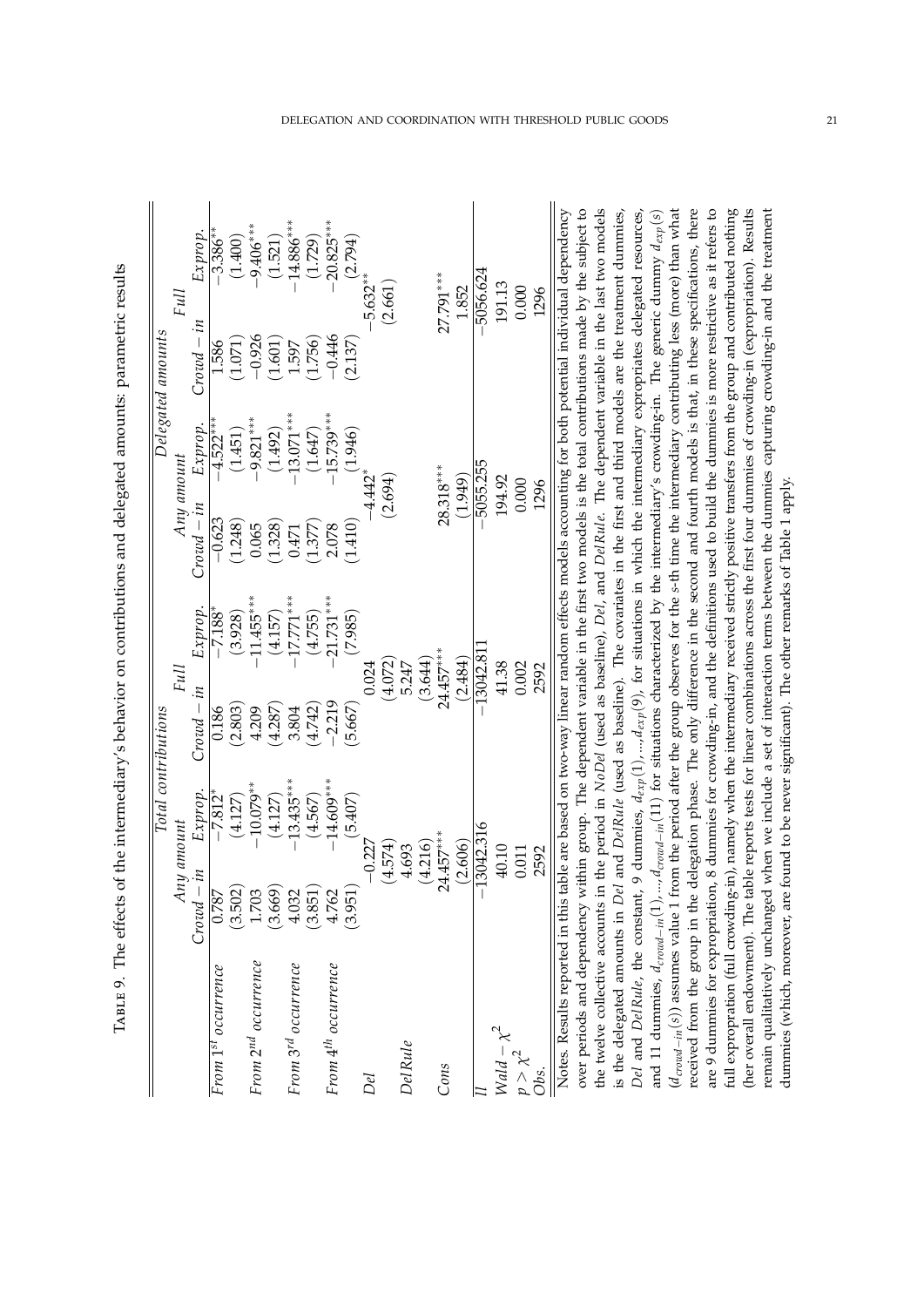Results suggest that controlling for the intermediary's crowding-in and expropriation substantially reduces differences in contributions across treatments. Indeed, for both types of intermediary's behaviors and under both the general and the more restrictive definitions, treatment dummies, as well as their difference, are not significant any longer (in the first model, *p* = 0.960 for *Del*, *p* = 0.266 for *DelRule*, and  $p = 0.269$  for their difference; in the second model,  $p = 0.995$  for *Del*,  $p = 0.150$  for *DelRule*, and  $p = 0.194$  for their difference). Moreover, as expected, while experiencing crowding-in does not seem to substantially affect contributions, the cumulative effects of observing expropriation for the first, the second, the third, and the fourth time are significant and monotonically increase in magnitude (passing from −7.812 to −14.609 in the first model and from −7.188 to −21.731 in the second model).

Moving to the delegated amounts, while the main considerations on the significance and magnitude of the effects of the intermediary's crowding-in and expropriation are confirmed, in the last two models we document a significant difference between *Del* and *DelRule*. Indeed, after including the crowding-in and expropriation covariates, the coefficient of the treatment dummy *Del* is marginally significant in the first model ( $p = 0.099$ ) and significant in the second model ( $p = 0.034$ ).

**Result 9.** With multiple collective accounts, observing the intermediary expropriating delegated resources in *Del* substantially reduces the group's contributions and the delegated amounts in subsequent periods. On the other hand, in both *Del* and *DelRule*, observing intermediary's crowding-in does not exert any relevant effect on the group's behavior.

5.5. **Treatments with a single collective account.** In order to investigate the interplay between delegation and multiplicity of public goods, the Appendix provides a detailed analysis of the three alternative treatments in which there is only one collective account, as opposed to the 12 collective accounts in the primary treatments considered in the previous pages. Here, we provide a brief summary of the main results.

With a single collective account, coordination among donors is likely to be easier than in the setting with multiple collective accounts. This is because successfully funding a single public good only requires that subjects contribute enough in total to reach the threshold; there is no risk that subjects contribute enough to reach a threshold, but inefficiently spread their contributions out across different goods. It is this aspect of miscoordination that delegation most-directly addresses. Therefore, we expect delegation to be potentially less effective at improving donor coordination and payoffs in the single public good environment. At the same time, in the environment with unrestricted delegation, the risk of expropriation by the intermediary is independent of the number of collective accounts. Therefore, we expect that the lack of a destination rule in a delegation environment has a similar detrimental effect on coordination and payoffs with a single public good as it had in the multiple public good setting. The experimental evidence is generally consistent with these expectations.

Figure 5 shows the mean contributions to the single collective account and the mean earnings over periods in *NoDel*[1], *Del*[1] and *DelRule*[1].

Averaging over all periods, subjects contribute 30.51 tokens in *NoDel*[1], 20.63 in *Del*[1] and 31.22 tokens in *DelRule*[1]. In all periods, contributions in *DelRule*[1] are well above those in *Del*[1], suggesting that even in the setting with a single collective account, the destination rule strongly increases group's overall contributions. No remarkable difference is observed between *NoDel*[1] and *DelRule*[1], while contributions in *Del*[1] are lower than those in the other two treatments. These observations are confirmed by non parametric tests. According to a two side Mann-Whitney rank-sum test, mean contributions (over all periods) in *Del*[1] are significantly lower than those in *DelRule*[1] (*p* = 0.019) and *NoDel*[1] (*p* = 0.025), while no difference is detected between *DelRule*[1] and *NoDel*[1] (*p* = 0.912). When accounting for multiple null hypotheses testing, both the differences between *Del*[1] and *DelRule*[1], and between *Del*[1] and *NoDel*[1] remain significant (for the former:  $p = 0.017$ ; for the latter:  $p = 0.032$ ).

Contrary to what is observed with multiple collective accounts, there is no reshuffling of the efficient collective accounts, and no corresponding decrease in contributions in periods 1, 5 and 9 in the single public good case. Finally, even in the single public good environment, contributions tend to decline over periods in treatments *NoDel*[1] and *Del*[1]. Contributions in *DelRule*[1] are relatively more stable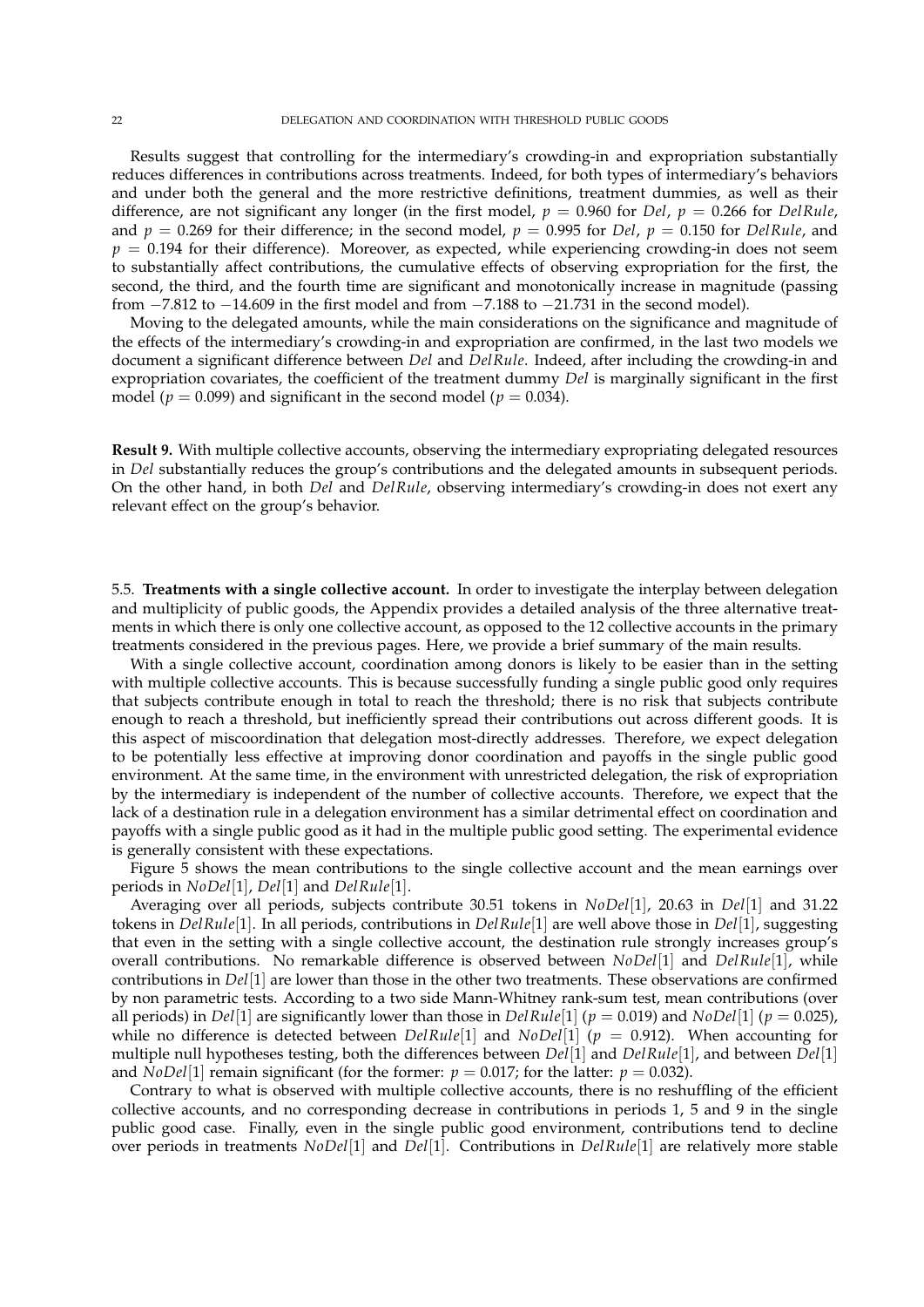

FIGURE 5. Contributions and earnings with a single collective account, by treatment and period.

over periods, suggesting that it is easier to maintain cooperation in the delegation environment with a destination rule than in an environment without delegation. $8$ 

We observe a similar pattern in mean earnings. Averaging over all periods, subjects earn 149.67 points in *NoDel*[1], 133.58 points in *Del*[1], and 162.93 points in *DelRule*[1]. *Del*[1] exhibits the worst earning performance over periods, confirming the fact that, with a single collective account and no destination rule, delegation undermines cooperation. According to a Mann-Whitney rank-sum test (two-sided), both the difference between *Del*[1] and *NoDel*[1] as well as the difference between *Del*[1] and *DelRule*[1] are negative, although only in the latter, it reaches statistical significance (in the first case:  $p = 0.146$ ; in the second case:  $p = 0.025$ ). The difference between *Del*[1] and *DelRule*[1] remains significant when accounting for multiple null hypotheses testing ( $p = 0.070$ ).

Moving to groups' ability to successful finance the public good, over all periods, *DelRule*[1] is associated with the highest percent of successful contribution (63.9%), followed by *NoDel*[1] (53.7%) and *Del*[1] (35.6%). According to a Mann-Whitney rank-sum test (two sided), only the difference between *Del*[1] and *DelRule*[1] is significantly different from 0 ( $p = 0.026$ ). Instead, the other two differences are less pronounced, reaching marginal significance between *NoDel*[1] and *Del*[1] (*p* = 0.069) and being not significant between *NoDel*<sup>[1]</sup> and *Del*<sup>[1]</sup> ( $p = 0.238$ ). When accounting for multiple null hypotheses testing, only the difference between  $DelRule[1]$  and  $Del[1]$  remains significant ( $p = 0.040$ ). Thus, with a single collective account, delegation is either useless (when comparing *DelRule*[1] with *NoDel*[1]) or detrimental for successful provision of the collective account (when comparing *Del*[1] with *NoDel*[1]).

In aggregate, the results from the treatments with a single collective account are consistent with our expectations. Delegation with a destination rule is less important for facilitating cooperation in the single public good environment than it is in the multiple public good environment, as evidenced by the smaller differences between the outcomes in *DelRule*[1] and *NoDel*[1] than were previously observed between *DelRule* and *NoDel*. At the same time, the presence of unrestricted delegation in *Del*[1] is detrimental for contributions, coordination and payoffs, just as previously observed in *Del*. The detrimental effects of unrestricted delegation are perhaps even more surprising in the single public good environment than it was with multiple public goods. Subjects could simply ignore the intermediary; any strategies that were possible in the no-delegation environment are also possible in the single public good environment. Although this is also true in the multiple threshold public good environment, the fact that delegation has less benefit may make ignoring delegation a more-salient strategy in the single public good case.

That unrestricted delegation leads to worse options even when it could easily be ignored suggests that the possibility of delegation increases the perceived risk or strategic complexity associated with contributing directly or through the intermediary. The fact that delegation leads to worse outcomes only in the

 ${}^{8}$ This could be due to the presence of an intermediary. But, it could also be due to fact that delegation treatments introduce an extra stage in each period, allowing for players to essentially contribute across two phases each period.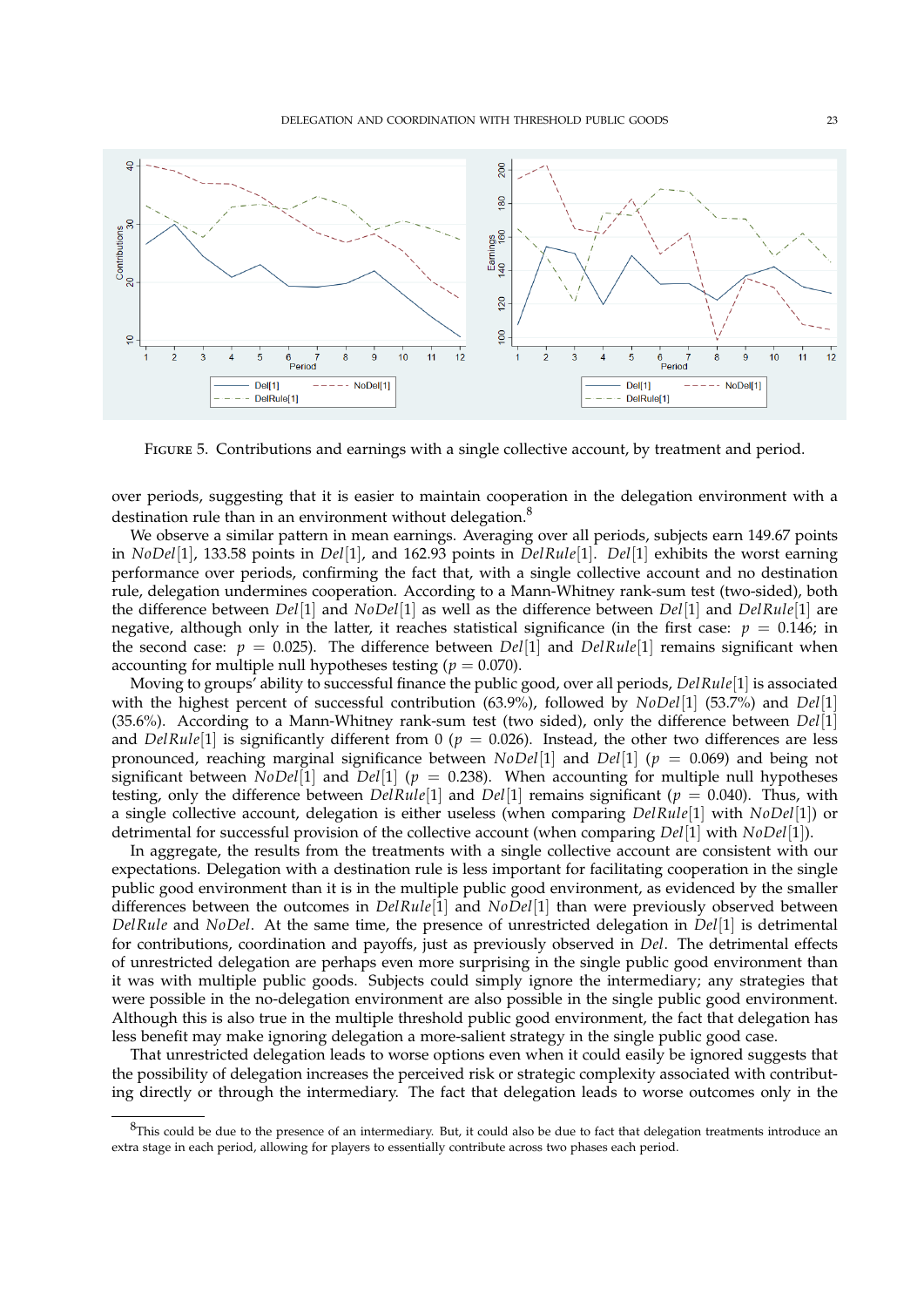unrestricted case and not with the destination rule suggests that it is not the increased complication to the strategic setting introduced by delegation that discourages contributions. Instead, the detrimental effects of unrestricted delegation are consistent with an increase in the perceived uncertainty about the contributions of others and the risk of essentially wasting one's contributions by directing them to an otherwise underfunded good that discourage giving.

By comparing contributions in *NoDel* and *NoDel*[1], the analysis in the Appendix also provides insights into the effects of multiplicity of public goods on contributions and coordination. This investigation is closely related to the analysis conducted by CCV. Among other results, CCV found that contributions and coordination were significantly lower when subjects faced four identical public goods than when they are presented with a single public good; when there were four goods and one good stood out as being more efficient than the other three, contributions were similar to what was observed in the single public good setting. The current multiple public good environment is different from any of the cases considered in CCV in that donors face 12 alternative public goods and four of them stand out as being more efficient than the other eight. In the current environment, multiplicity only plays a marginal role in affecting group performance. Going from an environment with a single public good to one in which there are 12 public goods and four of them stand out as efficient is less detrimental for contributions than going to an environment with only four public goods, all equally efficient. We discuss this difference in more detail in the appendix, but we hypothesize that the efficiency differences between the public goods leads the subjects to initially shift their focus to achieving coordination on an efficient good rather than shifting their attention to a no-contribution strategy.

#### 6. Discussion

Intermediary NGOs, community chest organizations, Telethons and other philanthropic initiatives play prominent roles in charitable giving. They collect contributions from individual donors and coordinate their efforts across causes and projects. Such organizations potentially offer several benefits, from encouraging giving to helping donor learn about the most pressing issues. Of particular interest to the current paper is the role these organizations play in improving the efficiency of philanthropic initiatives, helping facilitate coordination among donors. Intermediary organizations, for example, can direct donors' contributions to a select set of programs, increasing their chance of making a difference, and reducing the risk that well-intentioned donors spread their contributions too thinly across too many programs and causes to have a meaningful impact.

From earlier experiments, we know that such risks of miscoordination among donors can discourage contributions to public goods and lead donors to shy away from charitable giving. This suggests that intermediary organizations, to the extent that they reduce the risk of donor miscoordination, may encourage contributions and increase the success of donor supported programs and projects.

The current paper considers this in a series of lab experiments using threshold public goods, which require donors to coordinate contributions to be successful. This is a similar setting as CCV, except that we add to the environment an intermediary player. Others can choose to provide contributions through the intermediary, to contribute directly to any of several public goods, or to not contribute at all. The intermediary chooses how to allocate their own resources and the contributions provided to her by others across goods.

Perhaps unsurprisingly, we find that under the right conditions, the presence of an intermediary can increase contributions, public good success, and overall welfare. More interestingly, however, we show how the presence of an intermediary can also have the opposite effect, as it discourages contributions and reduces the probability of public goods receiving enough funding to be successful. In our experimental setting, the benefit of an intermediary depends on whether or not the intermediary is formally committed not to redirect donations received from others to uses that may be beneficial to the intermediary but are not preferred by the donors themselves. Although the theoretical analysis shows that formal commitment is not needed for an intermediary for directing delegated contributions to the socially optimal public goods, the experimental analysis finds that formal commitment is essential for encouraging donor contributions and public good success.

Traditionally, the introduction of destination rules in the nonprofit sector has been justified by the necessity to guarantee institutional transparency, justice and correspondence between donors' initial intent and NGOs' actions. Our results add a further economic justification to introduce these formal restrictions.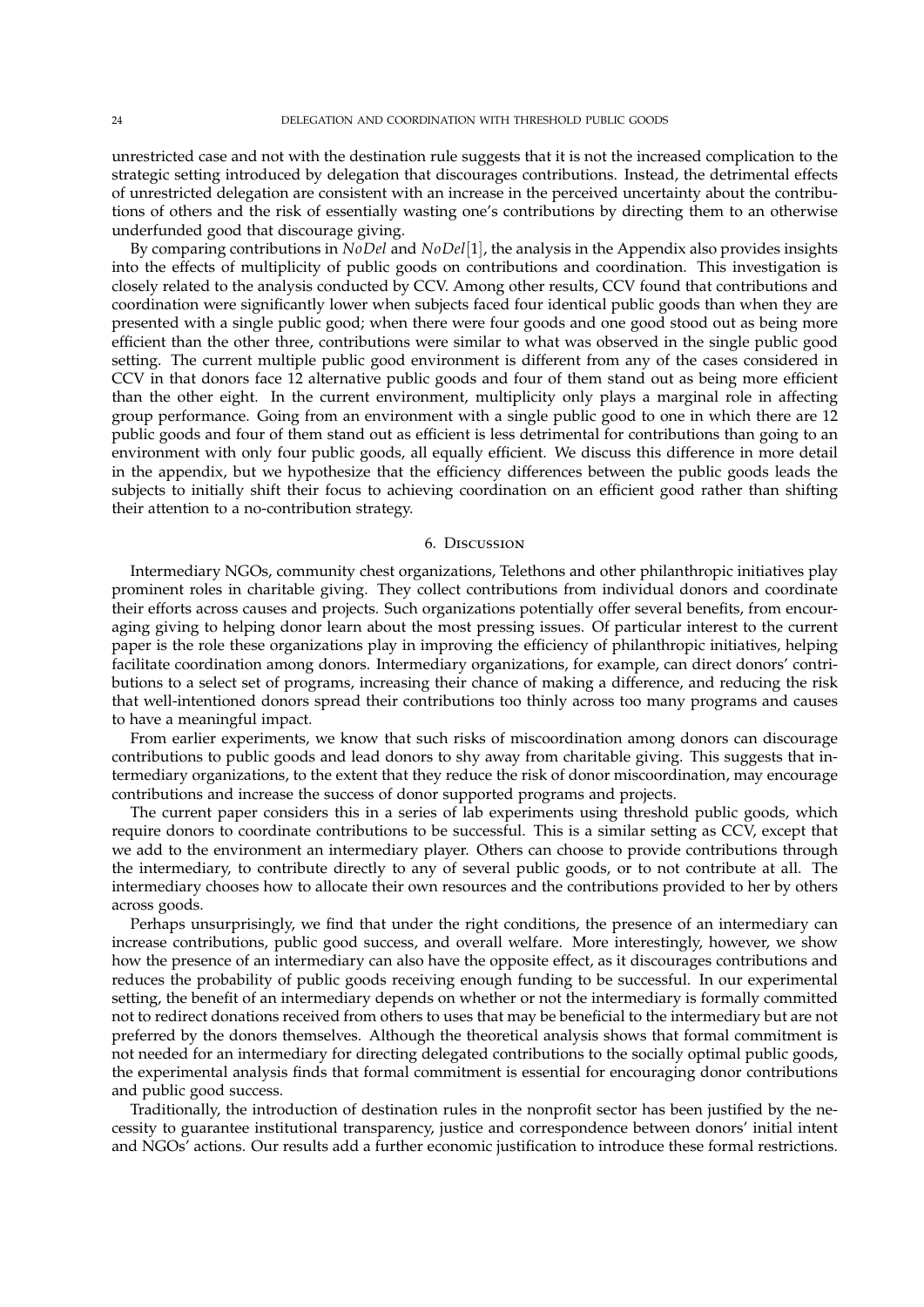By reducing the perceived risk that an NGO could misuse donations, destination rules encourage donations, while allowing the intermediary to facilitate coordination across alternative projects, producing substantial welfare improvements for the society.

#### **REFERENCES**

- Aghion, P. and Tirole, J. (1997). Formal and real authority in organizations. *Journal of Political Economy*, 105(1):1–29.
- Alfoldi, E. A., Clegg, L. J., and McGaughey, S. L. (2012). Coordination at the edge of the empire: The delegation of headquarters functions through regional management mandates. *Journal of International Management*, 18(3):276–292.
- Andreoni, J. (1989). Giving with impure altruism: Applications to charity and ricardian equivalence. *Journal of Political Economy*, 97:1447–1458.
- Andreoni, J. (1998). Toward a theory of charitable fund-raising. *Journal of Political Economy*, 106(6):1186– 1213.
- Andreoni, J. and Gee, L. (2015). Gunning for efficiency with third party enforcement in threshold public goods. *Experimental Economics*, 18(1):154–171.
- Ansink, E., Koetse, M., Bouma, J., Hauck, D., and van Soest, D. (2017). Crowdfunding public goods: An experiment. working paper.
- Atkinson, R. (2008). Obedience as the foundation of fiduciary duty. *J. Corp. L.*, 34:43.
- Bac, M. (2002). Restricted charitable donations and the "cy pres" doctrine. *European Journal of Law and Economics*, 14(1):15–25.
- Bagnoli, M. and Lipman, B. L. (1989). Provision of public goods: Fully implementing the core through private contributions. *The Review of Economic Studies*, 56(4):583–601.
- Bernard, M., Dreber, A., Strimling, P., and Eriksson, K. (2013). The subgroup problem: When can binding voting on extractions from a common pool resource overcome the tragedy of the commons? *Journal of Economic Behavior & Organization*, 91:122–130.
- Bernasconi, M., Corazzini, L., Kube, S., and Marechal, M. A. (2009). Two are better than one! individuals' contribitons to unpacked public goods. *Economics Letters*, 104(1):31–33.
- Blackwell, C. and McKee, M. (2003). Only for my own neighborhood? preferences and voluntary provision of local and global public goods. *Journal of Economic Behavior and Organization*, 52(1):115–131.
- Bolle, F. and Vogel, C. (2011). Power comes with responsibility—or does it? *Public Choice*, 148(3-4):459–470.
- Bouma, J., Nguyen, T., van der Heijden, E., and Dijk, J. (2018). Analysing group contract design using a lab and a lab-in-the-field threshold public good experiment. working paper.
- Brody, E. (1998). The limits of charity fiduciary law. *Md. L. Rev.*, 57:1400.
- Brown, S., Goetzmann, W., Liang, B., and Schwarz, C. (2012). Trust and delegation. *Journal of Financial Economics*, 103(2):221–234.
- Buchholz, W. and Sandler, T. (2017). Successful leadership in global public good provision: Incorporating behavioural approaches. *Environmental and Resource Economics*, 67(3):591–607.
- Cason, T. N. and Zubrickas, R. (2018). Donation-based crowdfunding with refund bonuses. working paper.
- Charness, G. and Sutter, M. (2012). Groups make better self-interested decisions. *Journal of Economic Perspectives*, 26(3):157–76.
- Corazzini, L., Cotton, C., and Valbonesi, P. (2015). Donor coordination in project funding: Evidence from a threshold public goods experiment. *Journal of Public Economics*, 128:16–29.
- Economist, T. (2017). A philanthropic boom: donor-advised funds. https://www.economist.com/financeand-economics/2017/03/23/a-philanthropic-boom-donor-advised-funds.
- Fischbacher, U. (2007). Z-tree: Zurich toolbox for ready-made economic experiments. *Experimental Economics*, 10:171–178.
- Goodwin, I. J. (2005). Donor standing to enforce charitable gifts: Civil society vs. donor empowerment. *Vand. L. Rev.*, 58:1093.
- Gur, N. and Bjørnskov, C. (2017). Trust and delegation: Theory and evidence. *Journal of Comparative Economics*, 45(3):644–657.
- Hamman, J. R., Weber, R. A., and Woon, J. (2011). An experimental investigation of electoral delegation and the provision of public goods. *American Journal of Political Science*, 55(4):738–752.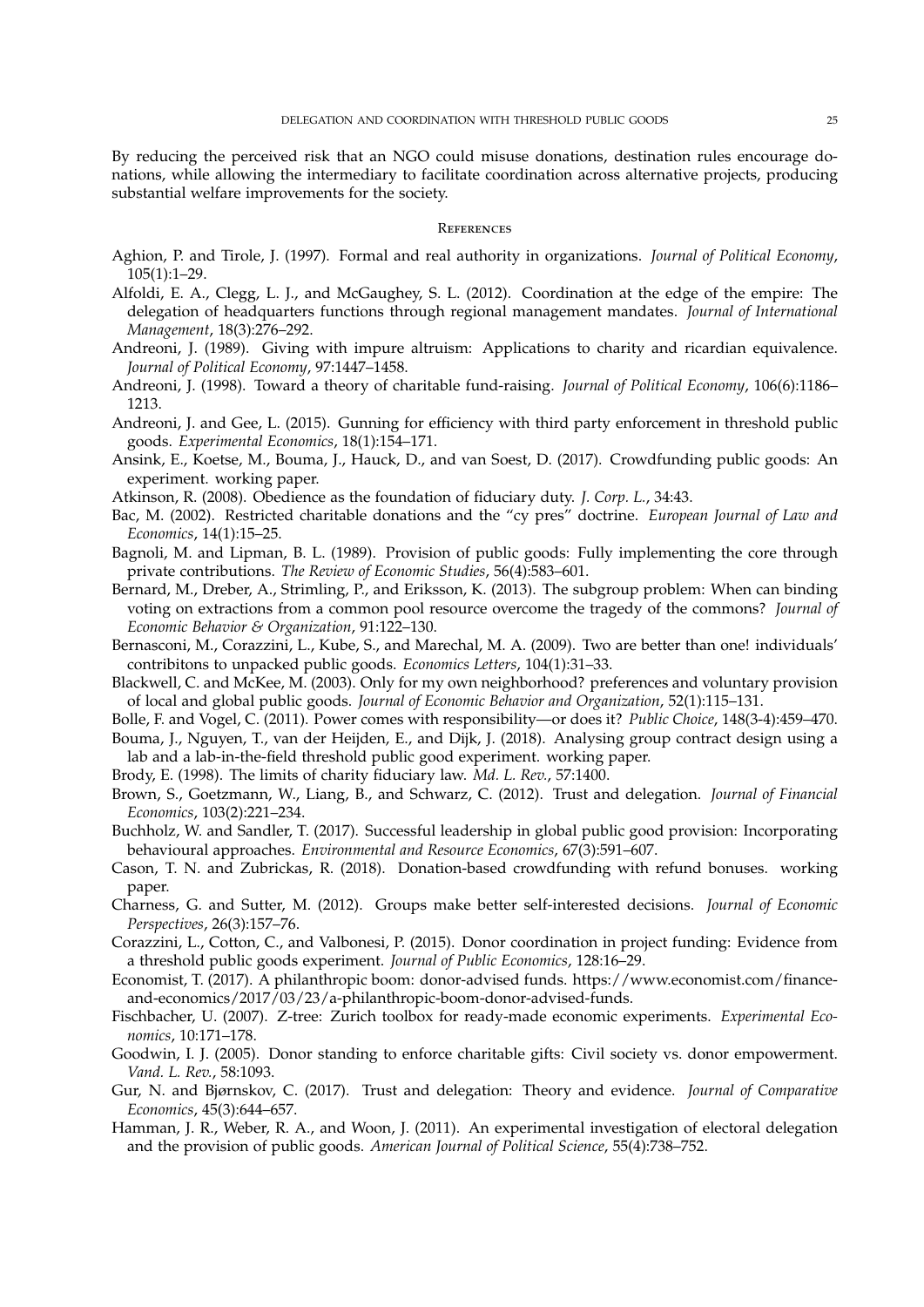- Hammon, J. R., Loewenstein, G., and Weber, R. A. (2010). Self-interest through delegation: An additional rationale for the principal-agent relationship. *American Economic Review*, 100(4):1826–46.
- Hauge, K. E. and Rogeberg, O. (2015). Representing others in a public good game. *Games*, 6(3):381–393.
- Herz, M., Hutzinger, C., Seferagic, H., and Windsperger, J. (2016). Trust, decision rights delegation, and performance—the case of franchising. *Journal of Small Business Management*, 54(3):973–991.
- Jack, B. K. and Recalde, M. P. (2015). Leadership and the voluntary provision of public goods: Field evidence from bolivia. *Journal of Public Economics*, 122:80–93.
- Kocher, M. G., Tan, F., and Yu, J. (2018). Providing global public goods: Electoral delegation and cooperation. *Economic Inquiry*, 56(1):381–397.
- Levati, M. V., Sutter, M., and Van der Heijden, E. (2007). Leading by example in a public goods experiment with heterogeneity and incomplete information. *Journal of Conflict Resolution*, 51(5):793–818.
- List, J. A., Shaikh, A. M., and Xu, Y. (2016). Multiple hypothesis testing in experimental economics. NBER Working Paper No. 21875.
- Liu, P., Swallow, S. K., and Anderson, C. M. (2016). Threshold-level public goods provision with multiple units: Experimental effects of disaggregated groups with rebates. *Land Economics*, 92:515–533.
- Löschel, A. and Rübbelke, D. (2014). On the voluntary provision of international public goods. *Economica*, 81(322):195–204.
- Moir, R. (2006). Multiple public goods and lottery fund raising. In Isaak, I. M. and Davis, D., editors, *Experiments Investigating Fundraising and Charitable Contributors*, pages 121–142. Elsevier.
- Oxoby, R. J. (2013). Paretian dictators: constraining choice in a voluntary contribution game. *Constitutional Political Economy*, 24(2):125–138.
- Rivas, M. F. and Sutter, M. (2011). The benefits of voluntary leadership in experimental public goods games. *Economics Letters*, 112(2):176–178.
- Sengul, M., Gimeno, J., and Dial, J. (2012). Strategic delegation: A review, theoretical integration, and research agenda. *Journal of Management*, 38(1):375–414.
- UnitedWay (2016). Annual report 2016. https://s3.amazonaws.com/uww.assets/site/annual report/2016/ UWWAnnualReport2016.pdf.
- van den Steen, E. (2006). The limits of authority: Motivation versus coordination. working paper.
- Vickers, J. (1985). Delegation and the theory of the firm. *The Economic Journal*, 95:138–147.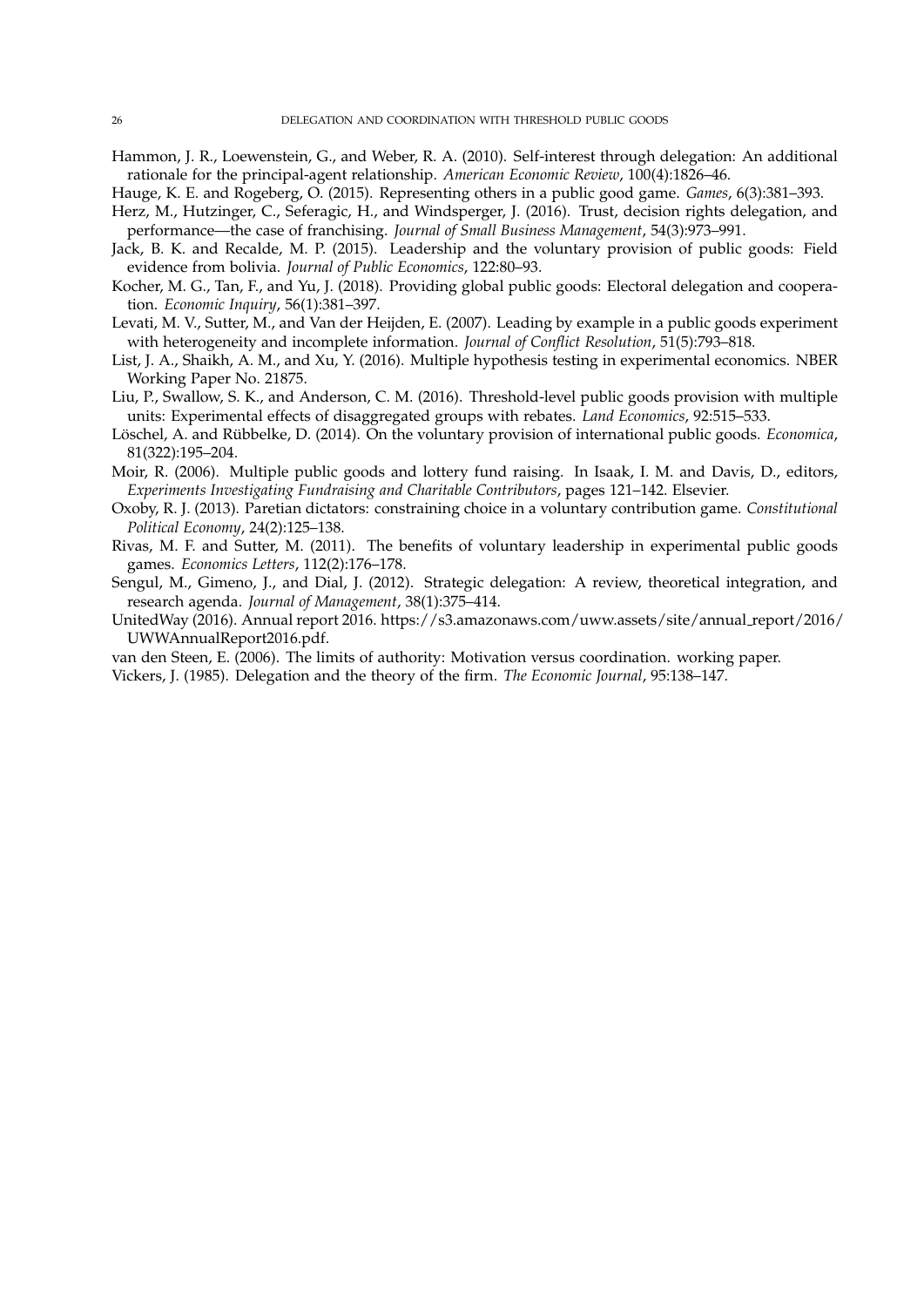| Total contribution         | $\overline{(1)}$ | $\overline{(2)}$ | $\overline{(3)}$        | (4)         | $\overline{(5)}$ | (6)        |
|----------------------------|------------------|------------------|-------------------------|-------------|------------------|------------|
|                            |                  |                  |                         | NoDel[1]    | Del[1]           | DelRule[1] |
| $\overline{Del[1]}$        | $-9.882***$      | $-7.936***$      | $-\overline{14.481***}$ |             |                  |            |
|                            | (3.349)          | (2.832)          | (4.711)                 |             |                  |            |
| DelRule[1]                 | 0.703            | 0.765            | $-8.028*$               |             |                  |            |
|                            | (3.349)          | (2.819)          | (0.357)                 |             |                  |            |
| $Coord(t-1)$               |                  | 7.937***         | $5.065*$                |             |                  |            |
|                            |                  | (1.452)          | (2.607)                 |             |                  |            |
| $Del[1]*Coord(t-1)$        |                  |                  | $7.314*$                |             |                  |            |
|                            |                  |                  | (3.743)                 |             |                  |            |
| $DelRule[1]*Coord(t-1)$    |                  |                  | $-0.152$                |             |                  |            |
|                            |                  |                  | (3.560)                 |             |                  |            |
| <b>Trend</b>               |                  | $-1.050***$      | $-1.777***$             | $-2.018***$ | $-1.311***$      | 0.053      |
|                            |                  | (0.187)          | (0.357)                 | (0.184)     | (0.276)          | (0.593)    |
| $Del[1]*Trend$             |                  |                  | 0.545                   |             |                  |            |
|                            |                  |                  | (0.479)                 |             |                  |            |
| $DelRule[1]*Trend$         |                  |                  | $1.521***$              |             |                  |            |
|                            |                  |                  | (0.479)                 |             |                  |            |
| d1                         |                  |                  |                         | $-1.321$    | $-1.151$         | 2.018      |
|                            |                  |                  |                         | (1.950)     | (2.926)          | (6.284)    |
| d5                         |                  |                  |                         | 1.390       | 0.564            | 2.057      |
|                            |                  |                  |                         | (1.699)     | (2.549)          | (5.474)    |
| d9                         |                  |                  |                         | $2.949*$    | $4.710*$         | $-2.571$   |
|                            |                  |                  |                         | (1.748)     | (2.623)          | (5.633)    |
| d12                        |                  |                  |                         | $-2.191$    | $-2.691$         | $-4.354$   |
|                            |                  |                  |                         | (1.974)     | (2.961)          | (6.360)    |
| cons                       | 30.513***        | 31.403***        | 37.404***               | 41.544***   | 27.721***        | 31.162***  |
|                            | (2.368)          | (2.497)          | (3.666)                 | (2.192)     | (3.427)          | (3.883)    |
| $\overline{l}\overline{l}$ | $-12516.05$      | $-11415.19$      | $-11407.77$             | $-3530.07$  | $-3874.19$       | $-4500.94$ |
| Wald $-\chi^2$             | 12.49            | 91.88            | 109.58                  | 238.20      | 47.84            | 1.11       |
| $p > \chi^2$               | 0.002            | 0.000            | 0.000                   | 0.000       | 0.000            | 0.953      |
| Obs.                       | 2592             | 2376             | 2376                    | 864         | 864              | 864        |

TABLE A.1. Total contributions with a single collective account: parametric analysis

Notes. This table replicates the parametric analysis presented in Table 1 by pooling data from *NoDel*[1], *Del*[1], and *DelRule*[1]. *Del*[1] ∗ *Trend*, *DelRule*[1] ∗ *Trend*, *Del*[1] ∗ *Coord*(*t* − 1), *DelRule*[1] ∗ *Coord*(*t* − 1) are interaction terms. The other remarks of Table 1 apply.

#### Appendix A. Treatments with a single collective account

A.1. **Total contributions.** Table A.1 replicates the parametric analysis of Table 1 by using data from the three treatments with a single collective account.

From column (1), and in line with the results in the setting with multiple collective accounts, delegation with no destination rule discourages contributions. Both the differences between *Del*[1] and *NoDel*[1], and between *Del*[1] and *DelRule*<sup>[1]</sup> are negative and highly significant (in the first case,  $p = 0.003$ ; in the second case, *p* = 0.002). Again, although positive, the difference between *DelRule*[1] and *NoDel*[1] is not significant ( $p = 0.277$ ).

**Result A.1.** With a single collective account, subjects make larger contributions in *DelRule*[1] and *NoDel*[1] than in *Del*[1]. There is no significant difference in contributions between *DelRule*[1] and *NoDel*[1].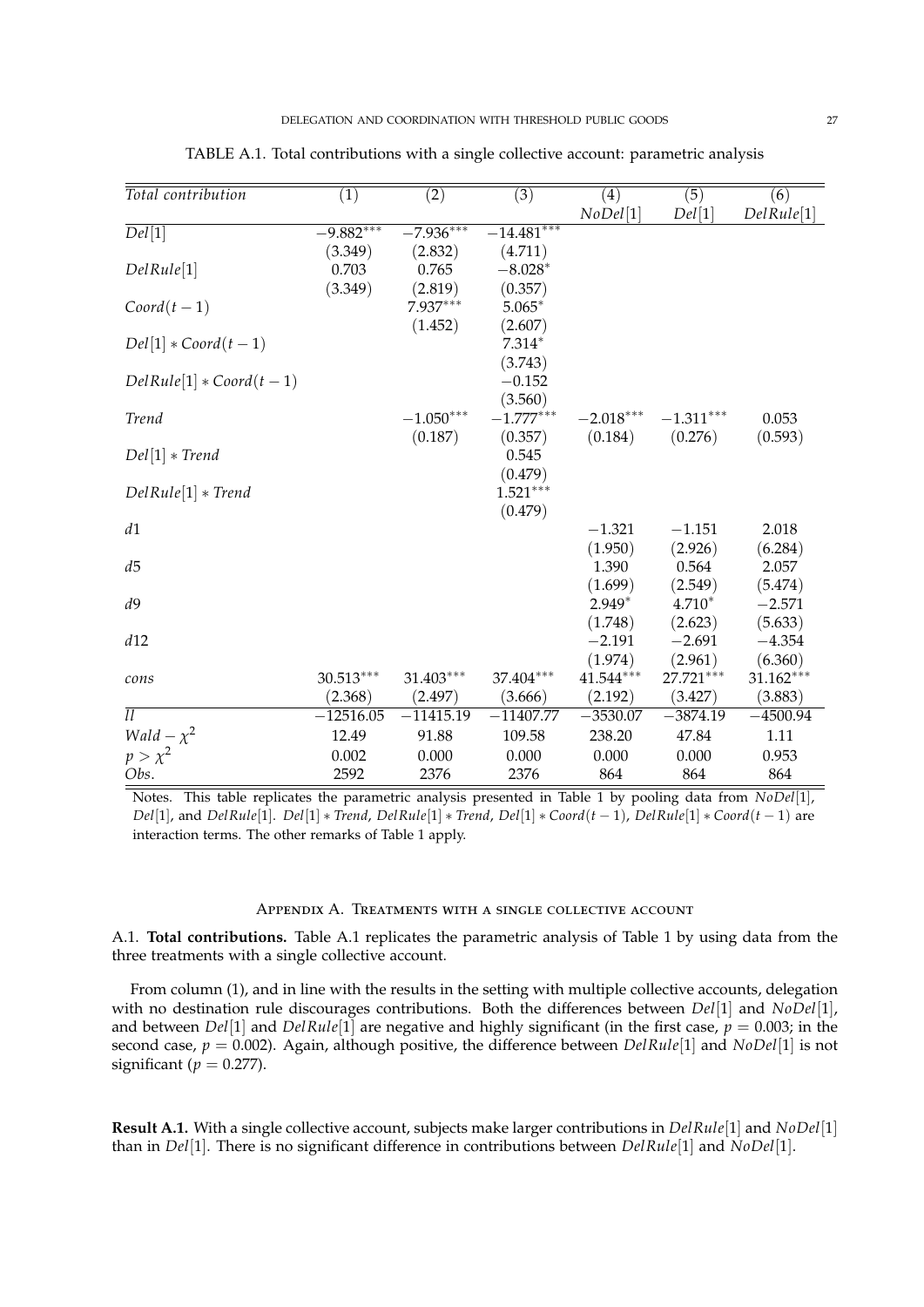| Period                  |            | $1 - 4$    | 5         | $5 - 8$     | Q         | $9 - 12$   | 12         | All        |
|-------------------------|------------|------------|-----------|-------------|-----------|------------|------------|------------|
| NoDel[1]                | 0.833      | 0.764      | 0.777     | 0.542       | 0.444     | 0.306      | 0.167      | 0.537      |
| Del[1]                  | 0.278      | 0.403      | 0.444     | 0.347       | 0.389     | 0.319      | 0.222      | 0.356      |
| DelRule[1]              | 0.667      | 0.583      | 0.722     | 0.750       | 0.667     | 0.583      | 0.500      | 0.639      |
| $NoDel[1] - Del[1]$     | $0.555***$ | $0.361***$ | $0.333**$ | 0.195       | 0.055     | $-0.013$   | $-0.055$   | $0.181*$   |
| $NoDel[1] - DelRule[1]$ | 0.166      | $0.181**$  | 0.055     | $-0.208*$   | $-0.223$  | $-0.277**$ | $-0.333**$ | $-0.102$   |
| $Del[1]-DelRule[1]$     | $-0.389**$ | $-0.180$   | $-0.278*$ | $-0.403***$ | $-0.278*$ | $-0.264**$ | $-0.278*$  | $-0.283**$ |
| $Obs.$ (per treat)      | 18         | 18         | 18        | 18          | 18        | 18         | 18         | 18         |

TABLE A.2. Mean proportion of successful provision with a single collective account

Notes. This table reports mean proportions of successful provision (namely, reaching the threshold on one collective account) over periods in *NoDel*[1], *Del*[1], and *DelRule*[1]. The other remarks of Table 3 apply.

Concerning the other determinants of individual contributions, column (2) confirms that even in the setting with a single collective, contributions decline over repetitions (the coefficient of *Trend* is negative and highly significant, *p* < 0.001) and positively respond to the group's successful provision in the previous period (the coefficient of  $\text{Cood}(t-1)$ ) is negative and highly significant,  $p < 0.001$ ).

Column (3) documents some differences across treatments in the decaying pattern and the effects of past successful provision on contributions. In particular, the interaction term *DelRule*[1] ∗ *Trend* is positive and highly significant (*p* < 0.01), suggesting that the linear time trend is less pronunced in *DelRule*[1] than in *NoDel*[1]. Similar conclusions emerge when comparing the coefficient of the linear time trend in *Del*[1] and *DelRule*[1], as the difference between the two interaction terms, *DelRule*[1] ∗ *Trend* and *Del*[1] ∗ *Trend*, is positive and significant ( $p = 0.031$ ). Moreover, *DelRule*[1] is the only treatment in which the linear time trend presents a non significant coefficient (for the linear combination of *Trend* and *Del*[1] ∗ *Trend*:  $p = 0.421$ ). When looking at the effects of the past successful provision, no difference is detected between *NoDel*[1] and *DelRule*[1] (for the coefficient of *DelRule*[1]  $\ast$  *Coord*(*t* − 1): *p* = 0.966), while the effect is significantly stronger in *Del*[1] than in the other two treatments (for the coefficient of *Del*[1] ∗ *Coord*(*t* − 1): *p* = 0.051; for the difference between the two interaction terms, *DelRule*[1] ∗ *Coord*(*t* − 1) and *Del*[1] ∗ *Coord*( $t$  − 1),  $p$  = 0.039).

Finally, the last three columns document no remarkable differences in contributions in periods 1, 5, 9, and 12, thus confirming that the effects documented in the setting with multiple collective accounts can be genuinely attributed to the reshuffling procedure used to select the four efficient collective accounts.<sup>9</sup>

A.2. **Successful provision of the collective account.** In the setting with a single collective account, group members do not face the risk of miscoordinating contributions to different alternatives. Nevertheless, even in the single collective account setting, delegation might be effectively used by group members to stimulate cooperation. For instance, by delegating resources, other group members might signal their intention to cooperate to reach the threshold and trigger the delegate's positive response. We investigate these considerations in Table A.2. Results are discussed in the paper.

**Result A.2.** With a single collective account, delegation either reduces group's ability to reach the threshold when there is no destination rule, or it does not exert any significant effect when the intermediary's choices are constrained by the destination rule.

A.3. **Subjects' earnings.** Table A.3 reports the mean earnings in *NoDel*[1], *Del*[1], and *DelRule*[1] over periods. The results concerning the differences in subjects' earnings across treatments are discussed in the paper.

**Result A.3.** With a single collective account, delegation is detrimental for subjects' earnings: it either reduces earnings when there is no destination rule, or it does not affect their level when the intermediary's choices are constrained by the destination rule.

<sup>9</sup>Only in *NoDel*[1] and *Del*[1] the coefficient attached to the dummy for period 9 is positive and reaches marginal significance,  $p = 0.092$  and  $p = 0.073$ , respectively.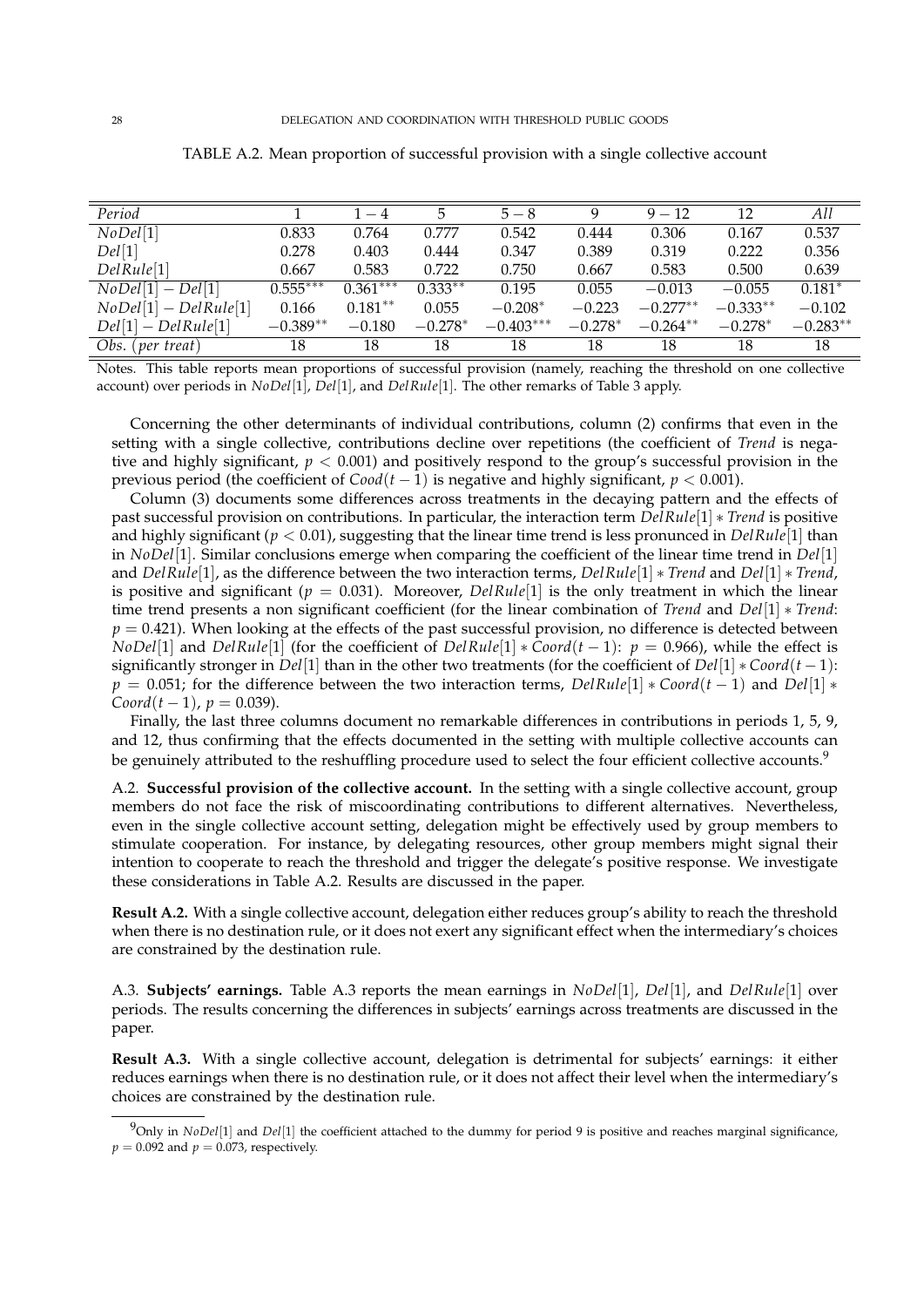| Period                  |            | $1 - 4$     | 5           | $5 - 8$     | 9           | $9 - 12$    | 12        | All          |
|-------------------------|------------|-------------|-------------|-------------|-------------|-------------|-----------|--------------|
| NoDel[1]                | 194.722    | 181.181     | 182.778     | 148.396     | 135.472     | 119.444     | 104.694   | 149.674      |
| $NoDel[1] - 110$        | 84.722***  | $71.181***$ | 72.778***   | 38.396***   | 25.472      | 19.444      | $-5.306$  | 39.674***    |
| Del[1]                  | 107.528    | 132.903     | 148.917     | 133.875     | 136.778     | 133.951     | 126.500   | 133.576      |
| $Del[1] - 110$          | $-2.472$   | $22.903*$   | 38.917      | 23.875      | 26.778      | 23.951      | 16.500    | 23.576       |
| DelRule[1]              | 164.917    | 152.250     | 172.917     | 179.979     | 170.750     | 156.563     | 144.778   | 162.931      |
| $DelRule[1] - 110$      | 54.917***  | $42.250***$ | $62.917***$ | $69.979***$ | $60.750***$ | $46.563***$ | 34.778*   | 52.931***    |
| $NoDel[1]-Del[1]$       | 87.194***  | 48.278***   | 33.861      | 14.521      | $-1.306$    | $-14.507$   | $-21.806$ | 16.098       |
| $NoDel[1] - DelRule[1]$ | 29.805**   | 28.931**    | 9.861       | $-31.583*$  | $-35.278$   | $-37.119**$ | $-40.084$ | $-13.257$    |
| $Del[1]-DelRule[1]$     | $-57.389*$ | $-19.347$   | $-24.000$   | $-46.104**$ | $-33.972$   | $-22.612$   | $-18.278$ | $-29.355***$ |
| Obs. (per treat)        | 18         | 18          | 18          | 18          | 18          | 18          | 18        | 18           |

TABLE A.3. Subject's earnings with a single collective account

Notes. This table reports mean earnings over periods in *NoDel*[1], *Del*[1], and *DelRule*[1]. The other remarks of Table 4 apply.

A.4. **Delegated amounts and contributions.** The previous results suggest that delegation does not stimulate contributions and the ability to reach the threshold when group members face a single collective account. To better investigate the negative role of delegation, we now focus our attention on the intermediary's contributions and the amounts transferred by the other group members in the delegation phase. Figure A.1 shows the mean delegated amounts and the mean contributions of the intermediary over periods in *Del*[1] and *DelRule*[1]. Table A.4 reports descriptive statistics and results from non parametric tests.



FIGURE A.1. Delegated amounts and contributions with a single collective account, by treatment and period.

Interestingly, although there are relevant differences in their magnitude, the previous graphs confirm the two main empirical observations drawn with multiple collective accounts. First, the delegated amounts are higher when delegation is combined with the destination rule. Indeed, across all periods, the mean delegated amounts are 72.32 tokens in and 23.25 tokens in *DelRule*[1] and *Del*[1], respectively. Second, on average, only in *DelRule*[1] do we observe the intermediaries', total contributions to be higher than the delegated amounts: across all periods, the difference is 26.77 tokens in *DelRule*[1] but drops to 8.47 in *Del*[1].

Over all periods, both the delegated amounts and the intermediary's total contributions in *DelRule*[1] are substantially higher than those in *Del*[1]. According to a Mann-Whitney rank-sum test (two-sided), for both variables, the differences between *Del*[1] and *DelRule*[1] are negative and highly significant (for the delegated amounts,  $p < 0.001$ ; for the intermediary's total contributions,  $p < 0.001$ ) and remain highly significant after accounting for multiple null hypotheses testing (for both the delegated amounts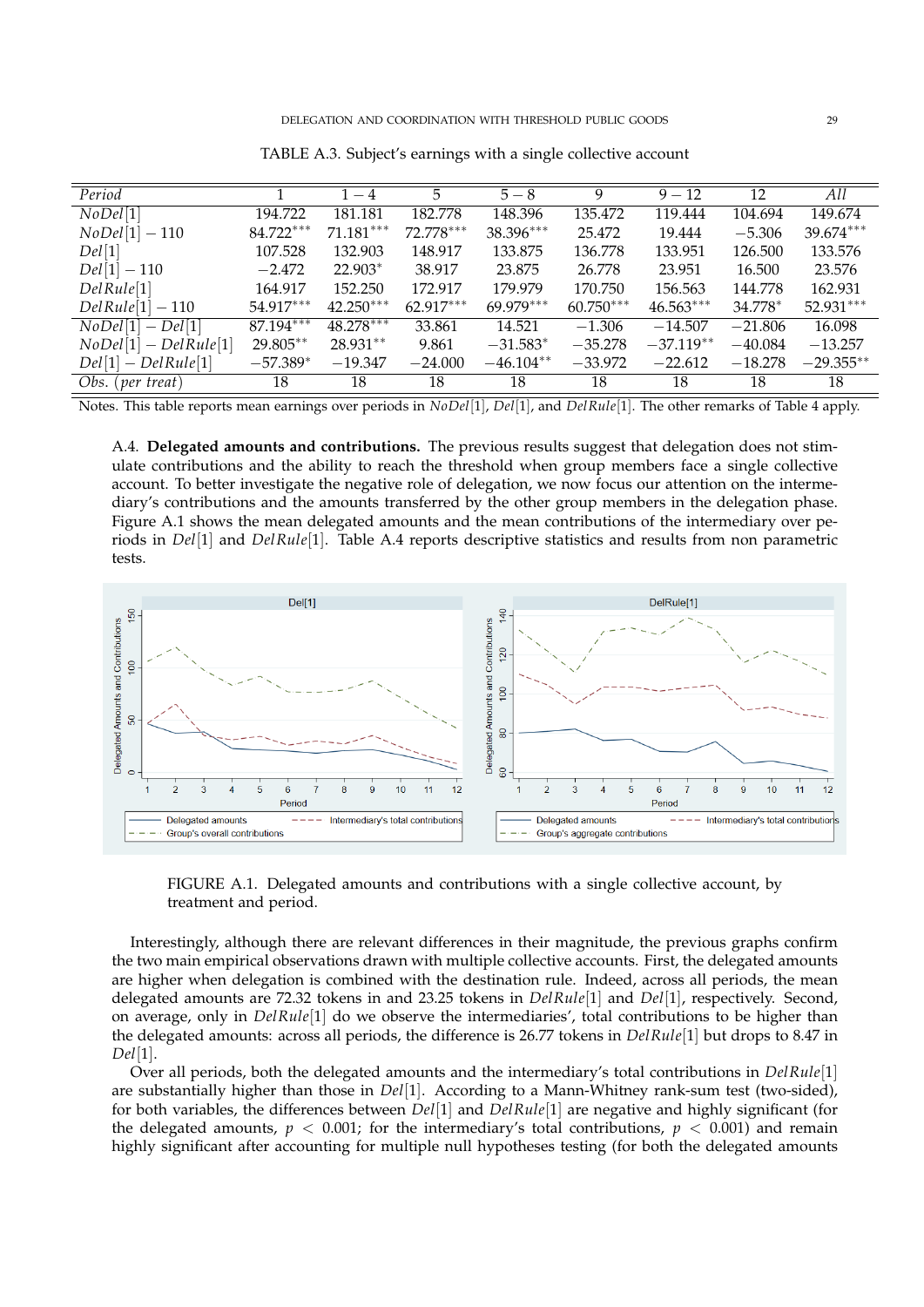| Period                    |              | $1 - 4$      | 5            | $5 - 8$      | 9            | $9 - 12$     | 12           | All          |
|---------------------------|--------------|--------------|--------------|--------------|--------------|--------------|--------------|--------------|
| Del. am.                  |              |              |              |              |              |              |              |              |
| Del[1]                    | 46.444       | 36.417       | 21.611       | 20.292       | 21.778       | 13.042       | 2.889        | 23.250       |
| DelRule[1]                | 80.167       | 79.903       | 76.944       | 73.444       | 64.556       | 63.597       | 60.556       | 72.315       |
| $Del[1]-DelRule[1]$       | $-33.723***$ | $-43.486***$ | $-55.333***$ | $-53.152***$ | $-42.778***$ | $-50.555***$ | $-57.667***$ | $-49.065***$ |
| Int.'s Cont.              |              |              |              |              |              |              |              |              |
| Del[1]                    | 47.167       | 44.792       | 34.667       | 29.569       | 35.389       | 20.792       | 8.500        | 31.718       |
| DelRule[1]                | 110.167      | 103.333      | 103.722      | 103.278      | 91.722       | 90.639       | 87.778       | 99.083       |
| $Del[1]-DelRule[1]$       | $-63.000***$ | $-58.541***$ | $-69.055***$ | $-73.709***$ | $-56.333***$ | $-69.847***$ | $-79.278***$ | $-67.365***$ |
| $Int.'s$ cont. $-Del.am.$ |              |              |              |              |              |              |              |              |
| Del[1]                    | 0.723        | 8.375        | 13.056       | 9.277        | $13.611**$   | 7.750        | 5.611        | $8.468*$     |
| DelRule[1]                | 30.000***    | $23.430***$  | $26.778***$  | 29.834***    | $27.166***$  | $27.042***$  | $27.222***$  | 26.768***    |
| Obs. (per treat)          | 18           | 18           | 18           | 18           | 18           | 18           | 18           | 18           |

TABLE A.4. Delegated amounts and the intermediary's total contributions with a single collective account

Notes. This table reports mean delegated amounts and the mean of the intermediary's total contributions over periods in *Del*[1] and *DelRule*[1]. The other remarks of Table 5 apply.

and the intermediary's total contributions,  $p < 0.001$ ). Moreover, even in the single collective account setting, the intermediary contributes significantly more than what is received from the group in *DelRule*[1]  $(p < 0.001)$ , while the difference, although still positive, is only marginally significant in *Del*<sup>[1]</sup> ( $p < 0.067$ ).

**Result A.4.** Even with a single collective account, the destination rule increases the delegated amount and on average induces the intermediary to contribute 37.02% more than what is transferred by the group.

#### Appendix B. Impact of multiplicity on group performance

The last part of our analysis focuses on the pure effects of introducing multiple collective accounts on group performance. In their study, CCV find a strong, negative effect of multiplicity on contributions, subjects' earnings and the group's ability to reach the threshold. In particular, they identify the negative effect of multiplicity by comparing results from the same benchmark treatment with a single collective account with a setting in which subjects could contribute to four identical collective accounts. In addition, the authors find that enhancing salience facilitates contributions and coordination only when the salient collective account stands out as the most efficient alternative.

Since the present study is aimed at analyzing the effects of delegation in a threshold public good experiment with multiple alternatives, we deliberately decided to design *NoDel* as a hybrid version of the CCV treatment with four identical collective accounts. Indeed, subjects in *NoDel* faced twelve collective accounts, four of which were reshuffled every four periods and were thus indistinguishable but still associated with a higher bonus relative to the remaining eight alternatives. Of course, this ad-hoc design feature of *NoDel* is motivated by our interest in assessing the role of delegation in a setting that is characterized by the risk of miscoordinating contributions across multiple alternatives. However, it might also alter the pure (negative) effect of multiplicity (as documented by CCV), as subjects in *NoDel* might respond to the presence of the four salient and efficient alternatives by increasing their contributions.<sup>10</sup> Table A.5 parametrically assesses the effects of multiplicity by comparing individual contributions, proportions of successful provision and earnings between *NoDel* and *NoDel*[1].

Estimates in columns (1), (3), and (5) suggest that when not controlling for differences between treatments in the linear time trend and the effects of past successful provision, multiplicity plays only a marginal role in affecting group's performance. Indeed, as shown by estimates in column (1), although negative, the coefficient of *NoDel* is not significant ( $p = 0.103$ ) thus confirming no remarkable difference in contributions between *NoDel* and *NoDel*[1]. Similar conclusions emerge when looking at earnings and

<sup>10</sup>This intuition finds supporting evidence in Result 3 which confirms that, even in *NoDel*, subjects contribute substantially more to the efficient collective accounts.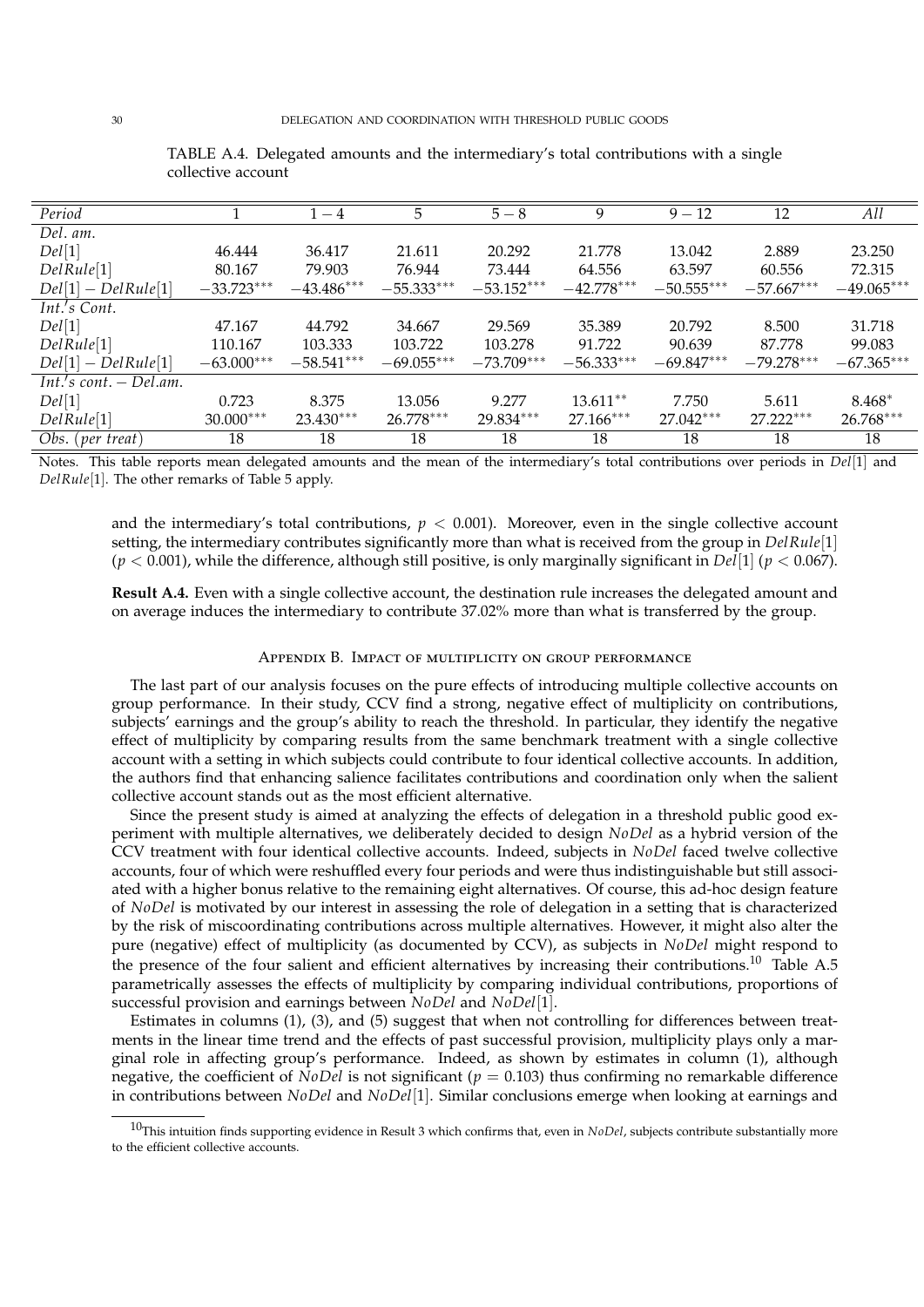|                         |             | Total contributions        |            | Earnings                | Successful provision |             |
|-------------------------|-------------|----------------------------|------------|-------------------------|----------------------|-------------|
|                         | (1)         | $\left( 2\right)$          | (3)        | 4)                      | (5)                  | (6)         |
| $N$ <sub>O</sub> $D$ el | $-6.056$    | $-11.1\overline{58}^{***}$ | $-16.278$  | $-63.54\overline{3***}$ | $-0.144$             | $-0.287**$  |
|                         | (3.711)     | (4.135)                    | (12.460)   | (15.895)                | (0.101)              | (0.137)     |
| Trend                   |             | $-1.973***$                |            | $-8.360***$             |                      | $-0.052***$ |
|                         |             | (0.173)                    |            | (0.808)                 |                      | (0.012)     |
| NoDel * Trend           |             | $1.069***$                 |            | $10.787***$             |                      | $0.048***$  |
|                         |             | (0.232)                    |            | (1.086)                 |                      | (0.014)     |
| $Coord(t-1)$            |             | 1.881                      |            | 6.385                   |                      | $0.427***$  |
|                         |             | (1.328)                    |            | (6.188)                 |                      | (0.085)     |
| $NoDel * Coord(t-1)$    |             | $-0.330$                   |            | $-14.316$               |                      | 0.013       |
|                         |             | (1.872)                    |            | (8.715)                 |                      | (0.140)     |
| cons                    | $30.513***$ | 40.398***                  | 149.674*** | 192.094***              |                      |             |
|                         | (2.624)     | (3.046)                    | (8.810)    | (11.920)                |                      |             |
| ll                      | $-7241.05$  | $-6520.89$                 | $-9813.55$ | $-8872.90$              | $-293.91$            | $-220.73$   |
| Wald $-\chi^2$          | 2.66        | 227.38                     | 1.71       | 163.70                  | 1.95                 | 91.38       |
| $p > \chi^2$            | 0.103       | 0.000                      | 0.191      | 0.000                   | 0.163                | 0.000       |
| Obs.                    | 1728        | 1584                       | 1728       | 1584                    | 432                  | 396         |

TABLE A.5. The effects of multiplicity on total contributions, earnings, and the proportions of successful provision

Notes. Results reported in this table are obtained by pooling data from *NoDel*[1] and *NoDel*. Columns (1)- (4) of the table report coefficient estimates (standard errors in parentheses) from two-way linear random effects models accounting for both potential individual dependency over periods and dependency withingroup. The dependent variable in columns (1) and (2) is the overall contribution made by the subject to the twelve collective accounts in the period. The dependent variable in columns (3) and (4) is subject's earnings in the period. Columns (5) and (6) report Probit marginal effect estimates (robust standard errors clustered at the group level in parentheses) over all periods and using a dummy that takes a value of 1 if the aggregate contributions made by members of the group in the period is (weakly) greater than the threshold, 132. The other remarks of Table (1) apply.

probability of successful contributions. From columns (3) and (5), *NoDel*[1] and *NoDel* do not significantly differ either in earnings ( $p = 0.191$ ) or in the ability of groups to reach the threshold ( $p = 0.157$ ).

As suggested by columns (2), (4) and (6), the previous results substantially change when accounting for treatment specific effects of the linear time trend and past successful provision.

Looking at contributions, both *NoDel*[1] and *NoDel* exhibit a significant decaying pattern (both the coefficient of *Trend* and the linear combination of *Trend* and *NoDel* ∗ *Trend* are negative, with *p* < 0.001). In both treatments the past successful provision plays no significant role in inducing subjects to contribute (neither the coefficient of  $Coord(t-1)$  nor the linear combination of  $Coord(t-1)$  and  $NoDel * Good(t-1)$ are significant, with  $p = 0.157$  and  $p = 0.240$ , respectively). Interestingly, when controlling for the additional covariates, the difference in contributions between *NoDel* and *NoDel*[1] becomes highly significant (for the coefficient of *NoDel*:  $p = 0.007$ ).

Moving to subjects' earnings in column (4), we detect a strong difference in the effect of the linear time trend between *NoDel*[1] and *NoDel* (for the coefficient of *NoDel* ∗ *Trend*: *p* < 0.001). In particular, while earnings in *NoDel*[1] significantly decrease over repetitions (the coefficient of *Trend* is negative with  $p <$ 0.001) they exhibit an increasing time pattern in *NoDel* (the linear combination of *Trend* and *NoDel* ∗ *Trend* is positive,  $p < 0.001$ ). Again, the past successful provision has no significant effects on earnings (both the coefficient of *Coord*(*t* − 1) and the linear combination of *Coord*(*t* − 1) and *NoDel* ∗ *Coord*(*t* − 1) are not significant, with  $p = 0.302$  and  $p = 0.196$ , respectively). As for contributions, after including treatment specific covariates in the regression, the difference in earnings between *NoDel*[1] and *NoDel* becomes negative and highly significant (for the coefficient of *NoDel*: *p* < 0.001).

Finally, column (6) focuses on the probability to reach the threshold. We detect a significant decaying pattern in *NoDel*<sup>[1]</sup> (for the coefficiet of *Trend*:  $p = 0.036$ ) while *NoDel* exhibits no significant time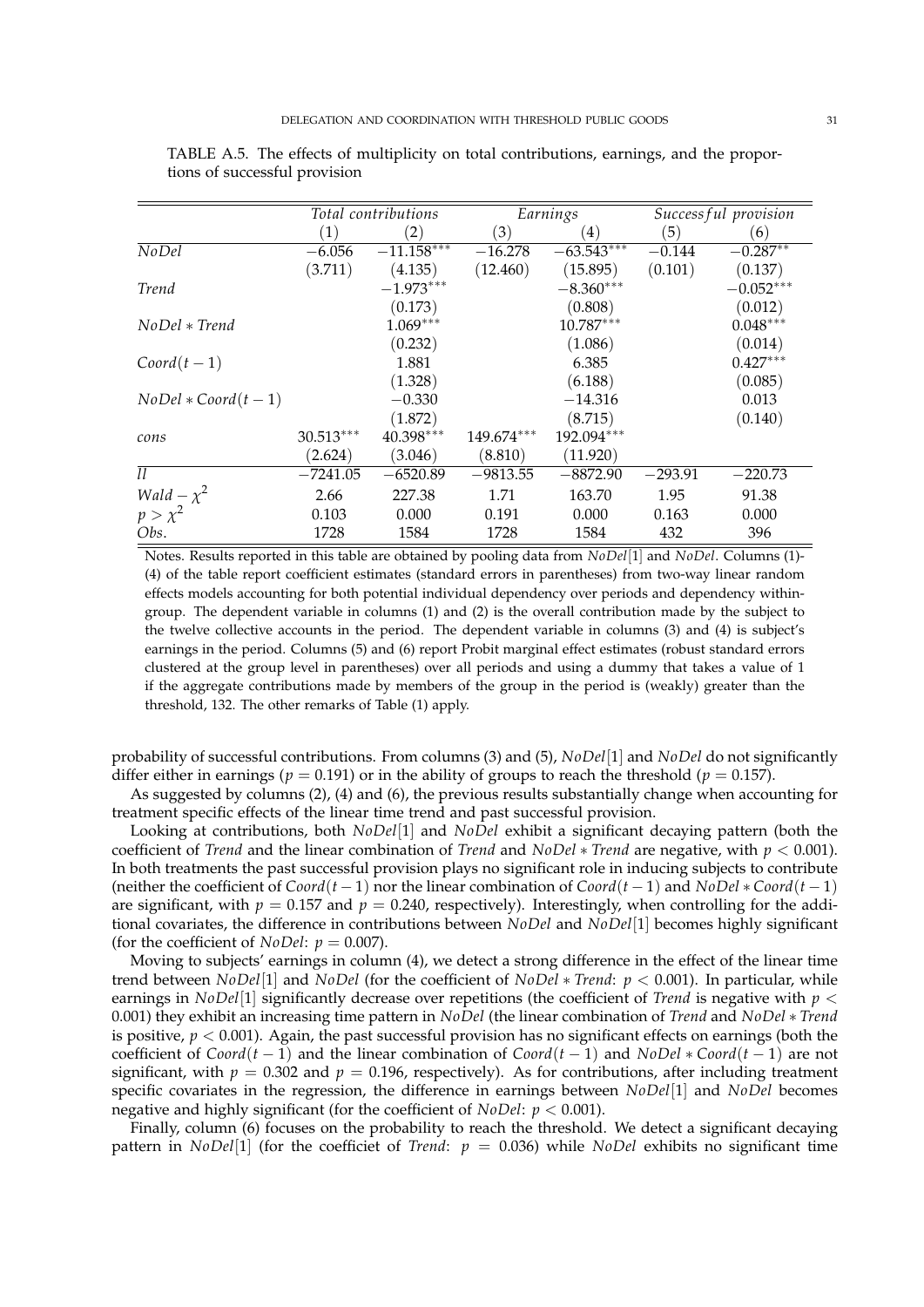trend (for the linear combination of *Trend* and *NoDel* ∗ *Trend*: *p* = 0.568). The past successful provision makes groups more able to reach the threshold in both *NoDel*[1] and *NoDel* (for both the coefficient of *Coord*( $t$  − 1) and the linear combination between *Coord*( $t$  − 1) and *NoDel* \* *Coord*( $t$  − 1):  $p$  < 0.001), with no significant difference in the effect being detected between the two treatments (for the coefficient of *NoDel* ∗ *Coord*(*t* − 1): *p* = 0.924). As with contributions and earnings, after controlling for the additional covariates, the negative effects of multiplicity on groups' ability to reach the threshold become significant (for the coefficient of *NoDel*:  $p = 0.036$ ).

#### Appendix C. Theoretical Analysis

In this Appendix section, we present an analysis of the game theoretic model of multiple threshold public goods described in the body of the paper.

C.1. **One-shot threshold public good game.** Consider first the threshold public good environment without delegation as presented in the body of the paper. For the purpose of theoretical analysis, we initially allow for players to differ in their endowments,  $\hat{y}_i \geq 0$ . To maintain consistency with the experimental setting, assume there are four players,  $J = 4$ , and four public goods,  $N = 4$ , each with bonus level  $b_n = 30$ and contribution threshold  $\tau = 132$ .

When  $\hat{y}_j = 55$  for each player, this environment describes the game without delegation. Assuming asymmetric endowments sum to 220 (i.e.  $\sum_i \hat{y}_i = 220$ ) we are then describing the contribution stage of the unrestricted delegation game. For now, we focus on pure strategy Nash Equilibria of this environment.

From the perspective of any player, the marginal benefit of an additional contribution to any public good is 0 below the threshold, 1 above the threshold, and  $162 (= \tau + b_n)$  for the contribution that brings the total contribution to the threshold. The marginal benefit of a contribution to a player's private account is 2.

First, we can establish that there does not exist an equilibrium in which any public good is funded above its threshold. Given that the marginal benefit of a contribution to one's public account exceeds the marginal benefit to an individual player of a contribution above the threshold of a public account, the players would always have an incentive to reduce their contribution to a public good that is funded in excess of its threshold.

Second, we can establish that there does not exist an equilibrium in which any public good receives positive contributions below its threshold. Any player that contributed to an underfunded good would have an incentive to deviate and instead direct their contributions to their private account (or potentially to increase their contribution such that total contributions reach the threshold).

Therefore, any equilibrium must involve either no contributions to any good, or contributions to only one good with total contributions equal to the threshold, *τ*.

Now, we determine player *j*'s best response contribution given the contribution strategies of other players. Suppose that the total contributions of all players besides *j* to public good *n* sum to *C*−*<sup>j</sup>* .

If  $\hat{y}_j < \tau - C_{-j}$ , then player *j* cannot afford a contribution level that ensures that the public good reaches its threshold. In this case, player *j*'s best response regarding good *n* is to contribute nothing. Similarly, if *τ* ≤ *C*−*<sup>j</sup>* , then the public good reaches its threshold regardless of any contribution level from *j* and *j*'s best response is again to contribute nothing.

The more interesting case involves  $0 < \tau - C_{-j} \leq \hat{y}_j$ . Here, player *j* can afford a contribution that funds the public good at its threshold. We already know that *j* prefers not to provide a contribution that leads to group's aggregate contributions falling below or above the threshold. Therefore, we must determine when *j* prefers to contribute  $c^* = \tau - C_{-j}$  versus when *j* prefers to direct that amount to his private account.

Directing contribution  $c^*$  to good *n* results in a benefit to player *j* from this contribution of  $\tau + b_n = 162$ . In contrast, directing  $c_{j,n}^*$  to the private account results in benefit of  $2c_{j,n}^* = 264 - 2C_{-j}$ . When  $\hat{y}_j > c_{j,n}^*$ player *j*'s best response involves contributing if

$$
264 - 2C_{-j} \le 162 \ \Rightarrow \ 51 \le C_{-j}.
$$

Players want to contribute to a good only if they expect that the contributions from others are at least 51. This shows that a player would never want to unilaterally fund a public good, which then implies that there is an equilibrium in which no player contributes to any good.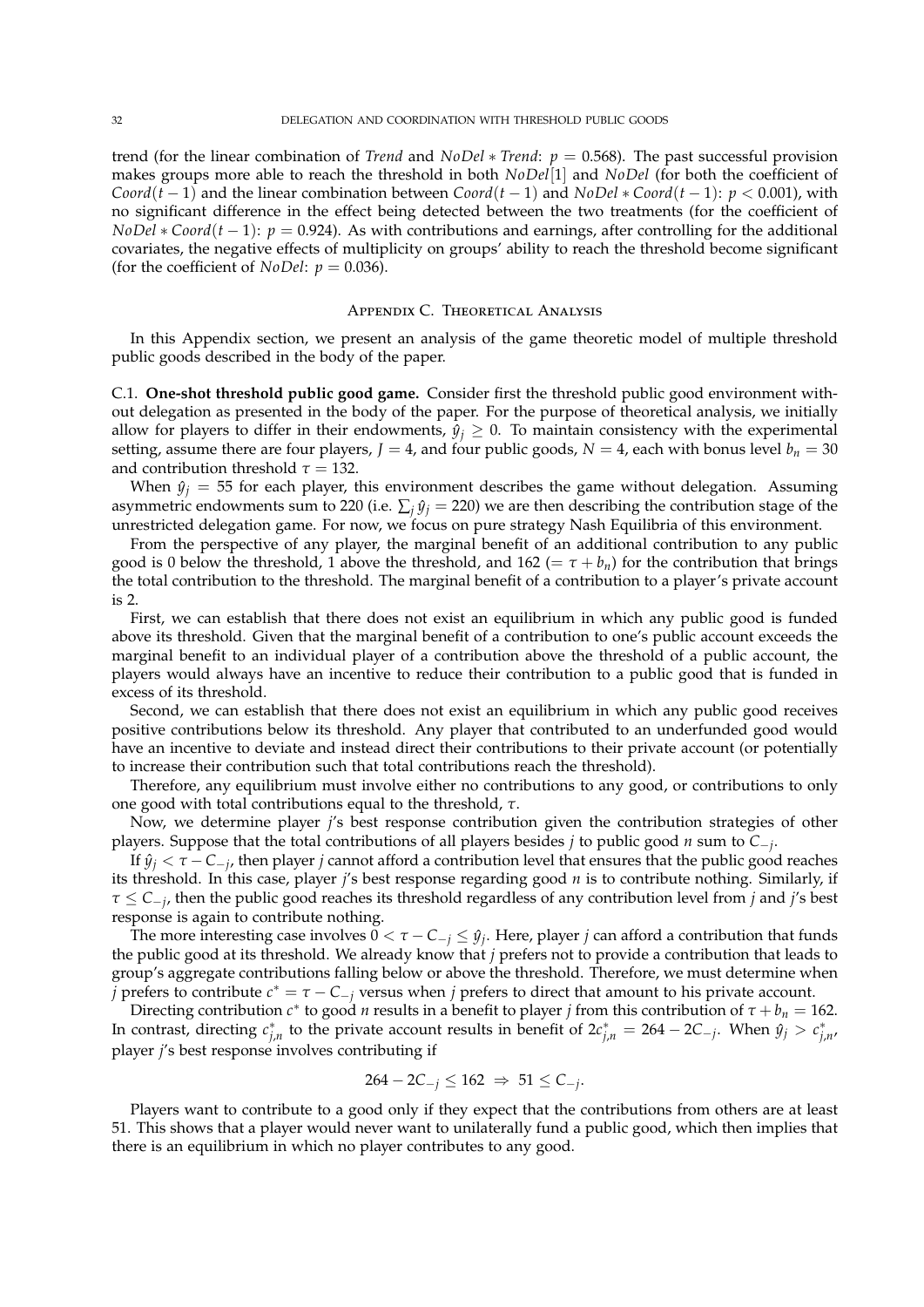Players are willing to contribute up to  $132 - 51 = 81$  to a good if it means that the good will reach its threshold. In the case where  $\hat{y}_i \le 81$  for each player (including the case where  $\hat{y}_i = 55$  for each player), this implies that players are willing to contribute their entire endowments if this is what is required to reach the threshold given the contribution profile of others. Therefore, any feasible contribution profile *c*<sup>∗</sup> such that players only contribute to good *n* and total contributions to *n* equal the threshold is an equilibrium.

In the case where  $\hat{y}_i > 81$  for one or more players, the equilibrium contribution profile is restricted to involve contributions of no more than 81 from each player.

Finally, suppose that one of the players, *i*, chooses how to allocate both her endowment,  $\hat{y}_i$ , and another source of funds,  $\hat{z}_i$ . The other players only have their endowments,  $\hat{y}_j$ . Total funding is the same as before with  $\hat{z}_i + \sum_j \hat{y}_j = 220$ . This revised environment better captures the contribution stage subgame of the delegation environment.

In the case of unrestricted delegation,  $\hat{z}_i$  and  $\hat{y}_i$  are equivalent from the perspective of player *i* and the environment is equivalent to one where  $\hat{y}_i$  is increased to account for both of *i*'s funds and  $\hat{z}_i$  is set to zero. Therefore, the analysis of the unrestricted delegation subgame is captured by the analysis of the asymmetric endowment game above.

In the case with a destination rule, player *i* is restricted in that its contribution to a public good must be at least  $\hat{z}_i$ . Player *i* will have an incentive to use  $\hat{z}_i$  effectively and direct it to the funded public good, if feasible. This means that player *i*'s best response depends on  $\hat{z}_i$  in much the same way that the best responses of others depend on *C*−*<sup>j</sup>* as described in the above analysis. Player *i* prefers to contribute to a public good if

$$
\tau - C_{-i} \leq \hat{z}_i + \hat{y}_i \quad \text{and} \quad 51 \leq C_{-i} + \hat{z}_i.
$$

If  $\hat{z}_i \geq \tau - C_{-i}$ , then *i* prefers to contribute  $c_i = \hat{z}_i$ . If *i* prefers to contribute and  $\hat{z}_i < \tau - C_{-i}$ , then *i* prefers  $c_i = \tau - C_{-i}$ . The other players still prefer to contribute when 51 <  $C_{-j}$ .

In this environment, player *i* is willing to contribute up to  $\hat{z}_i$  + min $\{\hat{y}_i, 81\}$  to reach the threshold of a good. In the case where  $\hat{y}_i = 55$ , player *i* is willing to unilaterally fund a public good at its threshold as long as *z*ˆ*<sup>i</sup>* ≥ 132−55 = 77, and there will be equilibria where *i* contributes *c<sup>i</sup>* = *τ* and others contribute nothing. There are other equilibria in such an environment as well, including those that exist with unrestricted delegation and others that involve player *i* contributing more than  $\hat{z}_i$  but less than  $\tau$  to a good that also receives funding from other players.

*An equilibrium refinement.* In our multiple threshold public good environment, the alternative goods are identical and therefore indistinguishable to the players at the beginning of the game. This means that equilibria that require multiple players to coordinate contributions on the same good, in the absence of communication or focal points, is likely unreasonable. To eliminate these concerns, we can limit attention to player strategies that do not distinguish between the four goods. Specifically, we can relax the focus on pure strategy equilibria and instead consider contribution strategies in which players choose how much to contribute, but randomly choose which good receives these contributions.

Imposing such an equilibrium refinement eliminates equilibria that require players to correctly anticipate which of the goods others will contribute to. When two players contribute, there is now only a 1/4 probability that they both contribute to the same good. When all players contribute, there is only a 1/64 probability that they all contribute to the same good. These low probabilities of successful coordination mean that the expected benefits of contributing are greatly reduced. In the initial multiple threshold public good games with symmetric and asymmetric endowments, there do not exist any equilibria that survive this refinement and in which players contribute to public goods. Only the no-contribution equilibrium survives this refinement.

In the environment with a destination rule on  $\hat{z}_i$ , whenever there exists equilibria in which player *i* unilaterally funds a public good, there also exists a payoff equivalent equilibrium in which she unilaterally funds a public good chosen at random. There is no need to coordinate contributions with other players, and therefore randomly choosing which public good to fund does not decrease the probability that a threshold will be reached. This equilibrium survives the refinement requiring that contribution strategies not distinguish between identical goods.

C.2. **Adding a delegation stage to the one-shot game.** Here, we extend the multiple threshold public good framework to allow delegation during an initial stage of the game, as discussed in the body of the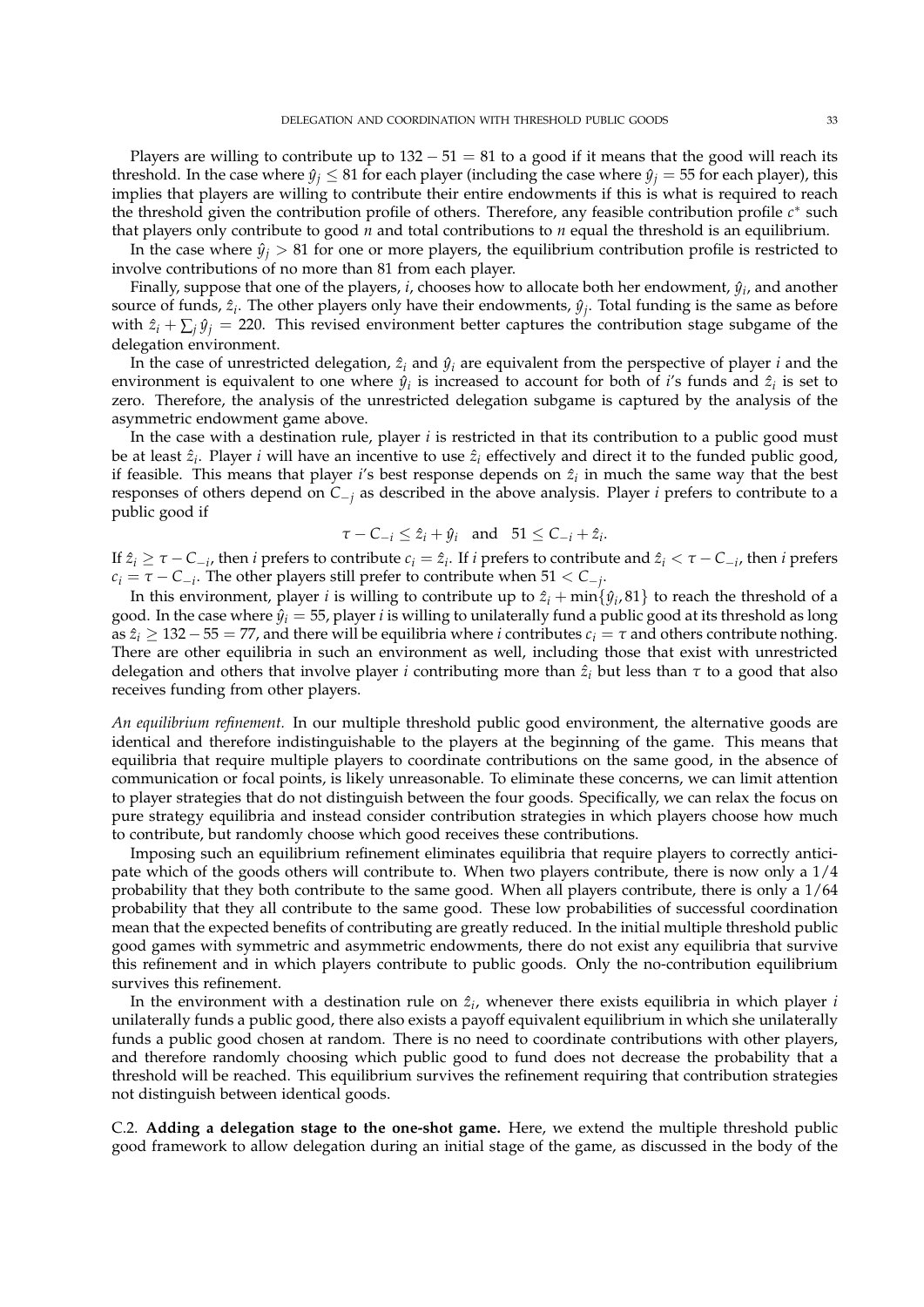paper. In the first (delegation) stage of the game, four players are each endowed with  $y = 55$ , and one player, say *i*, is randomly selected to serve as the intermediary. Then the other players must decide how much of their endowments to transfer to player *i*. Let  $d_j$  denote the amount that player *j* delegates to player *i*. Let  $D = \sum_{i \neq i} d_i$  denote the sum of transfers.

In the contribution stage of the game, all players including *i* engage in the threshold public good game with multiple alternatives described previously. For all players besides the intermediary,  $\hat{y}_j = y - d_j$ . For the intermediary, *i*,  $\hat{y}_i = y$  and  $\hat{z}_i = D$ .

In the game with unrestricted delegation, there does not exist an equilibrium in which non-intermediaries provide contributions only through the intermediary. That is, there does not exist an equilibrium in which players provide transfers to the intermediary with the expectation that the intermediary passes the transfers received along to a public good in the contribution stage. This is because, as we previously established, there does not exist a subgame equilibrium in which player *i* is willing to unilaterally fund a public good.

This does not mean that there does not exist an equilibrium in which non-intermediaries provide transfers in the unrestricted delegation environment. Such equilibria exist, but they require that other players also contribute directly to the same public good that the intermediary contributes to in the contribution stage of the game. No such equilibria survive an equilibrium refinement requiring that contribution strategies not distinguish between specific goods. The only equilibrium to survive such a refinement is the no-contribution equilibrium in which no player provides a transfer in the delegation stage or a direct contribution in the contribution stage of the unrestricted delegation environment.

In the game with a destination rule, there exist equilibria in which players provide transfers to the intermediary in the delegation stage and only the intermediary provides a contribution to a public good in the contribution stage.

We can restrict attention to equilibria in which each subgame equilibrium survives the refinement requiring that contribution strategies not distinguish between identical goods. This means that players anticipate that the intermediary will unilaterally fund a public good whenever  $D \geq 77$  (player *i* would be willing to fund a good for any  $D > 51$ , but can only afford to do so when D is within  $\gamma$  of the threshold). This means that, in any subgame perfect equilibrium under the refinement in which a public good receives funding, the non-intermediaries transfer a total of  $D = 77$  to player *i* in the delegation stage, and player *i* contributes  $c_i = 132$  to a randomly selected good in the contribution stage. In addition to such equilibria, the no-delegation no-contribution equilibrium continues to exist.

C.3. **Repeated game.** The experimental treatments involve twelve rounds of repeated interactions between the players in each group. Therefore, the one-shot analysis applies only to the final round of play. Furthermore, the refinement that focuses attention on strategies that do not distinguish between identical goods only applies in the initial period before differences in past contributions across goods may allow groups to distinguish otherwise identical goods from one another. It is the repeated interaction that may provide rational players an incentive to contribute to goods they do not expect to reach their threshold in early periods with the hopes that early contributions may increase coordination in later periods. Furthermore, the intermediary in the game with unrestricted delegation may not redirect transfers to her private account in order to maintain future cooperation, even if she would have an incentive to expropriate such transfers in a one shot game.

In this section, we establish that the repeated nature of the experimental treatments implies the existence of equilibria in both delegation environments in which players only contribute through the intermediary in most periods.

Establishing this is straightforward for the game with delegation and a destination rule. Such an equilibrium exists for the one-shot version of the game, and therefore continues to exist in each round of the repeated version of the game.

To establish this for the game with unrestricted delegation, we start with a three-round version of the game. Once we establish that two repetitions are enough to sustain an equilibrium in which players only contribute through the intermediary in the first round, it follows that, with additional rounds of the game, we can sustain such strategies as part of an equilibrium in all but the final two rounds of play.

Consider the following subgame perfect equilibrium strategy in the second and third (final) rounds of the repeated interaction.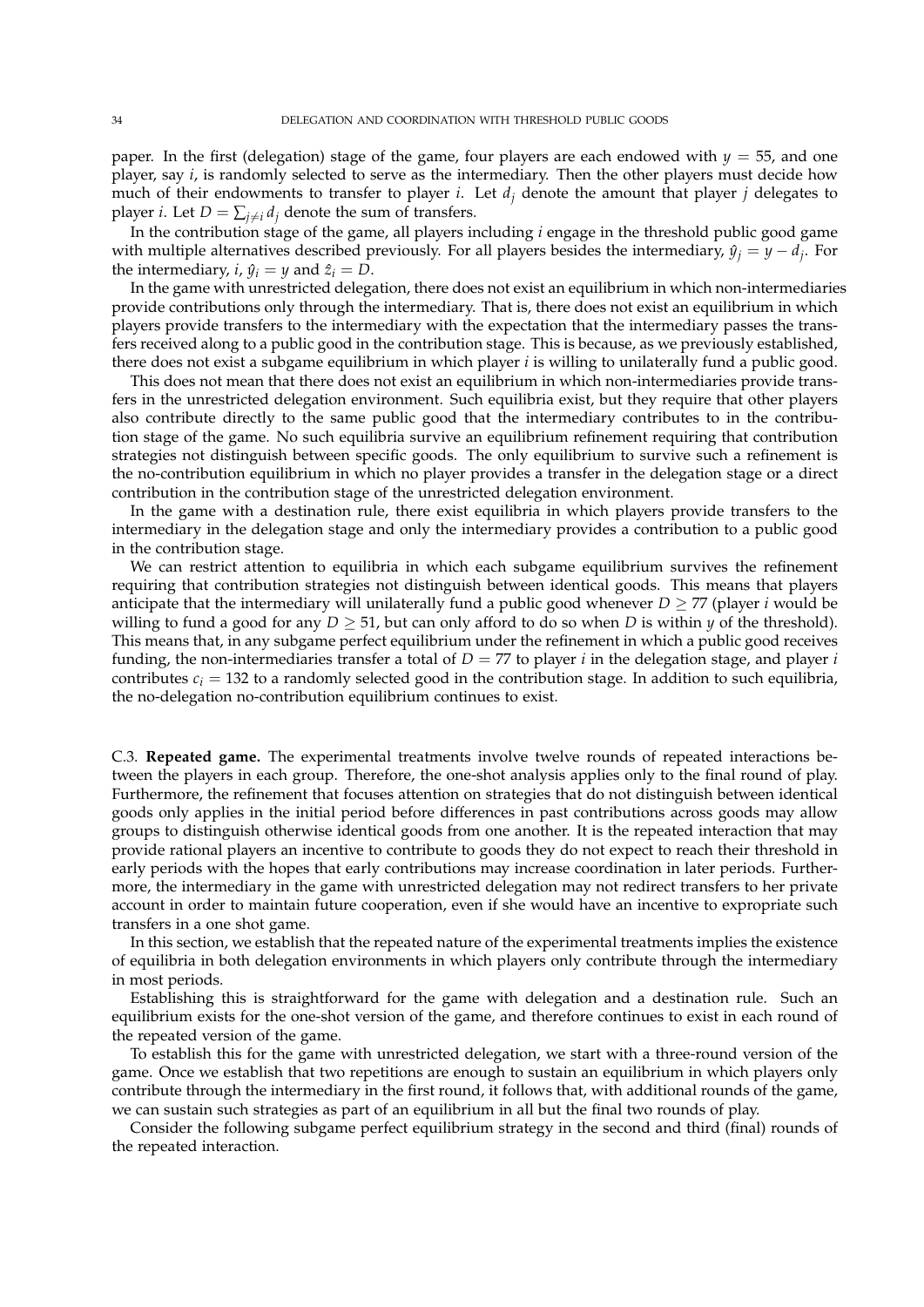- (1) If, in the previous round, a public good was successfully funded at its threshold and each player contributed no more than 22 to the private account, then contribute 33 directly to the same public good that was previously funded.
- (2) Otherwise, delegate nothing and contribute nothing.

If all players adopt such a strategy, then depending on the first round outcome, the second and third rounds will either involve a no-delegation, no-contribution equilibrium or an equilibrium in which players coordinate to successfully fund a public good at its threshold. Unlike in the one-shot game, coordinating contributions on the same public good chosen by other players is feasible here because by the second round of play, the previous successful funding of a good may serve as a focal point.

In the first round of play, the players choose the actions that ensure cooperation in the second round. Each of the non-intermediaries transfers 33 and the intermediary contributes  $c_i = 132$  to one of the goods at random. Such a strategy assures a payoff to all players over the two rounds of play equal to

$$
(2 \times 22 + 162) \times 3 = 618.
$$

The intermediary could expropriate the transfers made by the group in the delegation stage to instead receive

$$
(2 \times 154) + (2 \times 55) \times 2 = 308 + 220 = 528.
$$

In order to maintain cooperation in the later two rounds, the intermediary does not expropriate contributions in the first round. Similar incentives keep the non-intermediaries from reducing their contribution below 33.

Delegation in the first stage, when the public goods are indistinguishable, does not require that players choose a specific good to which to direct their contributions. Because players contribute through the intermediary who can then randomly choose a public good to which to allocate contributions, this equilibrium survives the refinement that requires strategies to treat indistinguishable goods similarly.

This analysis has established that, in both delegation environments, there are equilibria in which contributing through an intermediary helps groups overcome the coordination problem among donors that arises with multiplicity of public goods. In the unrestricted delegation game, this requires that players employ conditional strategies that are more complicated than the history independent delegation strategies that may be employed by non-intermediaries in the delegation game with destination rule.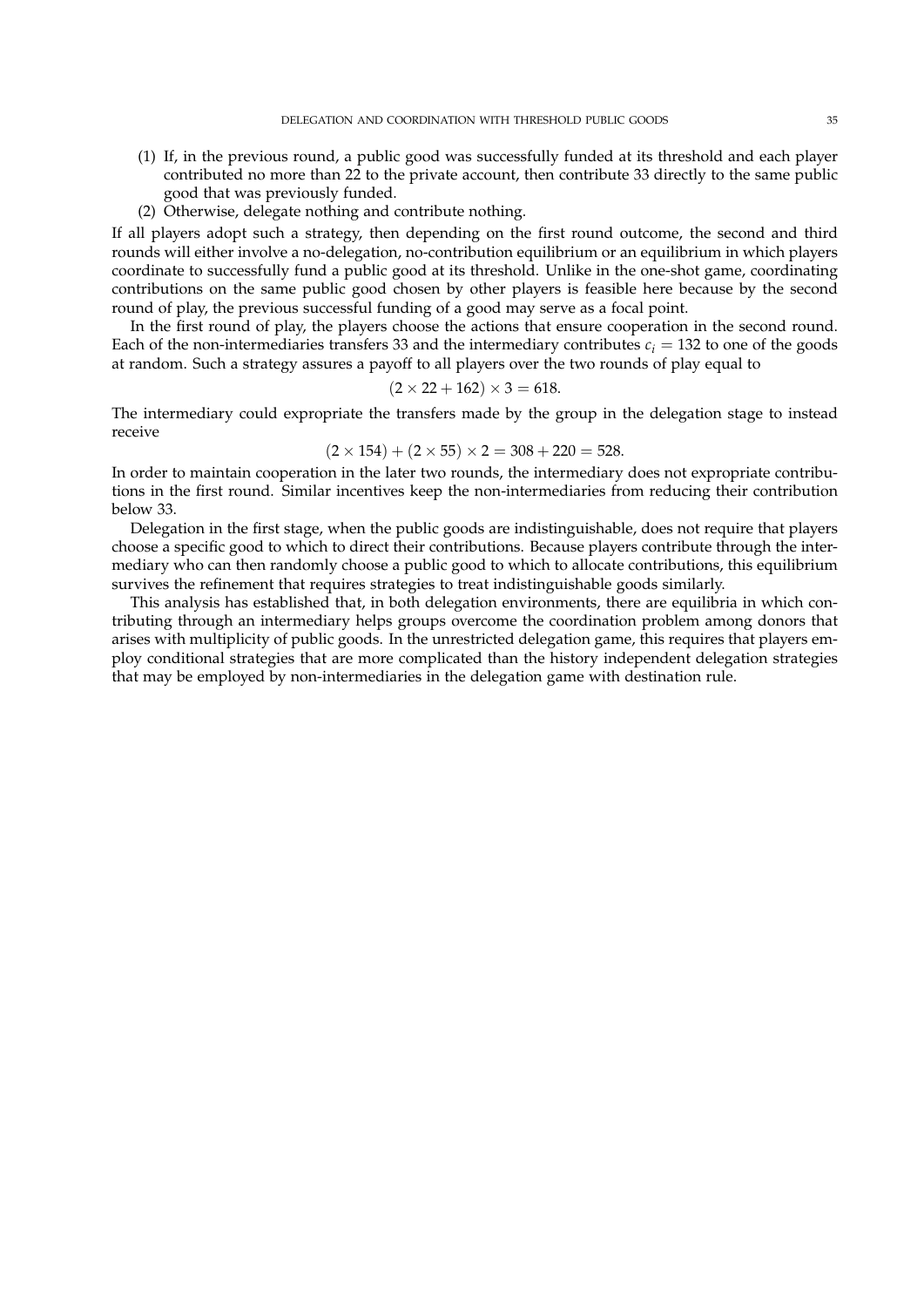#### 36 DELEGATION AND COORDINATION WITH THRESHOLD PUBLIC GOODS

#### Appendix D. Instructions

[Instructions were originally written in Italian. The following sample refers to the treatment *DelRule*]

#### **INSTRUCTIONS**

Welcome. Thanks for participating in this experiment. If you follow the instructions carefully you can earn an amount of money that will be paid to you in cash at the end of the experiment. During the experiment you are not allowed to talk or communicate in any way with the other participants. If you have questions raise your hand and one of the assistants will come to you. The rules that you are reading are the same for all participants.

#### **General rules**

In this experiment there are 24 persons who will interact for 12 periods. At the beginning of the experiment you will be randomly and anonymously assigned to a group of four people. Therefore, of the other three people in your group you will know neither the identity nor the earnings. Finally, the composition of your group will remain unchanged throughout the experiment.

#### **How earnings are determined**

In each of the 12 periods you and each other subject in your group will be assigned an endowment of 55 tokens. Thus, the group will have a total of 220 tokens.

During each period you participate in two consecutive phases.

#### **PHASE 1: How many tokens do you want to transfer to the DELEGATE?**

At the beginning of PHASE 1, the computer will randomly select one of the four members of your group to be designated to the role of DELEGATE. If you are selected to play the role of DELEGATE, then you will not make any choice in PHASE 1. On the contrary, if another member of your group is selected to play the role of DELEGATE, then you have to choose how many of the 55 tokens of your initial endowment to transfer to the DELEGATE. At the end of PHASE 1, the computer will inform you about how many tokens have been transferred by the members of your group to the DELEGATE as well as your EFFECTIVE endowment in PHASE 2. In particular, if you are selected to play the role of DELEGATE, you will participate in PHASE 2 with an effective endowment of 55 tokens plus those transferred to you by the other group members. Instead, if another member of your group is selected to play the role of DELEGATE, you will participate in PHASE 2 with an effective endowment of 55 tokens minus what you have transferred to the DELEGATE. Note that, regardless of the choices made your group members in PHASE 1, your group will dispose of 220 tokens in PHASE 2.

#### **PHASE 2: How many tokens do you want to allocate to the PRIVATE ACCOUNT and COLLECTIVE ACCOUNTS?**

In PHASE 2, you have to decide how to allocate your effective endowment of tokens between an PRI-VATE ACCOUNT and twelve COLLECTIVE ACCOUNTS respectively denominated WHITE, YELLOW, GREEN, RED, LIGHT BLUE, BLUE, GRAY, VIOLET, BROWN, PINK, BLACK and ORANGE. The thirteen accounts generate a return expressed in points according to the following rules.

PRIVATE ACCOUNT. You receive points from the PRIVATE ACCOUNT every time you allocate tokens to it. In particular, for each token allocated by you to the PRIVATE ACCOUNT, you receive 2 points.

COLLECTIVE ACCOUNTS WHITE, YELLOW, GREEN, RED, LIGHT BLUE, BLUE, GRAY, VIOLET, BROWN, ROSE, BLACK and ORANGE. You receive points from any of the twelve COLLECTIVE AC-COUNTS if and only if the number of tokens allocated to it by your group is greater than or equal to a pre-specified number that is called "threshold". The threshold is the same across the twelve collective accounts and is represented by 132 tokens.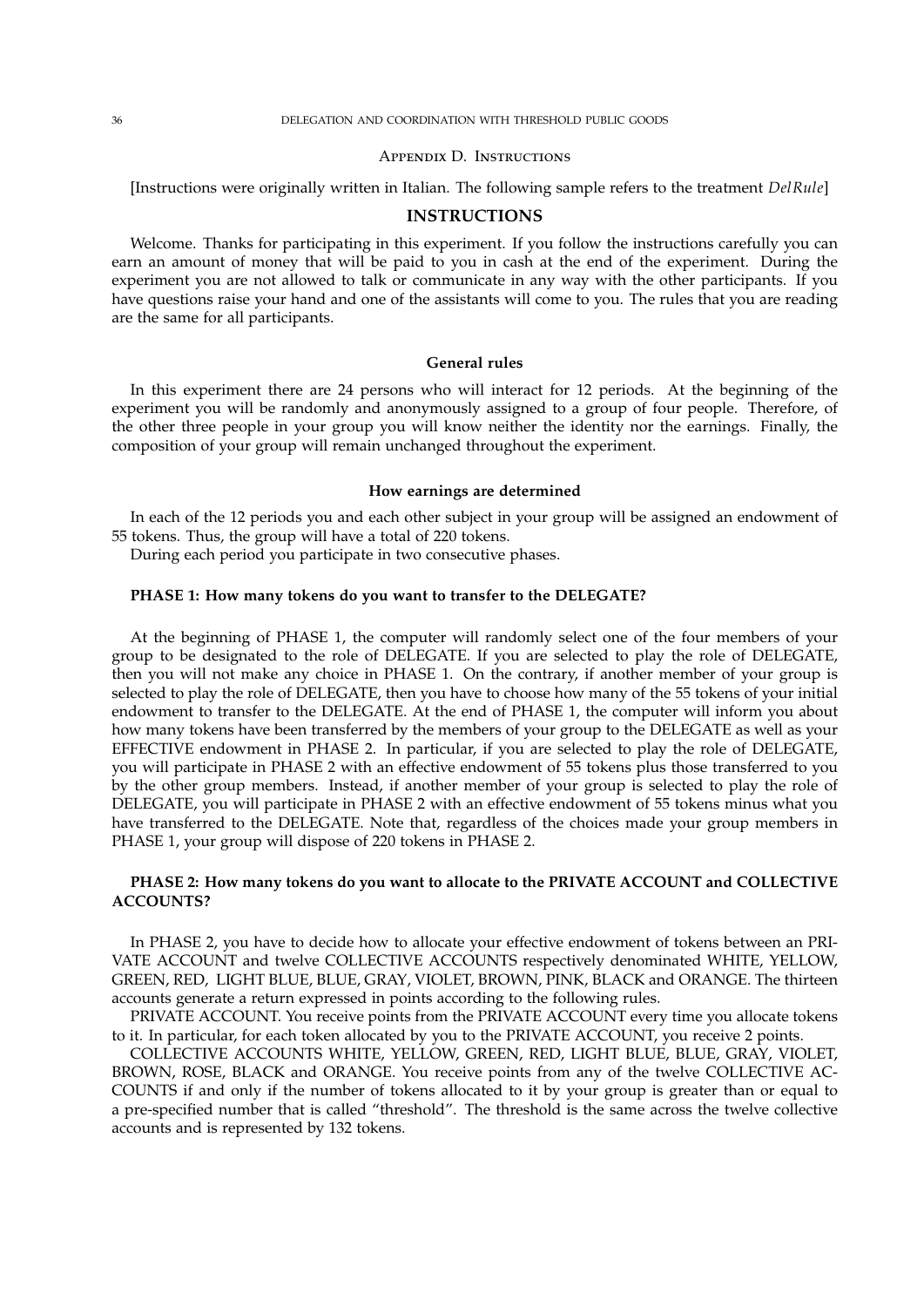In particular: (a) If the number of tokens allocated to a COLLECTIVE ACCOUNT by your group is less than or equal to the threshold on 132 tokens, then you do not receive any point from those tokens.

(b) If the number of tokens allocated to a COLLECTIVE ACCOUNT by your group is equal to or greater than the threshold of 132 tokens, then:

- for each token allocated by you or by any other person in your group in that COLLECTIVE AC-COUNT, you receive 1 point;
- additionally, you receive a "bonus" in points. The size of the bonus depends on the COLLECTIVE ACCOUNT to which the tokens are allocated. In periods 1, 5 and 9, the computer will randomly select four of the twelve COLLECTIVE ACCOUNTS. The bonus assigned to the four selected COLLECTIVE ACCOUNTS will consist of 30 points, while the bonus assigned to the remaining eight COLLECTIVE ACCOUNTS will consist of 20 points. The four COLLECTIVE ACCOUNTS with higher bonus will be the same for all members of the group and will remain unchanged for the three subsequent periods (i.e. the four COLLECTIVE ACCOUNTS selected in period 1 will remain the same in periods 2, 3 and 4; the four COLLECTIVE ACCOUNTS selected in period 5 the same remain in periods 6, 7 and 8; finally, the four COLLECTIVE ACCOUNTS selected in period 9 will remain the same in the periods 10, 11 and 12).

#### **How to make your choice in PHASE 2.**

At the beginning of PHASE 2, the computer will display your effective endowment and thirteen input fields, one for the PRIVATE ACCOUNT and one for each of the twelve COLLECTIVE ACCOUNTS. In each of the twelve input fields associated with the COLLECTIVE ACCOUNTS, the computer will display the bonus size, 20 or 30 points, assigned to the COLLECTIVE ACCOUNT in that period. For each subject in the group, the order in which the twelve input fields for the COLLECTIVE ACCOUNTS are displayed on the screen is randomly determined by the computer. The number of tokens you allocate to an account cannot be greater than your effective endowment and the sum of your allocations must be equal to your effective endowment.

Moreover, if you are selected to play the role of DELEGATE, the sum of your allocations in the twelve COLLECTIVE ACCOUNTS cannot be less than the number of tokens transferred to you by the other group members in PHASE 1. This means that the DELEGATE of the group is required to allocate in the twelve COLLECTIVE ACCOUNTS at least as much as transferred by the group members in PHASE 1.

At the end of PHASE 2 of each period, the computer will display how many tokens you have allocated to the PRIVATE ACCOUNT, how many tokens you have allocated to each of the twelve COLLECTIVE ACCOUNTS, how many tokens have been allocated by your group to each of the twelve COLLECTIVE ACCOUNTS, how many points you have obtained from the PRIVATE ACCOUNT, how many points you have obtained from each of the twelve COLLECTIVE ACCOUNTS and how many points you have obtained in total in the period. At the end of the experiment the total number of points you have obtained in the 12 periods will be converted into Euro at the rate 120 points = 1 Euro.